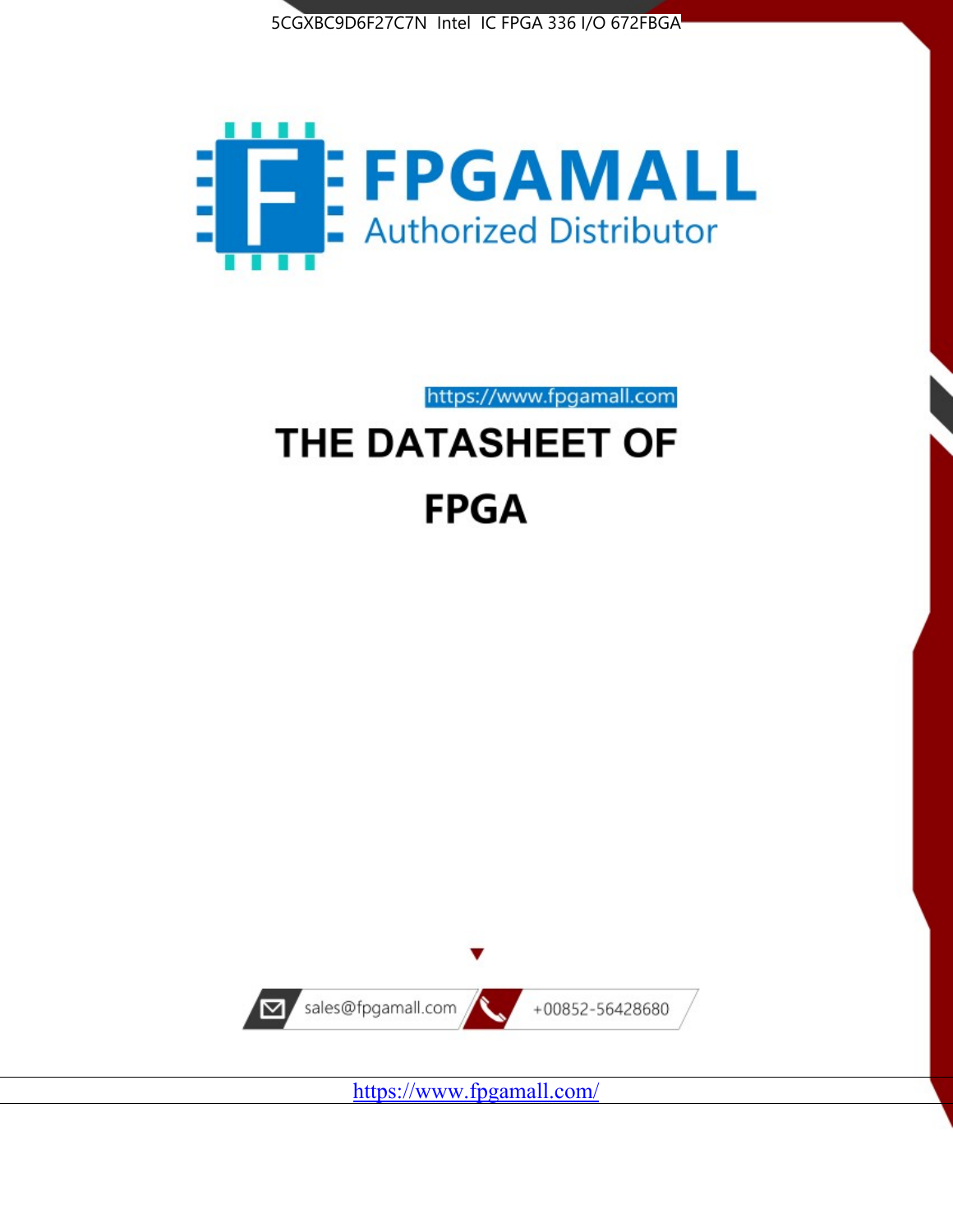5CGXBC9D6F27C7N Intel IC FPGA 336 I/O 672FBGA



# **Cyclone V Device Overview**



**CV-51001 | 2018.05.07** Latest document on the web: **[PDF](https://www.altera.com/en_US/pdfs/literature/hb/cyclone-v/cv_51001.pdf)** | **[HTML](https://www.altera.com/documentation/sam1403480548153.html)**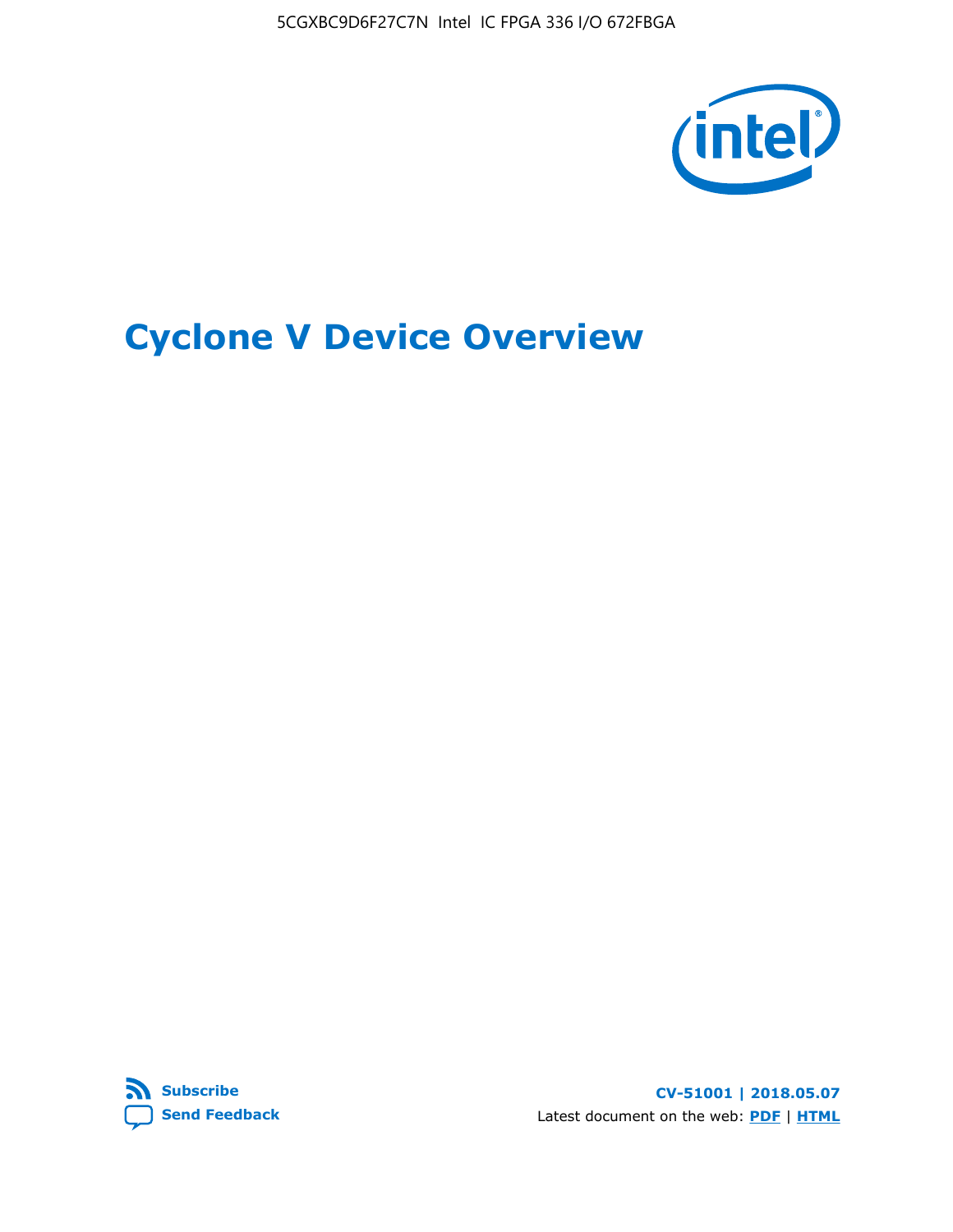

**Contents** 

# **Contents**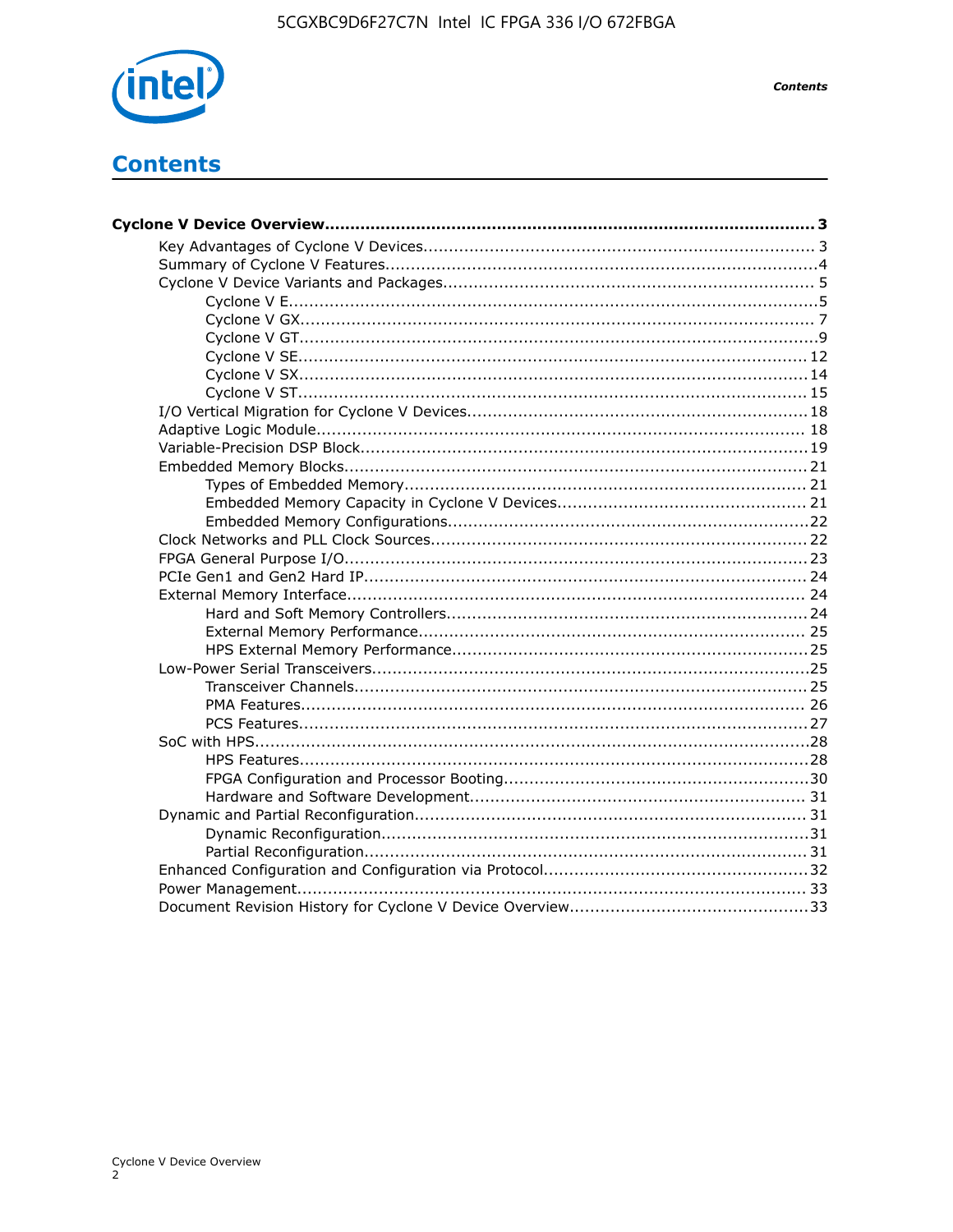

# **Cyclone V Device Overview**

The Cyclone® V devices are designed to simultaneously accommodate the shrinking power consumption, cost, and time-to-market requirements; and the increasing bandwidth requirements for high-volume and cost-sensitive applications.

Enhanced with integrated transceivers and hard memory controllers, the Cyclone V devices are suitable for applications in the industrial, wireless and wireline, military, and automotive markets.

#### **Related Information**

[Cyclone V Device Handbook: Known Issues](https://www.altera.com/support/support-resources/knowledge-base/solutions/rd12152011_347.html) Lists the planned updates to the Cyclone V Device Handbook chapters.

# **Key Advantages of Cyclone V Devices**

#### **Table 1. Key Advantages of the Cyclone V Device Family**

| <b>Advantage</b>                                                                    | <b>Supporting Feature</b>                                                                                                                                                                                                                                                    |
|-------------------------------------------------------------------------------------|------------------------------------------------------------------------------------------------------------------------------------------------------------------------------------------------------------------------------------------------------------------------------|
| Lower power consumption                                                             | Built on TSMC's 28 nm low-power (28LP) process technology and includes an<br>$\bullet$<br>abundance of hard intellectual property (IP) blocks<br>Up to 40% lower power consumption than the previous generation device                                                       |
| Improved logic integration and<br>differentiation capabilities                      | 8-input adaptive logic module (ALM)<br>٠<br>Up to 13.59 megabits (Mb) of embedded memory<br>٠<br>Variable-precision digital signal processing (DSP) blocks                                                                                                                   |
| Increased bandwidth capacity                                                        | 3.125 gigabits per second (Gbps) and 6.144 Gbps transceivers<br>٠<br>Hard memory controllers<br>٠                                                                                                                                                                            |
| Hard processor system (HPS)<br>with integrated Arm* Cortex*-A9<br>MPCore* processor | Tight integration of a dual-core Arm Cortex-A9 MPCore processor, hard IP, and an<br>$\bullet$<br>FPGA in a single Cyclone V system-on-a-chip (SoC)<br>Supports over 128 Gbps peak bandwidth with integrated data coherency between<br>٠<br>the processor and the FPGA fabric |
| Lowest system cost                                                                  | Requires only two core voltages to operate<br>٠<br>Available in low-cost wirebond packaging<br>٠<br>Includes innovative features such as Configuration via Protocol (CvP) and partial<br>٠<br>reconfiguration                                                                |

Intel Corporation. All rights reserved. Intel, the Intel logo, Altera, Arria, Cyclone, Enpirion, MAX, Nios, Quartus and Stratix words and logos are trademarks of Intel Corporation or its subsidiaries in the U.S. and/or other countries. Intel warrants performance of its FPGA and semiconductor products to current specifications in accordance with Intel's standard warranty, but reserves the right to make changes to any products and services at any time without notice. Intel assumes no responsibility or liability arising out of the application or use of any information, product, or service described herein except as expressly agreed to in writing by Intel. Intel customers are advised to obtain the latest version of device specifications before relying on any published information and before placing orders for products or services. \*Other names and brands may be claimed as the property of others.

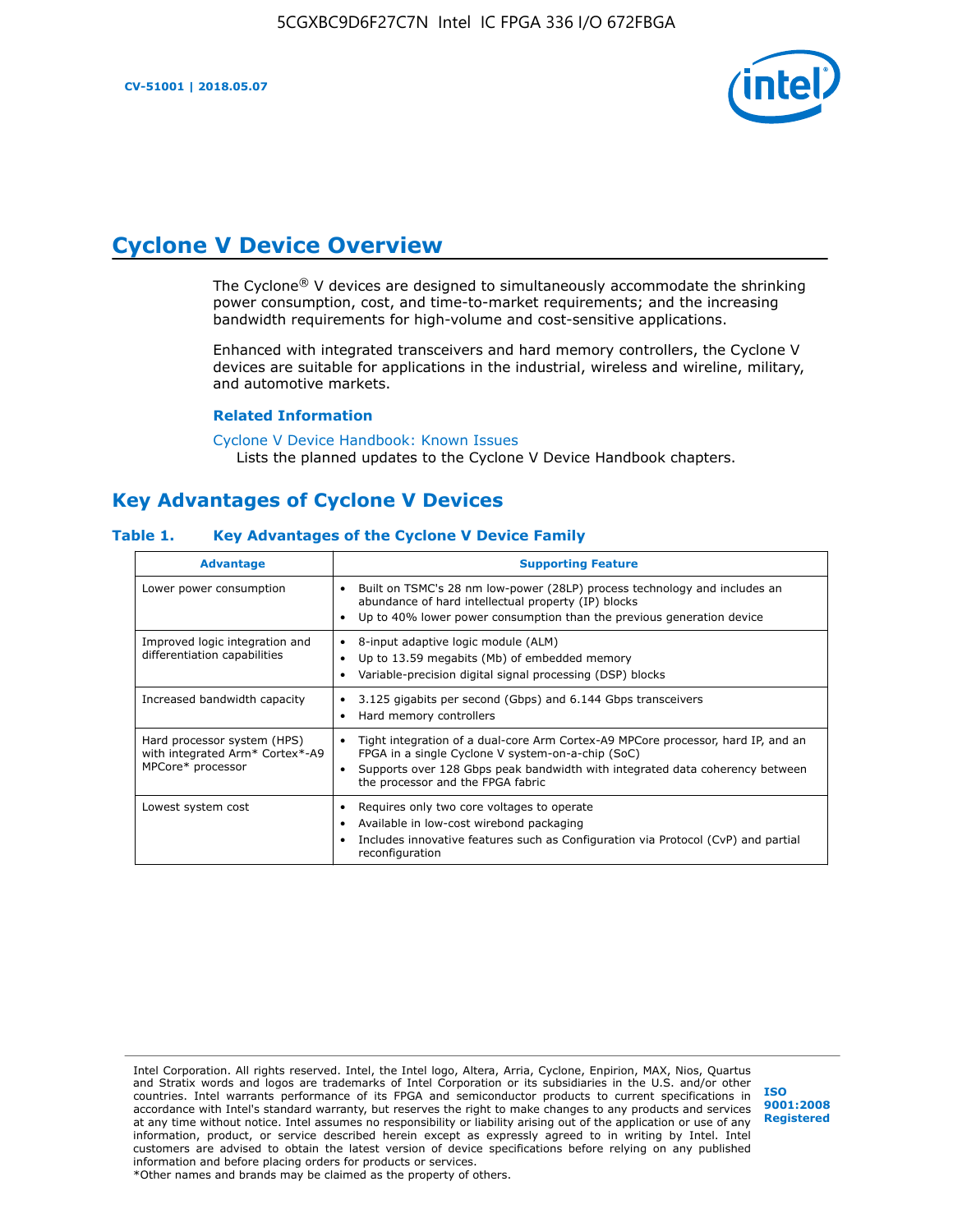

# **Summary of Cyclone V Features**

# **Table 2. Summary of Features for Cyclone V Devices**

| <b>Feature</b>                                           | <b>Description</b>                                                                                                                                                                                                                                                                                                                        |                                                                                                                                                                                                                                                                                                                                                                                                                                                                                                                                                                                                                                                                                                         |  |  |  |  |  |  |
|----------------------------------------------------------|-------------------------------------------------------------------------------------------------------------------------------------------------------------------------------------------------------------------------------------------------------------------------------------------------------------------------------------------|---------------------------------------------------------------------------------------------------------------------------------------------------------------------------------------------------------------------------------------------------------------------------------------------------------------------------------------------------------------------------------------------------------------------------------------------------------------------------------------------------------------------------------------------------------------------------------------------------------------------------------------------------------------------------------------------------------|--|--|--|--|--|--|
| Technology                                               | TSMC's 28-nm low-power (28LP) process technology<br>$\bullet$<br>1.1 V core voltage<br>$\bullet$                                                                                                                                                                                                                                          |                                                                                                                                                                                                                                                                                                                                                                                                                                                                                                                                                                                                                                                                                                         |  |  |  |  |  |  |
| Packaging                                                | $\bullet$                                                                                                                                                                                                                                                                                                                                 | Wirebond low-halogen packages<br>Multiple device densities with compatible package footprints for seamless migration between<br>different device densities<br>RoHS-compliant and leaded $(1)$ options                                                                                                                                                                                                                                                                                                                                                                                                                                                                                                   |  |  |  |  |  |  |
| High-performance<br>FPGA fabric                          | Enhanced 8-input ALM with four registers                                                                                                                                                                                                                                                                                                  |                                                                                                                                                                                                                                                                                                                                                                                                                                                                                                                                                                                                                                                                                                         |  |  |  |  |  |  |
| Internal memory<br>blocks                                | of the ALMs as MLAB memory                                                                                                                                                                                                                                                                                                                | M10K-10-kilobits (Kb) memory blocks with soft error correction code (ECC)<br>Memory logic array block (MLAB)-640-bit distributed LUTRAM where you can use up to 25%                                                                                                                                                                                                                                                                                                                                                                                                                                                                                                                                     |  |  |  |  |  |  |
| Embedded Hard IP<br>blocks                               | Variable-precision DSP<br>Native support for up to three signal processing precision levels<br>(three $9 \times 9$ , two $18 \times 18$ , or one 27 x 27 multiplier) in the same<br>variable-precision DSP block<br>64-bit accumulator and cascade<br>Embedded internal coefficient memory<br>Preadder/subtractor for improved efficiency |                                                                                                                                                                                                                                                                                                                                                                                                                                                                                                                                                                                                                                                                                                         |  |  |  |  |  |  |
|                                                          | Memory controller                                                                                                                                                                                                                                                                                                                         | DDR3, DDR2, and LPDDR2 with 16 and 32 bit ECC support                                                                                                                                                                                                                                                                                                                                                                                                                                                                                                                                                                                                                                                   |  |  |  |  |  |  |
|                                                          | Embedded transceiver<br>I/O                                                                                                                                                                                                                                                                                                               | PCI Express* (PCIe*) Gen2 and Gen1 (x1, x2, or x4) hard IP with<br>multifunction support, endpoint, and root port                                                                                                                                                                                                                                                                                                                                                                                                                                                                                                                                                                                       |  |  |  |  |  |  |
| Clock networks                                           | Up to 550 MHz global clock network<br>$\bullet$<br>$\bullet$                                                                                                                                                                                                                                                                              | Global, quadrant, and peripheral clock networks<br>Clock networks that are not used can be powered down to reduce dynamic power                                                                                                                                                                                                                                                                                                                                                                                                                                                                                                                                                                         |  |  |  |  |  |  |
| Phase-locked loops<br>(PLLs)                             | $\bullet$<br>Integer mode and fractional mode<br>$\bullet$                                                                                                                                                                                                                                                                                | Precision clock synthesis, clock delay compensation, and zero delay buffering (ZDB)                                                                                                                                                                                                                                                                                                                                                                                                                                                                                                                                                                                                                     |  |  |  |  |  |  |
| FPGA General-purpose<br>$I/Os$ (GPIOs)                   | $\bullet$<br>$\bullet$<br>On-chip termination (OCT)<br>$\bullet$                                                                                                                                                                                                                                                                          | 875 megabits per second (Mbps) LVDS receiver and 840 Mbps LVDS transmitter<br>400 MHz/800 Mbps external memory interface<br>3.3 V support with up to 16 mA drive strength                                                                                                                                                                                                                                                                                                                                                                                                                                                                                                                               |  |  |  |  |  |  |
| Low-power high-speed<br>serial interface                 | 614 Mbps to 6.144 Gbps integrated transceiver speed<br>$\bullet$<br>Transmit pre-emphasis and receiver equalization<br>$\bullet$<br>Dynamic partial reconfiguration of individual channels<br>$\bullet$                                                                                                                                   |                                                                                                                                                                                                                                                                                                                                                                                                                                                                                                                                                                                                                                                                                                         |  |  |  |  |  |  |
| <b>HPS</b><br>(Cyclone V SE, SX,<br>and ST devices only) | $\bullet$<br>$\bullet$<br>interfaces<br>On-chip RAM and boot ROM                                                                                                                                                                                                                                                                          | Single or dual-core Arm Cortex-A9 MPCore processor-up to 925 MHz maximum frequency with<br>support for symmetric and asymmetric multiprocessing<br>Interface peripherals-10/100/1000 Ethernet media access control (EMAC), USB 2.0<br>On-The-GO (OTG) controller, quad serial peripheral interface (QSPI) flash controller, NAND<br>flash controller, Secure Digital/MultiMediaCard (SD/MMC) controller, UART, controller area<br>network (CAN), serial peripheral interface (SPI), I <sup>2</sup> C interface, and up to 85 HPS GPIO<br>System peripherals—general-purpose timers, watchdog timers, direct memory access (DMA)<br>controller, FPGA configuration manager, and clock and reset managers |  |  |  |  |  |  |
|                                                          |                                                                                                                                                                                                                                                                                                                                           | continued                                                                                                                                                                                                                                                                                                                                                                                                                                                                                                                                                                                                                                                                                               |  |  |  |  |  |  |

<sup>(1)</sup> Contact Intel for availability.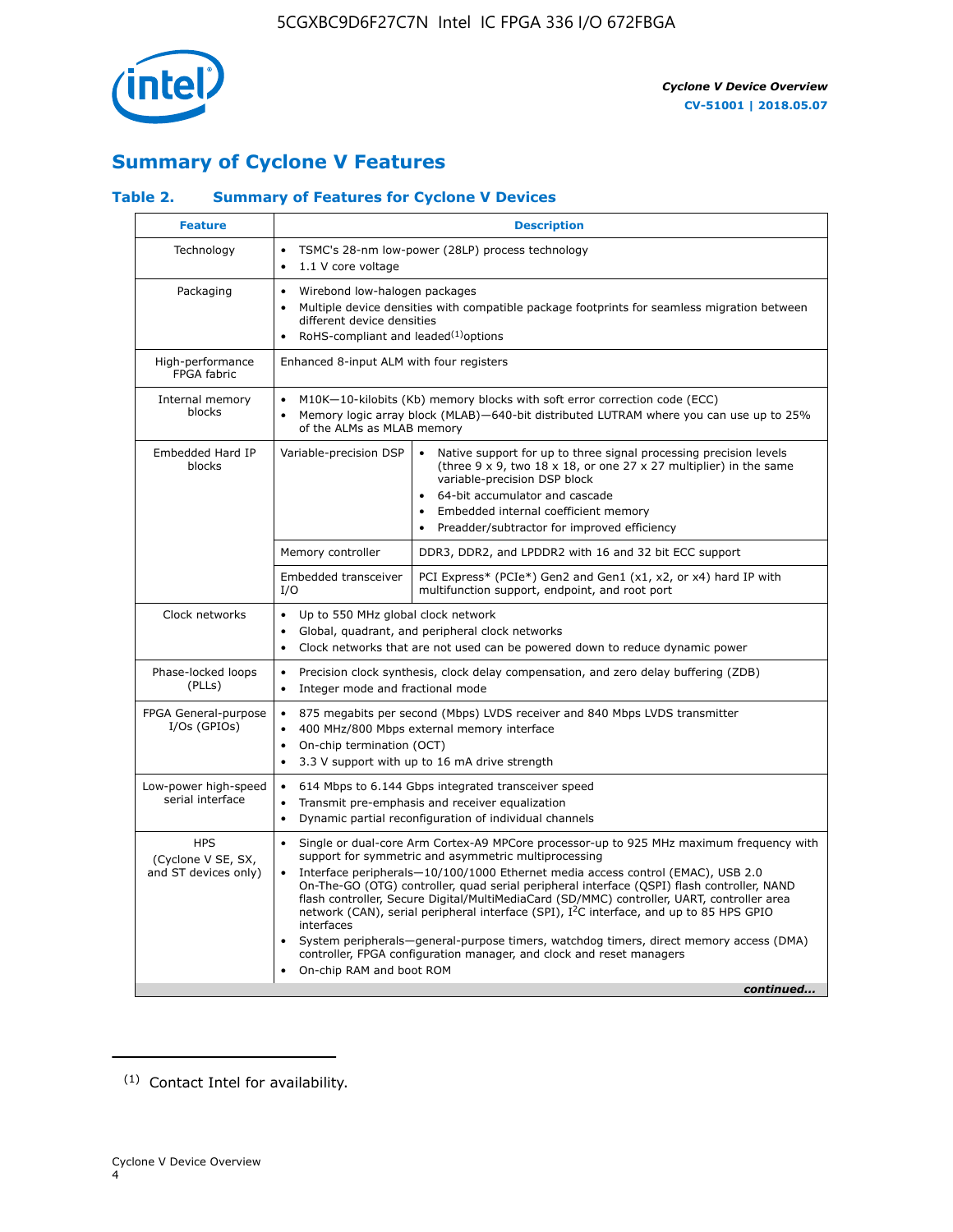

| <b>Feature</b> | <b>Description</b>                                                                                                                                                                                                                                                                                                                                                                                                    |
|----------------|-----------------------------------------------------------------------------------------------------------------------------------------------------------------------------------------------------------------------------------------------------------------------------------------------------------------------------------------------------------------------------------------------------------------------|
|                | HPS-FPGA bridges—include the FPGA-to-HPS, HPS-to-FPGA, and lightweight HPS-to-FPGA<br>bridges that allow the FPGA fabric to issue transactions to slaves in the HPS, and vice versa<br>FPGA-to-HPS SDRAM controller subsystem-provides a configurable interface to the multiport<br>front end (MPFE) of the HPS SDRAM controller<br>Arm CoreSight™ JTAG debug access port, trace port, and on-chip trace storage      |
| Configuration  | Tamper protection—comprehensive design protection to protect your valuable IP investments<br>Enhanced advanced encryption standard (AES) design security features<br>CvP<br>$\bullet$<br>Dynamic reconfiguration of the FPGA<br>Active serial (AS) x1 and x4, passive serial (PS), JTAG, and fast passive parallel (FPP) x8 and<br>x16 configuration options<br>Internal scrubbing (2)<br>Partial reconfiguration (3) |

# **Cyclone V Device Variants and Packages**

## **Table 3. Device Variants for the Cyclone V Device Family**

| <b>Variant</b> | <b>Description</b>                                                                                                      |
|----------------|-------------------------------------------------------------------------------------------------------------------------|
| Cyclone V E    | Optimized for the lowest system cost and power requirement for a wide spectrum of general logic<br>and DSP applications |
| Cyclone V GX   | Optimized for the lowest cost and power requirement for 614 Mbps to 3.125 Gbps transceiver<br>applications              |
| Cyclone V GT   | The FPGA industry's lowest cost and lowest power requirement for 6.144 Gbps transceiver<br>applications                 |
| Cyclone V SE   | SoC with integrated Arm-based HPS                                                                                       |
| Cyclone V SX   | SoC with integrated Arm-based HPS and 3.125 Gbps transceivers                                                           |
| Cyclone V ST   | SoC with integrated Arm-based HPS and 6.144 Gbps transceivers                                                           |

# **Cyclone V E**

This section provides the available options, maximum resource counts, and package plan for the Cyclone V E devices.

The information in this section is correct at the time of publication. For the latest information and to get more details, refer to the Product Selector Guide.

#### **Related Information**

[Product Selector Guide](https://www.altera.com/products/product-selector-guide.html)

Provides the latest information about Intel products.

<sup>(2)</sup> The SEU internal scrubbing feature is available for Cyclone V E, GX, SE, and SX devices with the "SC" suffix in the part number. For device availability and ordering, contact your local Intel sales representatives.

 $(3)$  The partial reconfiguration feature is available for Cyclone V E, GX, SE, and SX devices with the "SC" suffix in the part number. For device availability and ordering, contact your local Intel® sales representatives.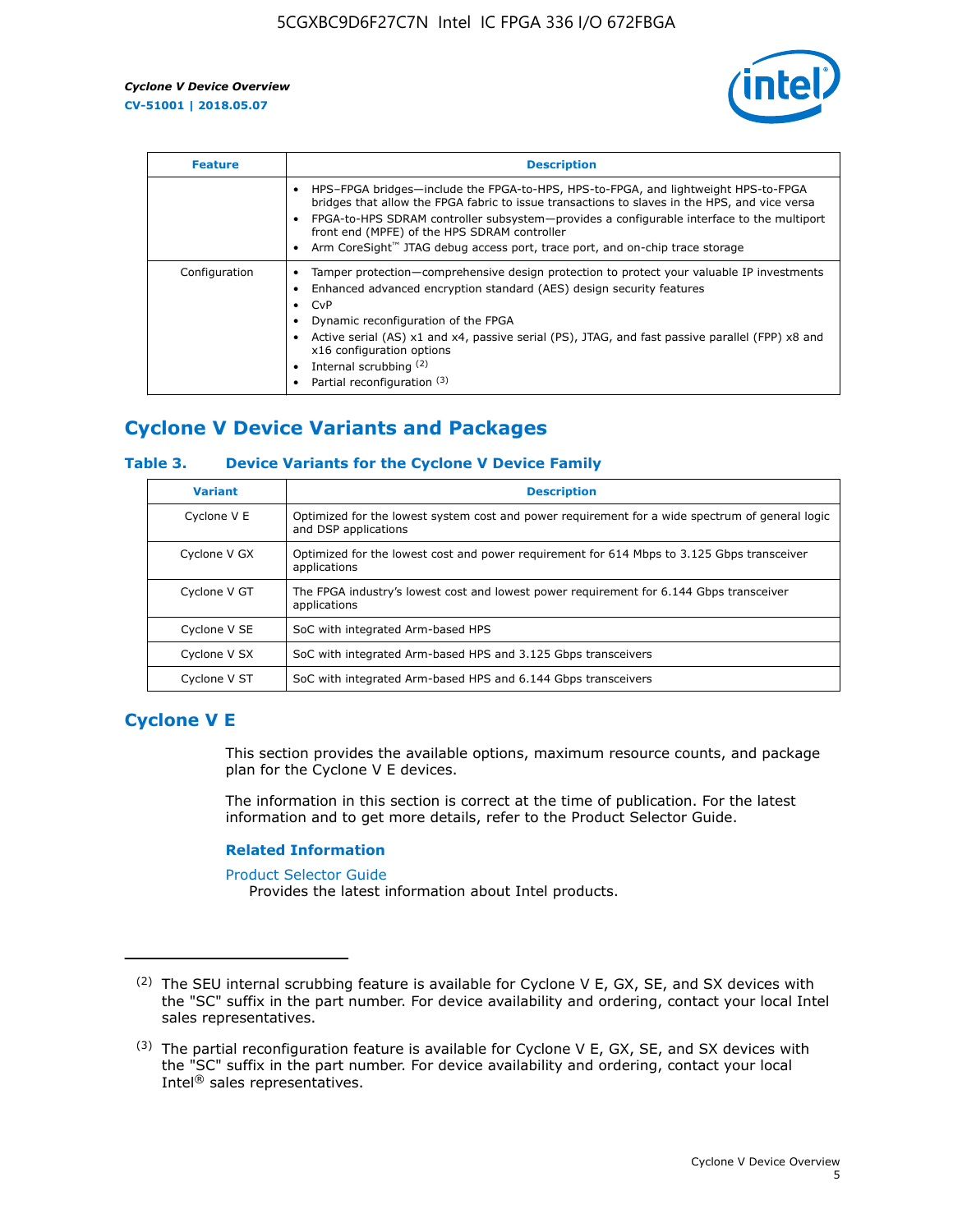# **Available Options**

## **Figure 1. Sample Ordering Code and Available Options for Cyclone V E Devices**

The SEU internal scrubbing feature is available for Cyclone V E, GX, SE, and SX devices with the "SC" suffix in the part number. For device availability and ordering, contact your local Intel sales representatives.



# **Maximum Resources**

## **Table 4. Maximum Resource Counts for Cyclone V E Devices**

| <b>Resource</b>              |             | <b>Member Code</b> |                |                |                |         |  |  |
|------------------------------|-------------|--------------------|----------------|----------------|----------------|---------|--|--|
|                              |             | A2                 | A <sub>4</sub> | <b>A5</b>      | <b>A7</b>      | A9      |  |  |
| Logic Elements (LE) (K)      |             | 25                 | 49             | 77             | 150            | 301     |  |  |
| <b>ALM</b>                   |             | 9,430              | 18,480         | 29,080         | 56,480         | 113,560 |  |  |
| Register                     |             | 37,736             | 73,920         | 116,320        | 225,920        | 454,240 |  |  |
| Memory (Kb)                  | M10K        | 1,760              | 3,080          | 4,460          | 6,860          | 12,200  |  |  |
|                              | MLAB        | 196                | 303            | 424            | 836            | 1,717   |  |  |
| Variable-precision DSP Block |             | 25                 | 66             | 150            | 156            | 342     |  |  |
| 18 x 18 Multiplier           |             | 50                 | 132            | 300            | 312            | 684     |  |  |
| PLL                          |             | $\overline{4}$     | $\overline{4}$ | 6              | $\overline{7}$ | 8       |  |  |
| GPIO                         |             | 224                | 224            | 240            | 480            | 480     |  |  |
| <b>LVDS</b>                  | Transmitter | 56                 | 56             | 60             | 120            | 120     |  |  |
|                              | Receiver    | 56                 | 56             | 60             | 120            | 120     |  |  |
| Hard Memory Controller       |             | $\mathbf{1}$       | $\mathbf{1}$   | $\overline{2}$ | $\overline{2}$ | 2       |  |  |

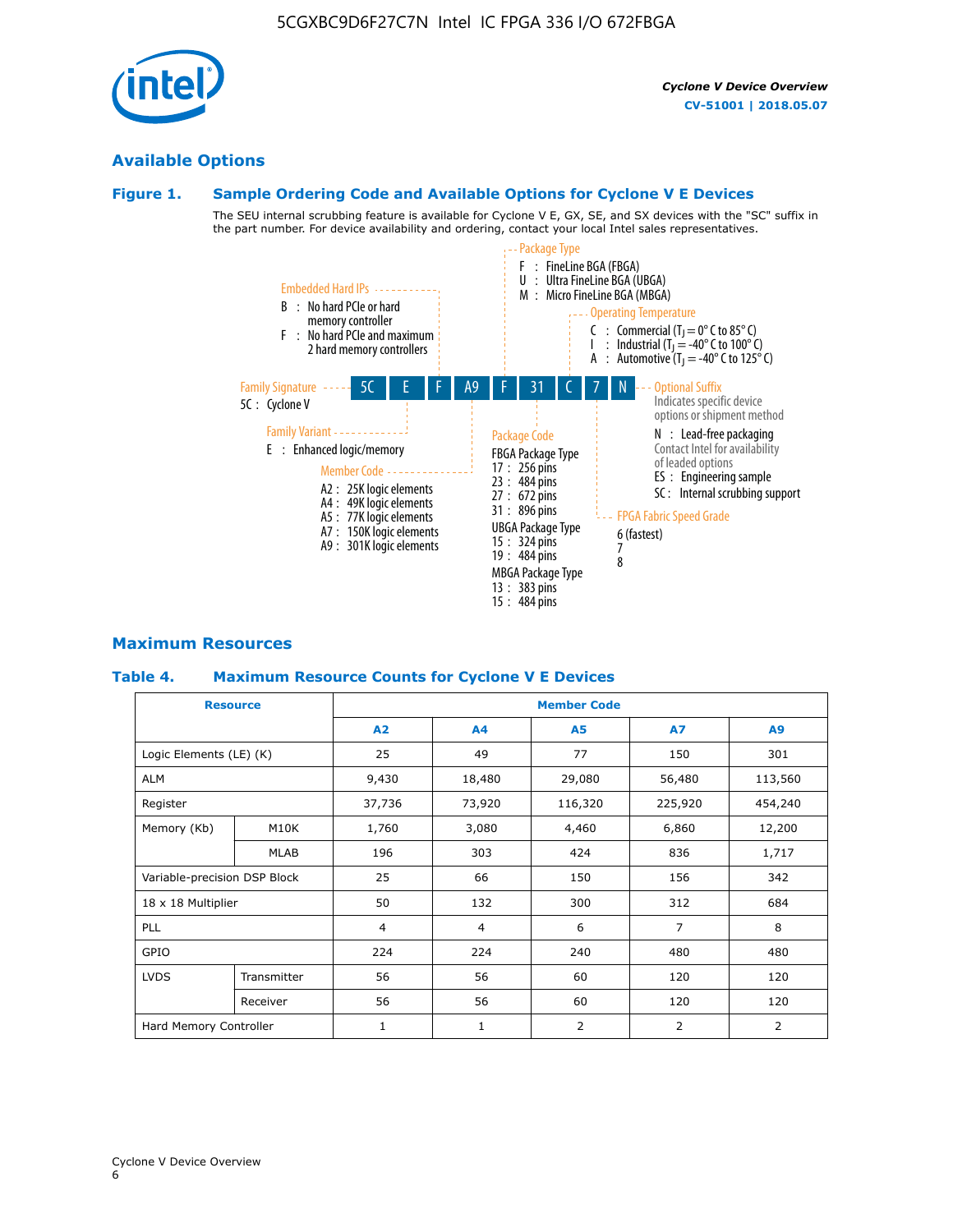

## **Related Information**

[True LVDS Buffers in Devices, I/O Features in Cyclone V Devices](https://www.altera.com/documentation/sam1403481100977.html#sam1403480885395) Provides the number of LVDS channels in each device package.

## **Package Plan**

#### **Table 5. Package Plan for Cyclone V E Devices**

| <b>Member</b><br><b>Code</b> | <b>M383</b><br>$(13 \text{ mm})$ | M484<br>$(15 \text{ mm})$ | <b>U324</b><br>$(15 \text{ mm})$ | <b>F256</b><br>$(17 \text{ mm})$ | <b>U484</b><br>$(19$ mm) | <b>F484</b><br>$(23$ mm $)$ | <b>F672</b><br>$(27 \text{ mm})$ | <b>F896</b><br>$(31 \text{ mm})$ |
|------------------------------|----------------------------------|---------------------------|----------------------------------|----------------------------------|--------------------------|-----------------------------|----------------------------------|----------------------------------|
|                              | <b>GPIO</b>                      | <b>GPIO</b>               | <b>GPIO</b>                      | <b>GPIO</b>                      | <b>GPIO</b>              | <b>GPIO</b>                 | <b>GPIO</b>                      | <b>GPIO</b>                      |
| A <sub>2</sub>               | 223                              |                           | 176                              | 128                              | 224                      | 224                         |                                  |                                  |
| A4                           | 223                              |                           | 176                              | 128                              | 224                      | 224                         | –                                |                                  |
| A <sub>5</sub>               | 175                              |                           |                                  |                                  | 224                      | 240                         |                                  |                                  |
| A7                           |                                  | 240                       |                                  |                                  | 240                      | 240                         | 336                              | 480                              |
| A9                           |                                  |                           |                                  |                                  | 240                      | 224                         | 336                              | 480                              |

# **Cyclone V GX**

This section provides the available options, maximum resource counts, and package plan for the Cyclone V GX devices.

The information in this section is correct at the time of publication. For the latest information and to get more details, refer to the *Product Selector Guide*.

# **Related Information**

[Product Selector Guide](https://www.altera.com/products/product-selector-guide.html)

Provides the latest information about Intel products.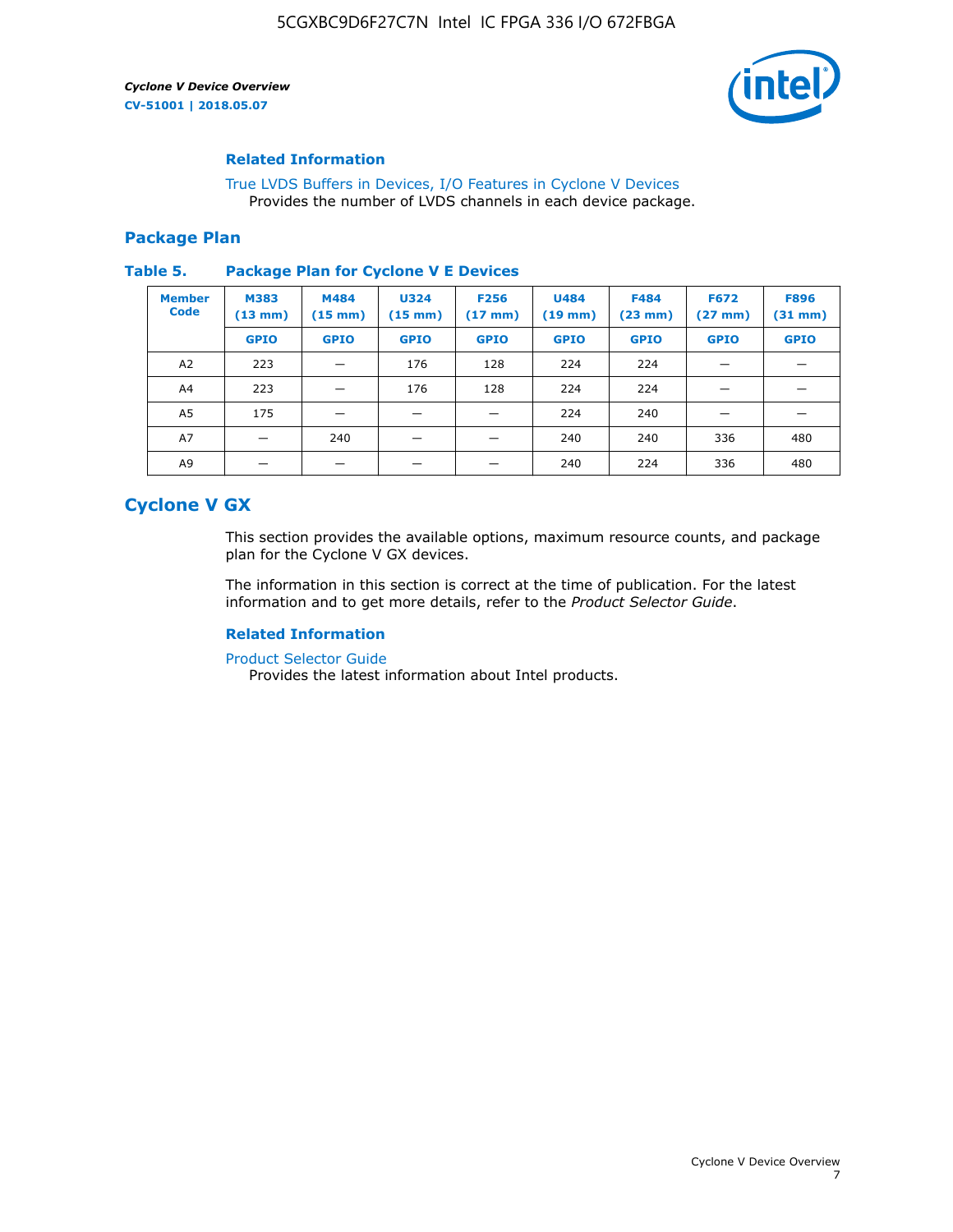

# **Available Options**

#### **Figure 2. Sample Ordering Code and Available Options for Cyclone V GX Devices**

The SEU internal scrubbing feature is available for Cyclone V E, GX, SE, and SX devices with the "SC" suffix in the part number. For device availability and ordering, contact your local Intel sales representatives.



# **Maximum Resources**

## **Table 6. Maximum Resource Counts for Cyclone V GX Devices**

|                              | <b>Resource</b> | <b>Member Code</b> |                |                |                |           |  |  |
|------------------------------|-----------------|--------------------|----------------|----------------|----------------|-----------|--|--|
|                              |                 | C <sub>3</sub>     | C <sub>4</sub> | C <sub>5</sub> | C7             | C9        |  |  |
| Logic Elements (LE) (K)      |                 | 36                 | 50             | 77             | 150            | 301       |  |  |
| <b>ALM</b>                   |                 | 13,460             | 18,860         | 29,080         | 56,480         | 113,560   |  |  |
| Register                     |                 | 53,840             | 75,440         | 116,320        | 225,920        | 454,240   |  |  |
| Memory (Kb)                  | M10K            | 1,350              | 2,500          | 4,460          | 6,860          | 12,200    |  |  |
|                              | <b>MLAB</b>     | 182                | 424            | 424            | 836            | 1,717     |  |  |
| Variable-precision DSP Block |                 | 57                 | 70             | 150            | 156            | 342       |  |  |
| 18 x 18 Multiplier           |                 | 114                | 140            | 300            | 312            | 684       |  |  |
| PLL                          |                 | $\overline{4}$     | 6              | 6              | $\overline{7}$ | 8         |  |  |
| 3 Gbps Transceiver           |                 | 3                  | 6              | 6              | 9              | 12        |  |  |
| GPIO <sup>(4)</sup>          |                 | 208                | 336            | 336            | 480            | 560       |  |  |
|                              |                 |                    |                |                |                | continued |  |  |

 $(4)$  The number of GPIOs does not include transceiver I/Os. In the Intel Quartus® Prime software, the number of user I/Os includes transceiver I/Os.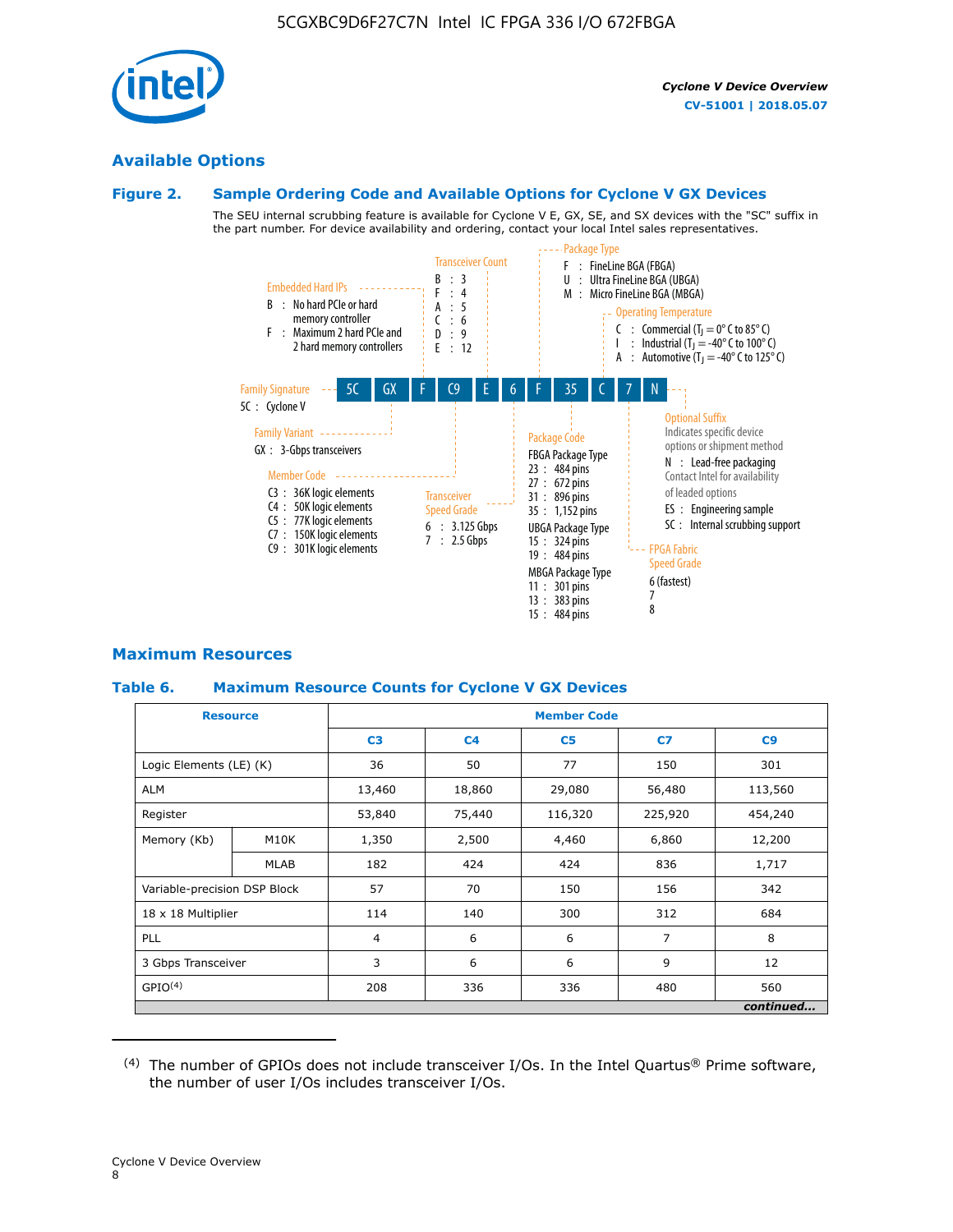

| <b>Resource</b>        |             | <b>Member Code</b> |                |                |     |                |  |  |  |
|------------------------|-------------|--------------------|----------------|----------------|-----|----------------|--|--|--|
|                        |             | C <sub>3</sub>     | C <sub>4</sub> | C <sub>5</sub> | C7  | C <sub>9</sub> |  |  |  |
| <b>LVDS</b>            | Transmitter | 52                 | 84             | 84             | 120 | 140            |  |  |  |
|                        | Receiver    | 52                 | 84             | 84             | 120 | 140            |  |  |  |
| PCIe Hard IP Block     |             |                    |                |                |     |                |  |  |  |
| Hard Memory Controller |             |                    | h              |                |     |                |  |  |  |

## **Related Information**

[True LVDS Buffers in Devices, I/O Features in Cyclone V Devices](https://www.altera.com/documentation/sam1403481100977.html#sam1403480885395) Provides the number of LVDS channels in each device package.

# **Package Plan**

## **Table 7. Package Plan for Cyclone V GX Devices**

| <b>Member</b><br><b>Code</b> | <b>M301</b><br>$(11$ mm) |                | <b>M383</b><br>$(13 \text{ mm})$ |             | M484        | $(15 \text{ mm})$ | <b>U324</b><br>$(15 \text{ mm})$ |             | <b>U484</b><br>$(19$ mm) |             |
|------------------------------|--------------------------|----------------|----------------------------------|-------------|-------------|-------------------|----------------------------------|-------------|--------------------------|-------------|
|                              | <b>GPIO</b>              | <b>XCVR</b>    | <b>GPIO</b>                      | <b>XCVR</b> | <b>GPIO</b> | <b>XCVR</b>       | <b>GPIO</b>                      | <b>XCVR</b> | <b>GPIO</b>              | <b>XCVR</b> |
| C <sub>3</sub>               |                          |                |                                  |             |             |                   | 144                              | 3           | 208                      | 3           |
| C <sub>4</sub>               | 129                      | $\overline{4}$ | 175                              | 6           |             |                   | –                                |             | 224                      | 6           |
| C5                           | 129                      | 4              | 175                              | 6           |             |                   |                                  |             | 224                      | 6           |
| C7                           | _                        |                |                                  |             | 240         | 3                 |                                  |             | 240                      | 6           |
| C9                           |                          |                |                                  |             |             |                   |                                  |             | 240                      | 5           |

| <b>Member</b><br><b>Code</b> | <b>F484</b> | $(23$ mm)   | <b>F672</b> | $(27$ mm $)$ | <b>F896</b><br>$(31 \text{ mm})$ |             | F1152<br>$(35 \text{ mm})$ |             |
|------------------------------|-------------|-------------|-------------|--------------|----------------------------------|-------------|----------------------------|-------------|
|                              | <b>GPIO</b> | <b>XCVR</b> | <b>GPIO</b> | <b>XCVR</b>  | <b>GPIO</b>                      | <b>XCVR</b> | <b>GPIO</b>                | <b>XCVR</b> |
| C <sub>3</sub>               | 208         | 3           |             |              |                                  |             |                            |             |
| C4                           | 240         | 6           | 336         | 6            |                                  |             |                            |             |
| C <sub>5</sub>               | 240         | 6           | 336         | 6            |                                  |             |                            |             |
| C7                           | 240         | 6           | 336         | 9            | 480                              | 9           |                            |             |
| C <sub>9</sub>               | 224         | 6           | 336         | 9            | 480                              | 12          | 560                        | 12          |

# **Cyclone V GT**

This section provides the available options, maximum resource counts, and package plan for the Cyclone V GT devices.

The information in this section is correct at the time of publication. For the latest information and to get more details, refer to the *Product Selector Guide*.

#### **Related Information**

#### [Product Selector Guide](https://www.altera.com/products/product-selector-guide.html)

Provides the latest information about Intel products.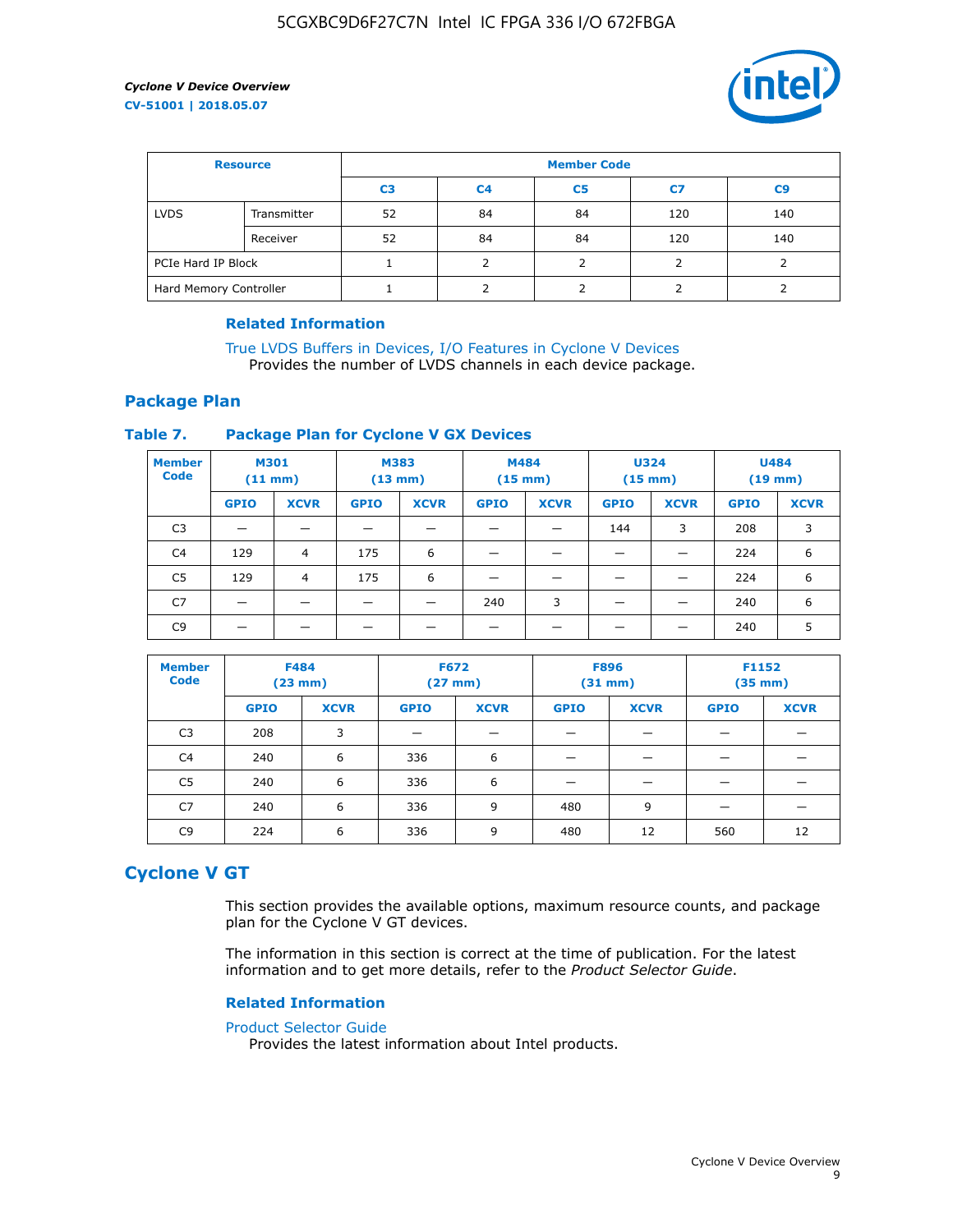

# **Available Options**

# **Figure 3. Sample Ordering Code and Available Options for Cyclone V GT Devices**



## **Maximum Resources**

#### **Table 8. Maximum Resource Counts for Cyclone V GT Devices**

|                              | <b>Resource</b> | <b>Member Code</b> |         |                |  |  |
|------------------------------|-----------------|--------------------|---------|----------------|--|--|
|                              |                 | D <sub>5</sub>     | D7      | D <sub>9</sub> |  |  |
| Logic Elements (LE) (K)      |                 | 77                 | 150     | 301            |  |  |
| <b>ALM</b>                   |                 | 29,080             | 56,480  | 113,560        |  |  |
| Register                     |                 | 116,320            | 225,920 | 454,240        |  |  |
| Memory (Kb)                  | M10K            | 4,460              | 6,860   | 12,200         |  |  |
|                              | <b>MLAB</b>     | 424                | 836     | 1,717          |  |  |
| Variable-precision DSP Block |                 | 150                | 156     | 342            |  |  |
| 18 x 18 Multiplier           |                 | 300                | 312     | 684            |  |  |
| PLL                          |                 | 6                  | 7       | 8              |  |  |
| 6 Gbps Transceiver           |                 | 6                  | 9       | 12             |  |  |
| GPIO <sup>(5)</sup>          |                 | 336                | 480     | 560            |  |  |
| <b>LVDS</b>                  | Transmitter     | 84                 | 120     | 140            |  |  |
|                              |                 |                    |         | continued      |  |  |

<sup>(5)</sup> The number of GPIOs does not include transceiver I/Os. In the Intel Quartus Prime software, the number of user I/Os includes transceiver I/Os.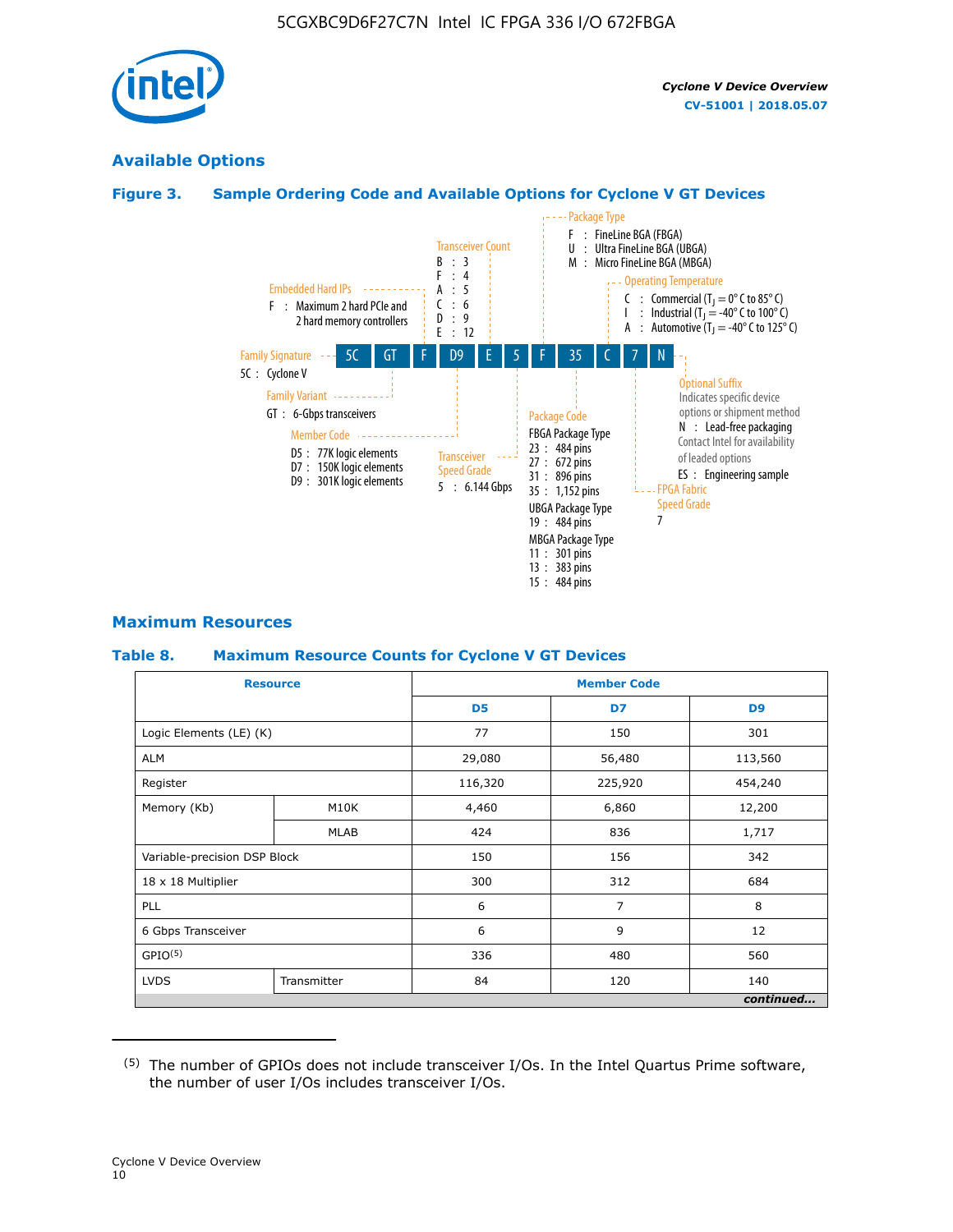

| <b>Resource</b>        |          | <b>Member Code</b> |     |     |  |  |
|------------------------|----------|--------------------|-----|-----|--|--|
|                        |          | D5                 | D7  | D9  |  |  |
|                        | Receiver | 84                 | 120 | 140 |  |  |
| PCIe Hard IP Block     |          |                    |     |     |  |  |
| Hard Memory Controller |          |                    |     |     |  |  |

## **Related Information**

[True LVDS Buffers in Devices, I/O Features in Cyclone V Devices](https://www.altera.com/documentation/sam1403481100977.html#sam1403480885395) Provides the number of LVDS channels in each device package.

# **Package Plan**

## **Table 9. Package Plan for Cyclone V GT Devices**

Transceiver counts shown are for transceiver ≤5 Gbps . 6 Gbps transceiver channel count support depends on the package and channel usage. For more information about the 6 Gbps transceiver channel count, refer to the *Cyclone V Device Handbook Volume 2: Transceivers*.

| <b>Member</b><br><b>Code</b> | <b>M301</b><br>(11 mm) |                | M383<br>$(13 \text{ mm})$ |             | M484<br>$(15 \text{ mm})$ |             | <b>U484</b><br>$(19$ mm) |             |
|------------------------------|------------------------|----------------|---------------------------|-------------|---------------------------|-------------|--------------------------|-------------|
|                              | <b>GPIO</b>            | <b>XCVR</b>    | <b>GPIO</b>               | <b>XCVR</b> | <b>GPIO</b>               | <b>XCVR</b> | <b>GPIO</b>              | <b>XCVR</b> |
| D5                           | 129                    | $\overline{4}$ | 175                       | 6           | -                         |             | 224                      | 6           |
| D7                           | -                      |                |                           |             | 240                       | 3           | 240                      | 6           |
| D <sub>9</sub>               | -                      | _              |                           |             | _                         |             | 240                      | 5           |

| <b>Member</b><br><b>Code</b> | <b>F484</b><br>$(23 \text{ mm})$ |             | <b>F672</b><br>$(27 \text{ mm})$ |             | <b>F896</b><br>$(31$ mm $)$ |             | F1152<br>$(35$ mm $)$ |             |
|------------------------------|----------------------------------|-------------|----------------------------------|-------------|-----------------------------|-------------|-----------------------|-------------|
|                              | <b>GPIO</b>                      | <b>XCVR</b> | <b>GPIO</b>                      | <b>XCVR</b> | <b>GPIO</b>                 | <b>XCVR</b> | <b>GPIO</b>           | <b>XCVR</b> |
| D <sub>5</sub>               | 240                              | 6           | 336                              | 6           | -                           |             |                       |             |
| D7                           | 240                              | 6           | 336                              | q(6)        | 480                         | q(6)        | -                     | _           |
| D <sub>9</sub>               | 224                              | 6           | 336                              | q(6)        | 480                         | 12(7)       | 560                   | 12(7)       |

## **Related Information**

[6.144-Gbps Support Capability in Cyclone V GT Devices, Cyclone V Device Handbook](https://www.altera.com/documentation/nik1409855456781.html#nik1409855410757) [Volume 2: Transceivers](https://www.altera.com/documentation/nik1409855456781.html#nik1409855410757)

Provides more information about 6 Gbps transceiver channel count.

<sup>(6)</sup> If you require CPRI (at 6.144 Gbps) and PCIe Gen2 transmit jitter compliance, Intel recommends that you use only up to three full-duplex transceiver channels for CPRI, and up to six full-duplex channels for PCIe Gen2. The CMU channels are not considered full-duplex channels.

 $(7)$  If you require CPRI (at 6.144 Gbps) and PCIe Gen2 transmit jitter compliance, Intel recommends that you use only up to three full-duplex transceiver channels for CPRI, and up to eight full-duplex channels for PCIe Gen2. The CMU channels are not considered full-duplex channels.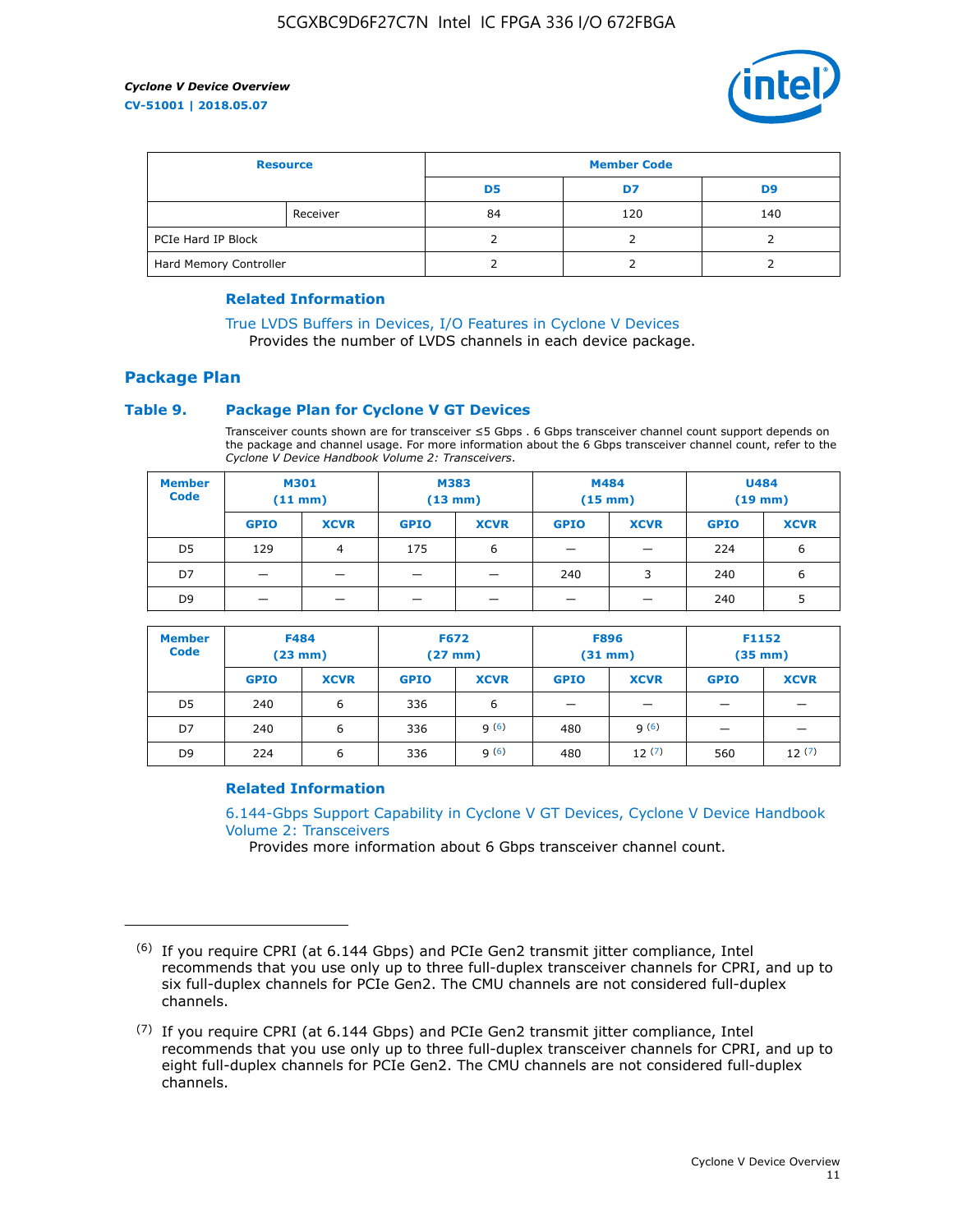

# **Cyclone V SE**

This section provides the available options, maximum resource counts, and package plan for the Cyclone V SE devices.

The information in this section is correct at the time of publication. For the latest information and to get more details, refer to the *Product Selector Guide*.

#### **Related Information**

#### [Product Selector Guide](https://www.altera.com/products/product-selector-guide.html)

Provides the latest information about Intel products.

## **Available Options**

#### **Figure 4. Sample Ordering Code and Available Options for Cyclone V SE Devices**

The SEU internal scrubbing feature is available for Cyclone V E, GX, SE, and SX devices with the "SC" suffix in the part number. For device availability and ordering, contact your local Intel sales representatives.

Cyclone V SE and SX low-power devices (L power option) offer 30% static power reduction for devices with 25K LE and 40K LE, and 20% static power reduction for devices with 85K LE and 110K LE.

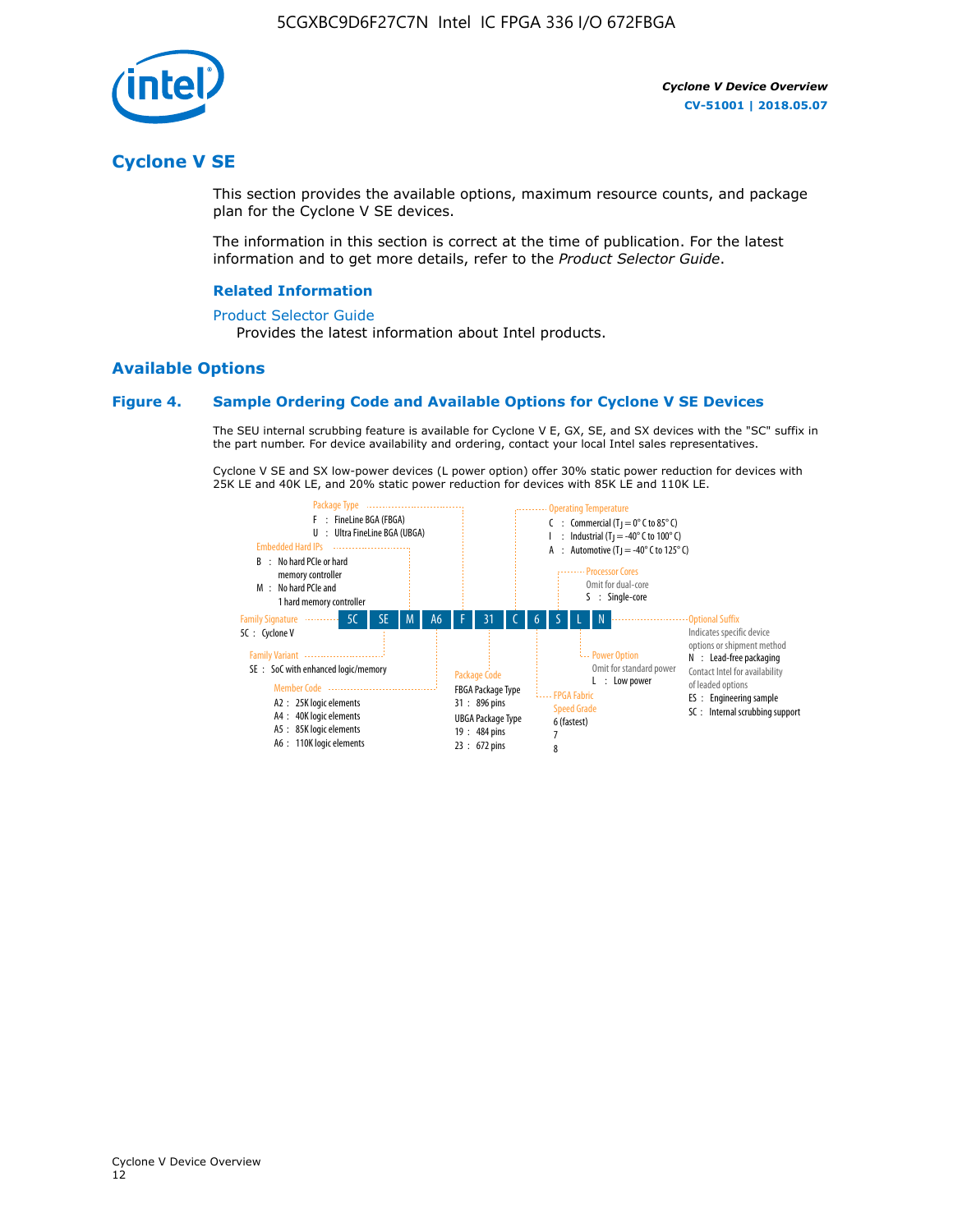

# **Maximum Resources**

#### **Table 10. Maximum Resource Counts for Cyclone V SE Devices**

|                                | <b>Resource</b> | <b>Member Code</b>       |                          |                      |                      |  |
|--------------------------------|-----------------|--------------------------|--------------------------|----------------------|----------------------|--|
|                                |                 | A <sub>2</sub>           | A <sub>4</sub>           | <b>A5</b>            | A6                   |  |
| Logic Elements (LE) (K)        |                 | 25                       | 40                       | 85                   | 110                  |  |
| <b>ALM</b>                     |                 | 9,430                    | 15,880                   | 32,070               | 41,910               |  |
| Register                       |                 | 37,736                   | 60,376                   | 128,300              | 166,036              |  |
| Memory (Kb)                    | M10K            | 1,400                    | 2,700                    | 3,970                | 5,570                |  |
|                                | <b>MLAB</b>     | 138                      | 231                      | 480                  | 621                  |  |
| Variable-precision DSP Block   |                 | 36                       | 84                       | 87                   | 112                  |  |
| 18 x 18 Multiplier             |                 | 72                       | 168                      | 174                  | 224                  |  |
| <b>FPGA PLL</b>                |                 | 5                        | 5                        | 6                    | 6                    |  |
| <b>HPS PLL</b>                 |                 | 3                        | 3                        | 3                    | 3                    |  |
| <b>FPGA GPIO</b>               |                 | 145                      | 145                      | 288                  | 288                  |  |
| HPS I/O                        |                 | 181                      | 181                      | 181                  | 181                  |  |
| <b>LVDS</b>                    | Transmitter     | 32                       | 32                       | 72                   | 72                   |  |
|                                | Receiver        | 37                       | 37                       | 72                   | 72                   |  |
| FPGA Hard Memory Controller    |                 | 1                        | $\mathbf{1}$             | $\mathbf{1}$         | $\mathbf{1}$         |  |
| HPS Hard Memory Controller     |                 | $\mathbf{1}$             | $\mathbf{1}$             | $\mathbf{1}$         | $\mathbf{1}$         |  |
| Arm Cortex-A9 MPCore Processor |                 | Single- or dual-<br>core | Single- or dual-<br>core | Single- or dual-core | Single- or dual-core |  |

# **Related Information**

[True LVDS Buffers in Devices, I/O Features in Cyclone V Devices](https://www.altera.com/documentation/sam1403481100977.html#sam1403480885395) Provides the number of LVDS channels in each device package.

# **Package Plan**

#### **Table 11. Package Plan for Cyclone V SE Devices**

The HPS I/O counts are the number of I/Os in the HPS and does not correlate with the number of HPS-specific I/O pins in the FPGA. Each HPS-specific pin in the FPGA may be mapped to several HPS I/Os.

| <b>Member Code</b> | <b>U484</b><br>$(19$ mm) |           | <b>U672</b><br>(23 mm) |           | <b>F896</b><br>$(31$ mm $)$ |         |
|--------------------|--------------------------|-----------|------------------------|-----------|-----------------------------|---------|
|                    | <b>FPGA GPIO</b>         | HPS $I/O$ | <b>FPGA GPIO</b>       | HPS $I/O$ | <b>FPGA GPIO</b>            | HPS I/O |
| A <sub>2</sub>     | 66                       | 151       | 145                    | 181       |                             |         |
| A4                 | 66                       | 151       | 145                    | 181       |                             |         |
| A <sub>5</sub>     | 66                       | 151       | 145                    | 181       | 288                         | 181     |
| A6                 | 66                       | 151       | 145                    | 181       | 288                         | 181     |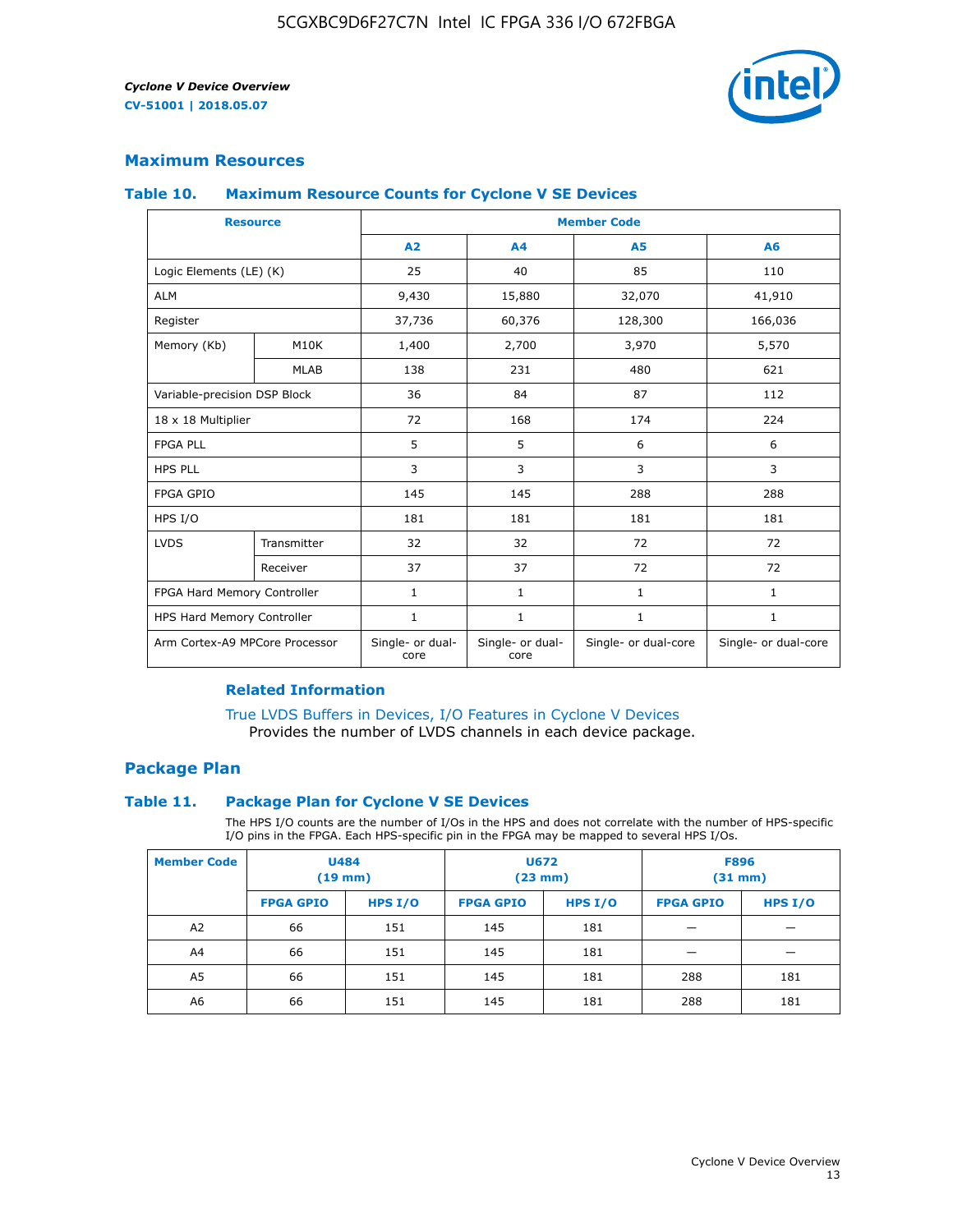

# **Cyclone V SX**

This section provides the available options, maximum resource counts, and package plan for the Cyclone V SX devices.

The information in this section is correct at the time of publication. For the latest information and to get more details, refer to the *Product Selector Guide*.

#### **Related Information**

#### [Product Selector Guide](https://www.altera.com/products/product-selector-guide.html)

Provides the latest information about Intel products.

## **Available Options**

## **Figure 5. Sample Ordering Code and Available Options for Cyclone V SX Devices**

The SEU internal scrubbing feature is available for Cyclone V E, GX, SE, and SX devices with the "SC" suffix in the part number. For device availability and ordering, contact your local Intel sales representatives.

Cyclone V SE and SX low-power devices (L power option) offer 30% static power reduction for devices with 25K LE and 40K LE, and 20% static power reduction for devices with 85K LE and 110K LE.



## **Maximum Resources**

#### **Table 12. Maximum Resource Counts for Cyclone V SX Devices**

|                              | <b>Resource</b> | <b>Member Code</b> |                |                |           |  |  |
|------------------------------|-----------------|--------------------|----------------|----------------|-----------|--|--|
|                              |                 | C <sub>2</sub>     | C <sub>4</sub> | C <sub>5</sub> | C6        |  |  |
| Logic Elements (LE) (K)      |                 | 25                 | 40             | 85             | 110       |  |  |
| <b>ALM</b>                   |                 | 9,430              | 15,880         | 32,070         | 41,910    |  |  |
| Register                     |                 | 37,736             | 60,376         | 128,300        | 166,036   |  |  |
| Memory (Kb)                  | M10K            | 1,400              | 2,700          | 3,970          | 5,570     |  |  |
|                              | <b>MLAB</b>     | 138                | 231            | 480            | 621       |  |  |
| Variable-precision DSP Block |                 | 36                 | 84             | 87             | 112       |  |  |
| 18 x 18 Multiplier           |                 | 72                 | 168            | 174            | 224       |  |  |
| <b>FPGA PLL</b>              |                 | 5                  | 5              | 6              | 6         |  |  |
|                              |                 |                    |                |                | continued |  |  |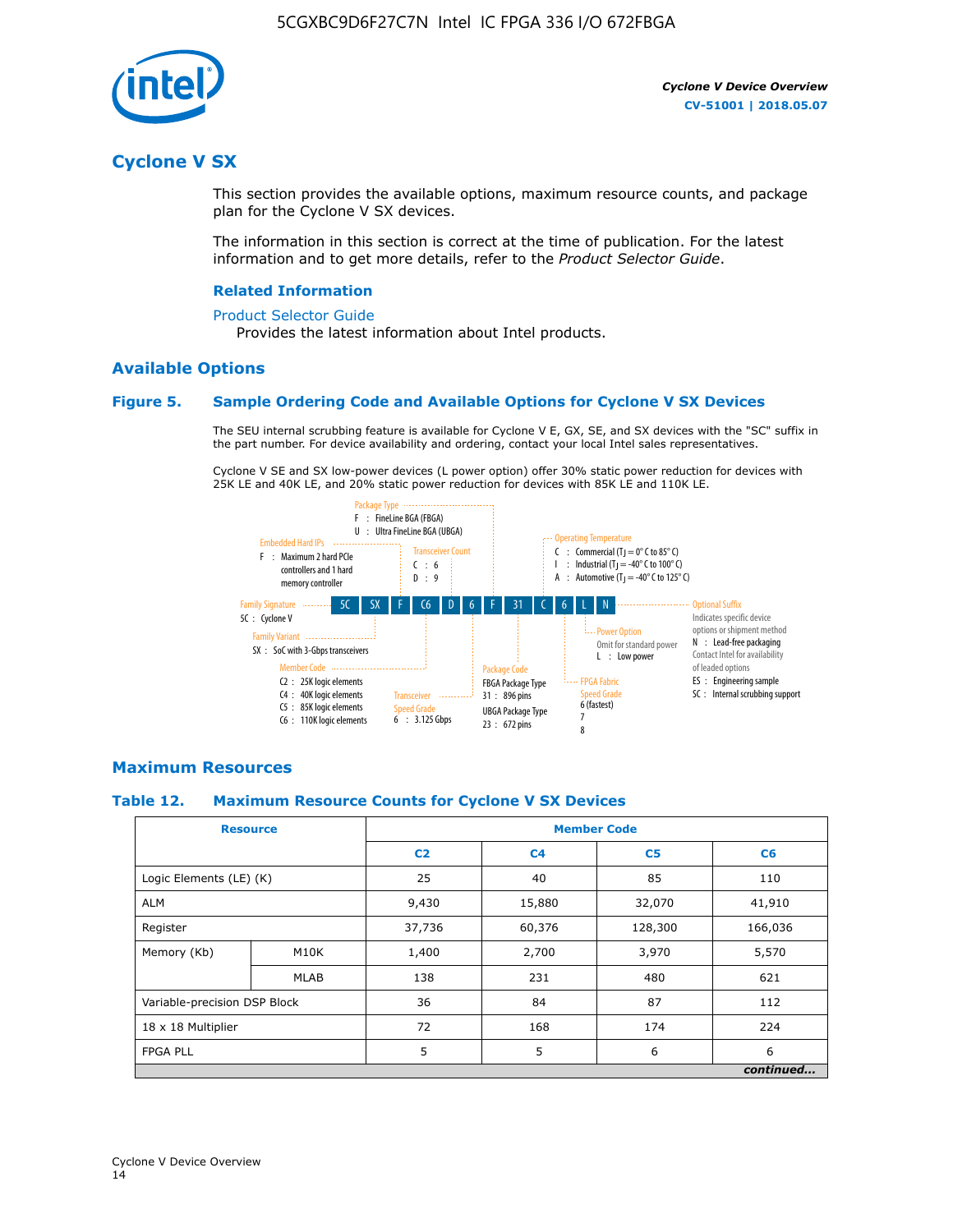

| <b>Resource</b>                |             | <b>Member Code</b> |                |                |                |  |  |
|--------------------------------|-------------|--------------------|----------------|----------------|----------------|--|--|
|                                |             | C <sub>2</sub>     | C <sub>4</sub> | C <sub>5</sub> | C <sub>6</sub> |  |  |
| <b>HPS PLL</b>                 |             | 3                  | 3              | 3              | 3              |  |  |
| 3 Gbps Transceiver             |             | 6                  | 6              | 9              | 9              |  |  |
| FPGA GPIO <sup>(8)</sup>       |             | 145                | 145            | 288            | 288            |  |  |
| HPS I/O                        |             | 181                | 181            | 181            | 181            |  |  |
| <b>LVDS</b>                    | Transmitter | 32                 | 32             | 72             | 72             |  |  |
|                                | Receiver    | 37                 | 37             | 72             | 72             |  |  |
| PCIe Hard IP Block             |             | $\overline{2}$     | 2              | 2(9)           | 2(9)           |  |  |
| FPGA Hard Memory Controller    |             | 1                  | $\mathbf{1}$   | $\mathbf{1}$   | $\mathbf{1}$   |  |  |
| HPS Hard Memory Controller     |             |                    | $\mathbf{1}$   | 1              | 1              |  |  |
| Arm Cortex-A9 MPCore Processor |             | Dual-core          | Dual-core      | Dual-core      | Dual-core      |  |  |

## **Related Information**

[True LVDS Buffers in Devices, I/O Features in Cyclone V Devices](https://www.altera.com/documentation/sam1403481100977.html#sam1403480885395) Provides the number of LVDS channels in each device package.

## **Package Plan**

## **Table 13. Package Plan for Cyclone V SX Devices**

The HPS I/O counts are the number of I/Os in the HPS and does not correlate with the number of HPS-specific I/O pins in the FPGA. Each HPS-specific pin in the FPGA may be mapped to several HPS I/Os.

| <b>Member Code</b> | U672<br>(23 mm)  |           | <b>F896</b><br>$(31$ mm $)$ |                  |         |             |
|--------------------|------------------|-----------|-----------------------------|------------------|---------|-------------|
|                    | <b>FPGA GPIO</b> | HPS $I/O$ | <b>XCVR</b>                 | <b>FPGA GPIO</b> | HPS I/O | <b>XCVR</b> |
| C <sub>2</sub>     | 145              | 181       | 6                           |                  |         |             |
| C4                 | 145              | 181       | 6                           |                  |         |             |
| C <sub>5</sub>     | 145              | 181       | 6                           | 288              | 181     | 9           |
| C6                 | 145              | 181       | 6                           | 288              | 181     | 9           |

# **Cyclone V ST**

This section provides the available options, maximum resource counts, and package plan for the Cyclone V ST devices.

The information in this section is correct at the time of publication. For the latest information and to get more details, refer to the *Product Selector Guide*.

 $(8)$  The number of GPIOs does not include transceiver I/Os. In the Intel Quartus Prime software, the number of user I/Os includes transceiver I/Os.

<sup>(9)</sup> 1 PCIe Hard IP Block in U672 package.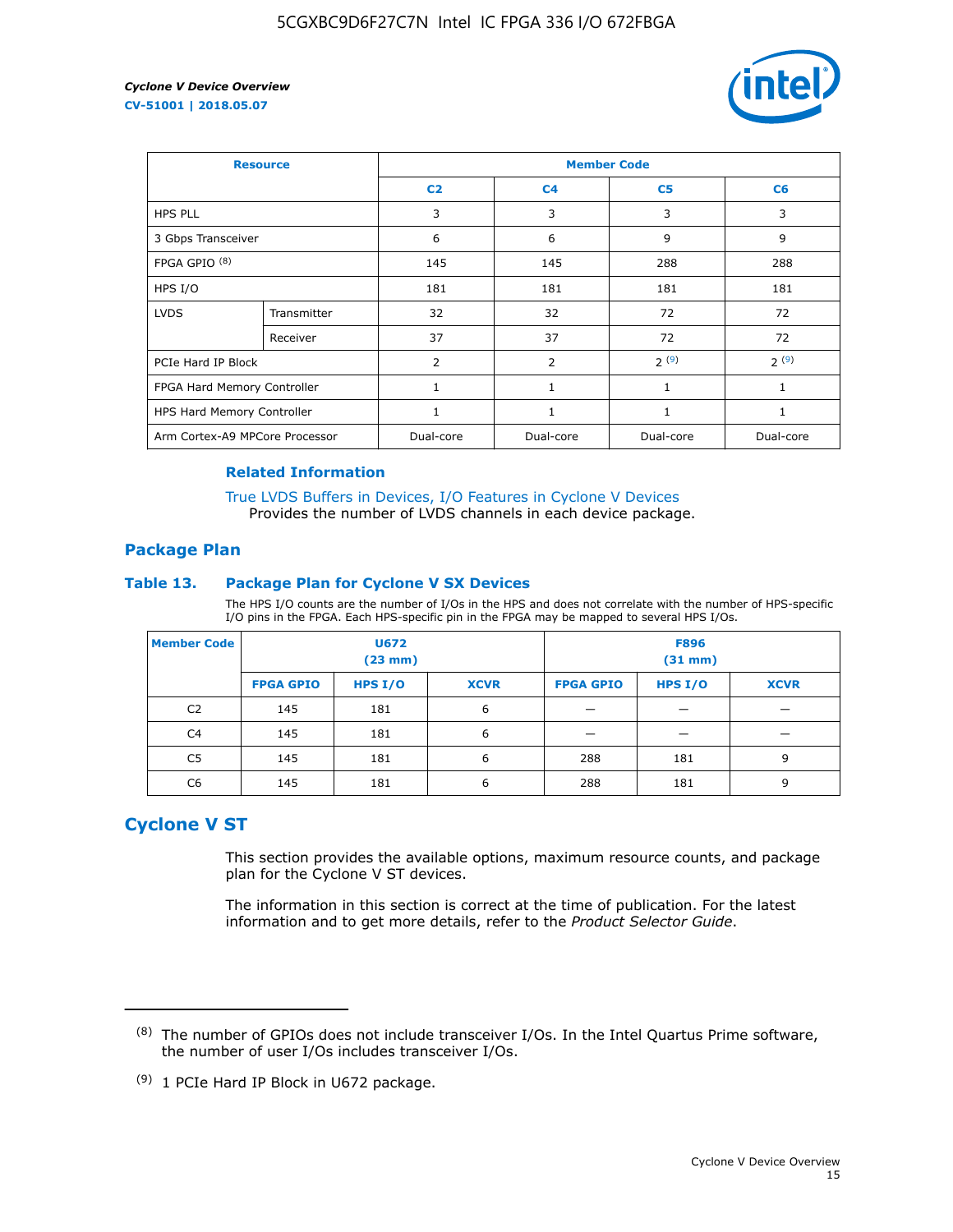

# **Related Information**

[Product Selector Guide](https://www.altera.com/products/product-selector-guide.html) Provides the latest information about Intel products.

# **Available Options**

## **Figure 6. Sample Ordering Code and Available Options for Cyclone V ST Devices**



# **Maximum Resources**

## **Table 14. Maximum Resource Counts for Cyclone V ST Devices**

| <b>Resource</b>              |             |                | <b>Member Code</b> |
|------------------------------|-------------|----------------|--------------------|
|                              |             | D <sub>5</sub> | D <sub>6</sub>     |
| Logic Elements (LE) (K)      |             | 85             | 110                |
| <b>ALM</b>                   |             | 32,070         | 41,910             |
| Register                     |             | 128,300        | 166,036            |
| Memory (Kb)                  | M10K        | 3,970          | 5,570              |
|                              | <b>MLAB</b> | 480            | 621                |
| Variable-precision DSP Block |             | 87             | 112                |
| 18 x 18 Multiplier           |             | 174            | 224                |
| <b>FPGA PLL</b>              |             | 6              | 6                  |
| <b>HPS PLL</b>               |             | 3              | 3                  |
| 6.144 Gbps Transceiver       |             | 9              | 9                  |
| FPGA GPIO(10)                |             | 288            | 288                |
| HPS I/O                      |             | 181            | 181                |
| <b>LVDS</b><br>Transmitter   |             | 72             | 72                 |
|                              |             |                | continued          |

<sup>(10)</sup> The number of GPIOs does not include transceiver I/Os. In the Intel Quartus Prime software, the number of user I/Os includes transceiver I/Os.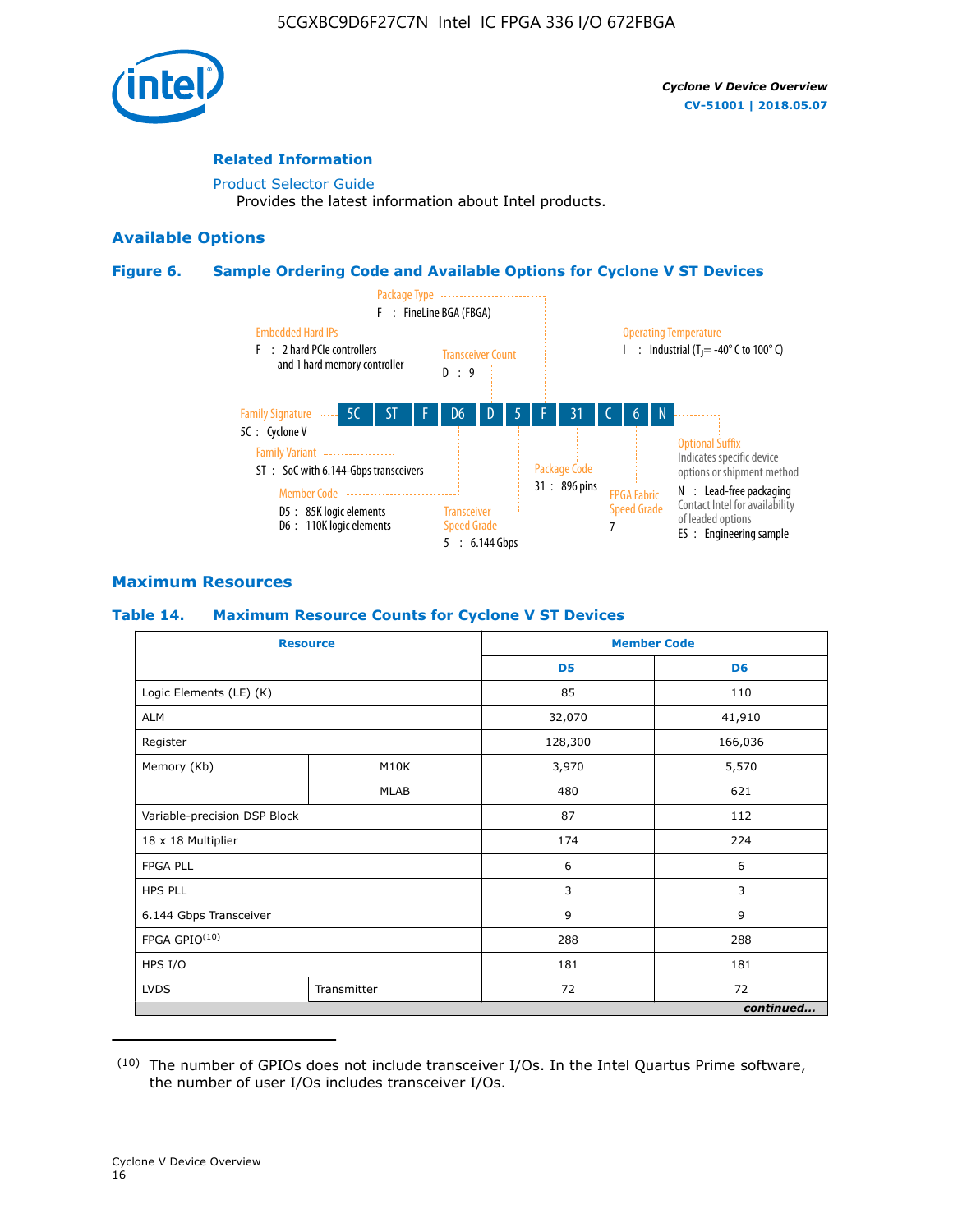

| <b>Resource</b>                |          | <b>Member Code</b> |                |  |
|--------------------------------|----------|--------------------|----------------|--|
|                                |          | D <sub>5</sub>     | D <sub>6</sub> |  |
|                                | Receiver | 72                 | 72             |  |
| PCIe Hard IP Block             |          |                    |                |  |
| FPGA Hard Memory Controller    |          |                    |                |  |
| HPS Hard Memory Controller     |          |                    |                |  |
| Arm Cortex-A9 MPCore Processor |          | Dual-core          | Dual-core      |  |

#### **Related Information**

# [True LVDS Buffers in Devices, I/O Features in Cyclone V Devices](https://www.altera.com/documentation/sam1403481100977.html#sam1403480885395)

Provides the number of LVDS channels in each device package.

## **Package Plan**

## **Table 15. Package Plan for Cyclone V ST Devices**

- The HPS I/O counts are the number of I/Os in the HPS and does not correlate with the number of HPSspecific I/O pins in the FPGA. Each HPS-specific pin in the FPGA may be mapped to several HPS I/Os.
- Transceiver counts shown are for transceiver ≤5 Gbps . 6 Gbps transceiver channel count support depends on the package and channel usage. For more information about the 6 Gbps transceiver channel count, refer to the *Cyclone V Device Handbook Volume 2: Transceivers*.

| <b>Member Code</b> | <b>F896</b><br>$(31$ mm $)$ |           |             |  |  |
|--------------------|-----------------------------|-----------|-------------|--|--|
|                    | <b>FPGA GPIO</b>            | HPS $I/O$ | <b>XCVR</b> |  |  |
| D <sub>5</sub>     | 288                         | 181       | 9(11)       |  |  |
| D <sub>6</sub>     | 288                         | 181       | q(11)       |  |  |

## **Related Information**

[6.144-Gbps Support Capability in Cyclone V GT Devices, Cyclone V Device Handbook](https://www.altera.com/documentation/nik1409855456781.html#nik1409855410757) [Volume 2: Transceivers](https://www.altera.com/documentation/nik1409855456781.html#nik1409855410757)

Provides more information about 6 Gbps transceiver channel count.

<sup>(11)</sup> If you require CPRI (at 4.9152 Gbps) and PCIe Gen2 transmit jitter compliance, Intel recommends that you use only up to seven full-duplex transceiver channels for CPRI, and up to six full-duplex channels for PCIe Gen2. The CMU channels are not considered full-duplex channels.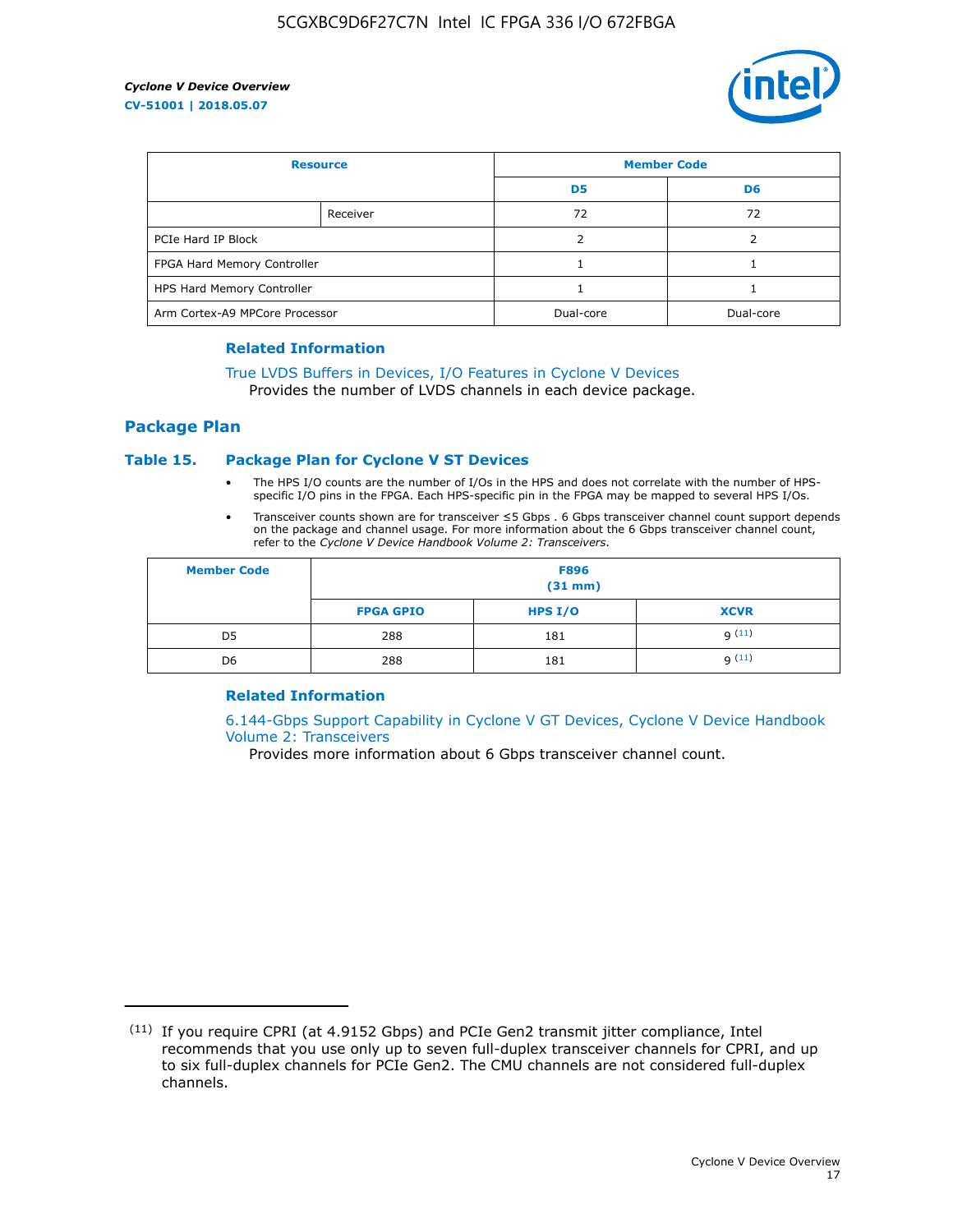

# **I/O Vertical Migration for Cyclone V Devices**

## **Figure 7. Vertical Migration Capability Across Cyclone V Device Packages and Densities**

The arrows indicate the vertical migration paths. The devices included in each vertical migration path are shaded. You can also migrate your design across device densities in the same package option if the devices have the same dedicated pins, configuration pins, and power pins.



You can achieve the vertical migration shaded in red if you use only up to 175 GPIOs for the M383 package, and 138 GPIOs for the U672 package. These migration paths are not shown in the Intel Quartus Prime software Pin Migration View.

*Note:* To verify the pin migration compatibility, use the Pin Migration View window in the Intel Quartus Prime software Pin Planner.

# **Adaptive Logic Module**

Cyclone V devices use a 28 nm ALM as the basic building block of the logic fabric.

The ALM, as shown in following figure, uses an 8-input fracturable look-up table (LUT) with four dedicated registers to help improve timing closure in register-rich designs and achieve an even higher design packing capability than previous generations.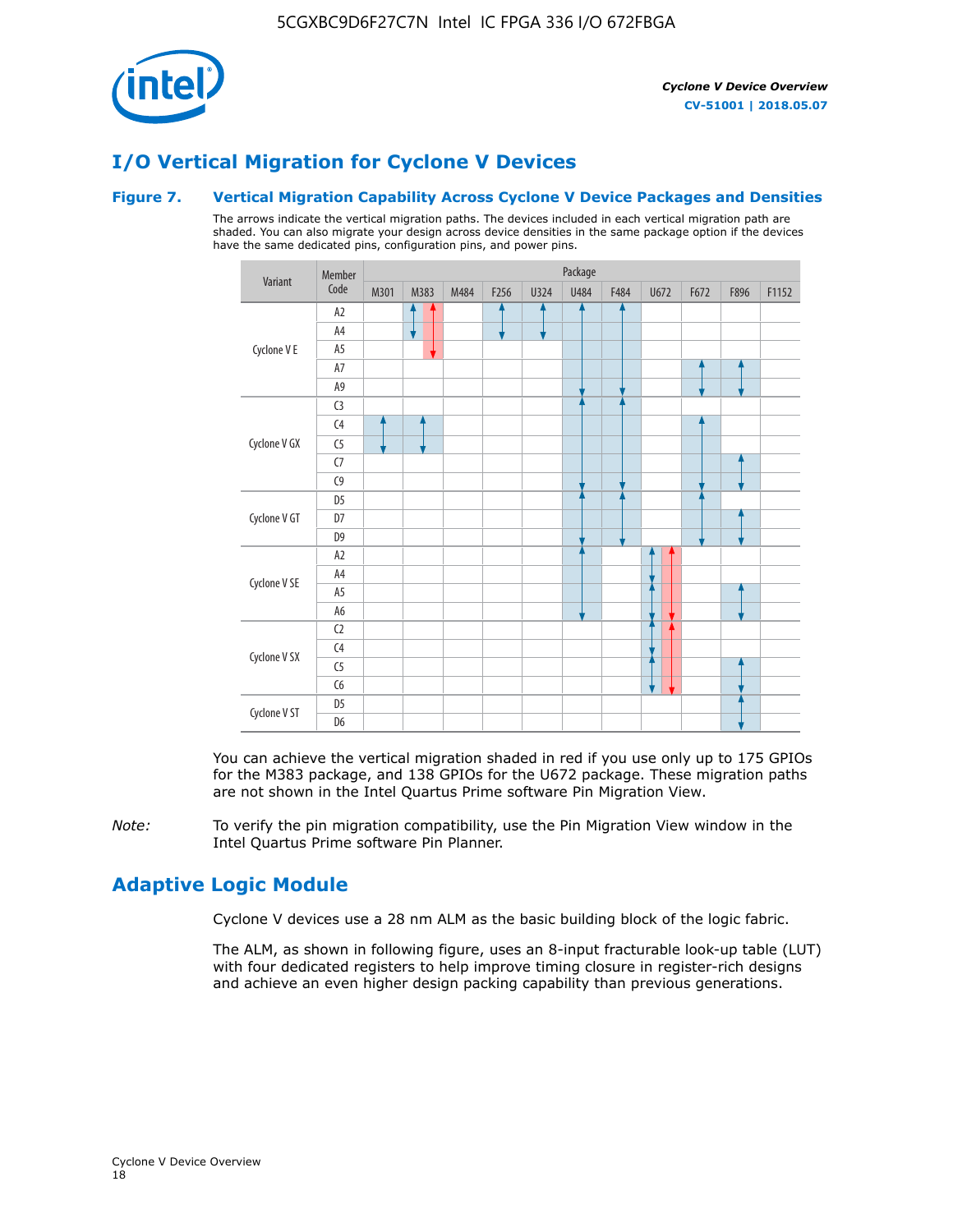

#### **Figure 8. ALM for Cyclone V Devices**



You can configure up to 25% of the ALMs in the Cyclone V devices as distributed memory using MLABs.

#### **Related Information**

Embedded Memory Capacity in Cyclone V Devices on page 21 Lists the embedded memory capacity for each device.

# **Variable-Precision DSP Block**

Cyclone V devices feature a variable-precision DSP block that supports these features:

- Configurable to support signal processing precisions ranging from  $9 \times 9$ ,  $18 \times 18$ and 27 x 27 bits natively
- A 64-bit accumulator
- A hard preadder that is available in both 18- and 27-bit modes
- Cascaded output adders for efficient systolic finite impulse response (FIR) filters
- Internal coefficient register banks, 8 deep, for each multiplier in 18- or 27-bit mode
- Fully independent multiplier operation
- A second accumulator feedback register to accommodate complex multiplyaccumulate functions
- Fully independent Efficient support for single-precision floating point arithmetic
- The inferability of all modes by the Intel Quartus Prime design software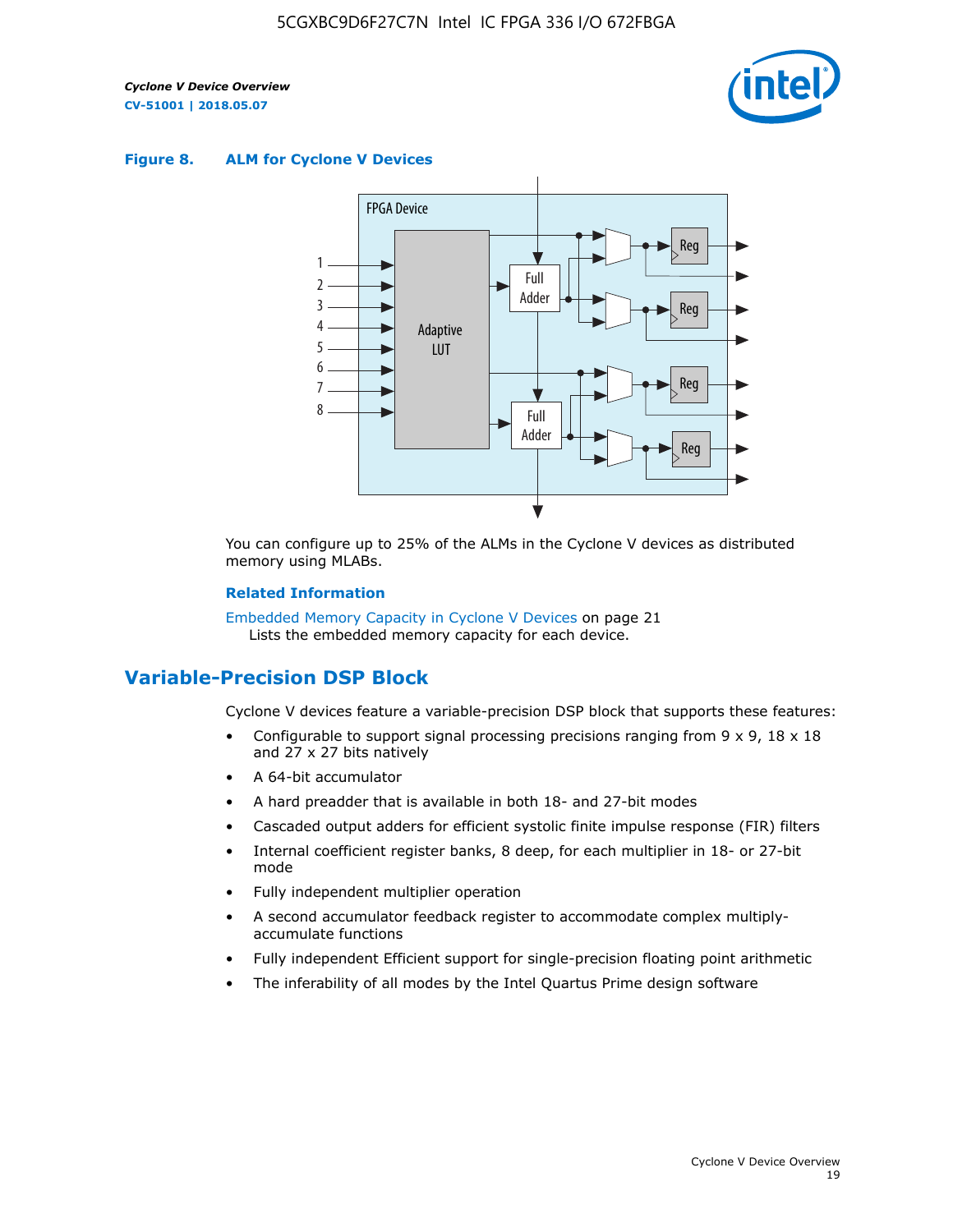

# **Table 16. Variable-Precision DSP Block Configurations for Cyclone V Devices**

| <b>Usage Example</b>                                       | <b>Multiplier Size (Bit)</b> | <b>DSP Block Resource</b> |
|------------------------------------------------------------|------------------------------|---------------------------|
| Low precision fixed point for video<br>applications        | Three $9 \times 9$           |                           |
| Medium precision fixed point in FIR<br>filters             | Two 18 x 18                  |                           |
| FIR filters and general DSP usage                          | Two 18 x 18 with accumulate  |                           |
| High precision fixed- or floating-point<br>implementations | One 27 x 27 with accumulate  |                           |

You can configure each DSP block during compilation as independent three  $9 \times 9$ , two 18 x 18, or one 27 x 27 multipliers. With a dedicated 64 bit cascade bus, you can cascade multiple variable-precision DSP blocks to implement even higher precision DSP functions efficiently.

## **Table 17. Number of Multipliers in Cyclone V Devices**

The table lists the variable-precision DSP resources by bit precision for each Cyclone V device.

| <b>Variant</b>  | <b>Member</b><br><b>Code</b> | <b>Variable-</b><br>precision |                                   | <b>Independent Input and Output</b><br><b>Multiplications Operator</b> |                                     |                   | $18 \times 18$<br><b>Multiplier</b>                          |
|-----------------|------------------------------|-------------------------------|-----------------------------------|------------------------------------------------------------------------|-------------------------------------|-------------------|--------------------------------------------------------------|
|                 |                              | <b>DSP Block</b>              | $9 \times 9$<br><b>Multiplier</b> | $18 \times 18$<br><b>Multiplier</b>                                    | $27 \times 27$<br><b>Multiplier</b> | <b>Adder Mode</b> | <b>Adder</b><br><b>Summed</b><br>with 36 bit<br><b>Input</b> |
| Cyclone V E     | A2                           | 25                            | 75                                | 50                                                                     | 25                                  | 25                | 25                                                           |
|                 | A4                           | 66                            | 198                               | 132                                                                    | 66                                  | 66                | 66                                                           |
|                 | A5                           | 150                           | 450                               | 300                                                                    | 150                                 | 150               | 150                                                          |
|                 | A7                           | 156                           | 468                               | 312                                                                    | 156                                 | 156               | 156                                                          |
|                 | A9                           | 342                           | 1,026                             | 684                                                                    | 342                                 | 342               | 342                                                          |
| Cyclone V<br>GX | C <sub>3</sub>               | 57                            | 171                               | 114                                                                    | 57                                  | 57                | 57                                                           |
|                 | C <sub>4</sub>               | 70                            | 210                               | 140                                                                    | 70                                  | 70                | 70                                                           |
|                 | C <sub>5</sub>               | 150                           | 450                               | 300                                                                    | 150                                 | 150               | 150                                                          |
|                 | C7                           | 156                           | 468                               | 312                                                                    | 156                                 | 156               | 156                                                          |
|                 | C <sub>9</sub>               | 342                           | 1,026                             | 684                                                                    | 342                                 | 342               | 342                                                          |
| Cyclone V GT    | D <sub>5</sub>               | 150                           | 450                               | 300                                                                    | 150                                 | 150               | 150                                                          |
|                 | D7                           | 156                           | 468                               | 312                                                                    | 156                                 | 156               | 156                                                          |
|                 | D <sub>9</sub>               | 342                           | 1,026                             | 684                                                                    | 342                                 | 342               | 342                                                          |
| Cyclone V SE    | A <sub>2</sub>               | 36                            | 108                               | 72                                                                     | 36                                  | 36                | 36                                                           |
|                 | A4                           | 84                            | 252                               | 168                                                                    | 84                                  | 84                | 84                                                           |
|                 | A5                           | 87                            | 261                               | 174                                                                    | 87                                  | 87                | 87                                                           |
|                 | A <sub>6</sub>               | 112                           | 336                               | 224                                                                    | 112                                 | 112               | 112                                                          |
| Cyclone V SX    | C <sub>2</sub>               | 36                            | 108                               | 72                                                                     | 36                                  | 36                | 36                                                           |
|                 | C <sub>4</sub>               | 84                            | 252                               | 168                                                                    | 84                                  | 84                | 84                                                           |
|                 | C <sub>5</sub>               | 87                            | 261                               | 174                                                                    | 87                                  | 87                | 87                                                           |
|                 |                              |                               |                                   |                                                                        |                                     |                   | continued                                                    |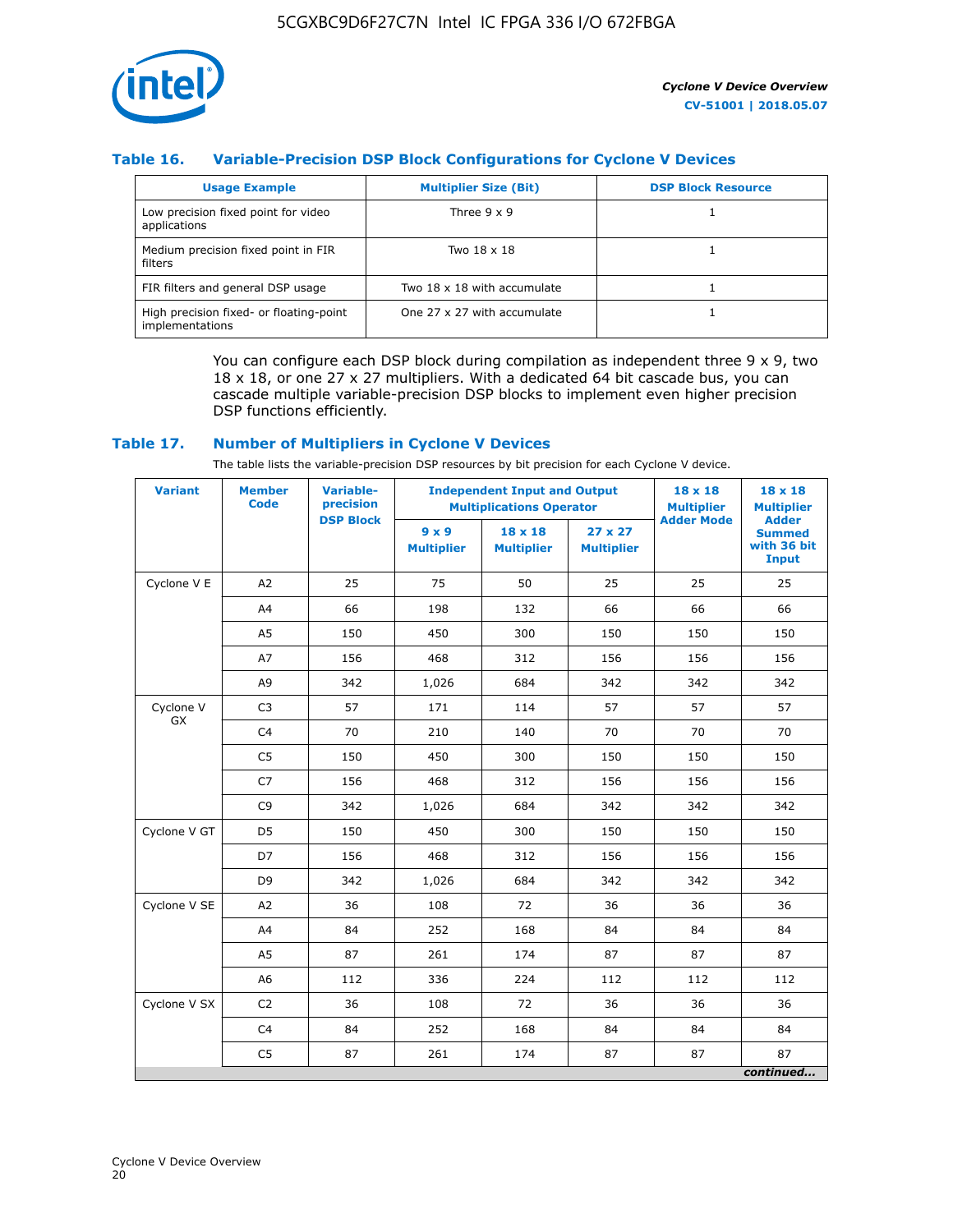

| <b>Variant</b> | <b>Member</b><br><b>Code</b> | Variable-<br>precision<br><b>DSP Block</b> |                                   | <b>Independent Input and Output</b><br><b>Multiplications Operator</b> | $18 \times 18$<br><b>Multiplier</b> | $18 \times 18$<br><b>Multiplier</b><br><b>Adder</b> |                                       |
|----------------|------------------------------|--------------------------------------------|-----------------------------------|------------------------------------------------------------------------|-------------------------------------|-----------------------------------------------------|---------------------------------------|
|                |                              |                                            | $9 \times 9$<br><b>Multiplier</b> | $18 \times 18$<br><b>Multiplier</b>                                    | $27 \times 27$<br><b>Multiplier</b> | <b>Adder Mode</b>                                   | <b>Summed</b><br>with 36 bit<br>Input |
|                | C6                           | 112                                        | 336                               | 224                                                                    | 112                                 | 112                                                 | 112                                   |
| Cyclone V ST   | D <sub>5</sub>               | 87                                         | 261                               | 174                                                                    | 87                                  | 87                                                  | 87                                    |
|                | D <sub>6</sub>               | 112                                        | 336                               | 224                                                                    | 112                                 | 112                                                 | 112                                   |

# **Embedded Memory Blocks**

The embedded memory blocks in the devices are flexible and designed to provide an optimal amount of small- and large-sized memory arrays to fit your design requirements.

# **Types of Embedded Memory**

The Cyclone V devices contain two types of memory blocks:

- 10 Kb M10K blocks—blocks of dedicated memory resources. The M10K blocks are ideal for larger memory arrays while still providing a large number of independent ports.
- 640 bit memory logic array blocks (MLABs)—enhanced memory blocks that are configured from dual-purpose logic array blocks (LABs). The MLABs are ideal for wide and shallow memory arrays. The MLABs are optimized for implementation of shift registers for digital signal processing (DSP) applications, wide shallow FIFO buffers, and filter delay lines. Each MLAB is made up of ten adaptive logic modules (ALMs). In the Cyclone V devices, you can configure these ALMs as ten 32 x 2 blocks, giving you one 32 x 20 simple dual-port SRAM block per MLAB.

# **Embedded Memory Capacity in Cyclone V Devices**

## **Table 18. Embedded Memory Capacity and Distribution in Cyclone V Devices**

|                | <b>Member</b>  | <b>M10K</b>  |                     | <b>MLAB</b>  | <b>Total RAM Bit</b> |        |  |  |  |
|----------------|----------------|--------------|---------------------|--------------|----------------------|--------|--|--|--|
| <b>Variant</b> | <b>Code</b>    | <b>Block</b> | <b>RAM Bit (Kb)</b> | <b>Block</b> | <b>RAM Bit (Kb)</b>  | (Kb)   |  |  |  |
| Cyclone V E    | A2             | 176          | 1,760               | 314          | 196                  | 1,956  |  |  |  |
|                | A4             | 308          | 3,080               | 485          | 303                  | 3,383  |  |  |  |
|                | A5             | 446          | 4,460               | 679          | 424                  | 4,884  |  |  |  |
|                | A7             | 686          | 6,860               | 1338         | 836                  | 7,696  |  |  |  |
|                | A9             | 1,220        | 12,200              | 2748         | 1,717                | 13,917 |  |  |  |
| Cyclone V GX   | C <sub>3</sub> | 135          | 1,350               | 291          | 182                  | 1,532  |  |  |  |
|                | C4             | 250          | 2,500               | 678          | 424                  | 2,924  |  |  |  |
|                | C5             | 446          | 4,460               | 678          | 424                  | 4,884  |  |  |  |
|                | C7             | 686          | 6,860               | 1338         | 836                  | 7,696  |  |  |  |
|                | C <sub>9</sub> | 1,220        | 12,200              | 2748         | 1,717                | 13,917 |  |  |  |
|                | continued      |              |                     |              |                      |        |  |  |  |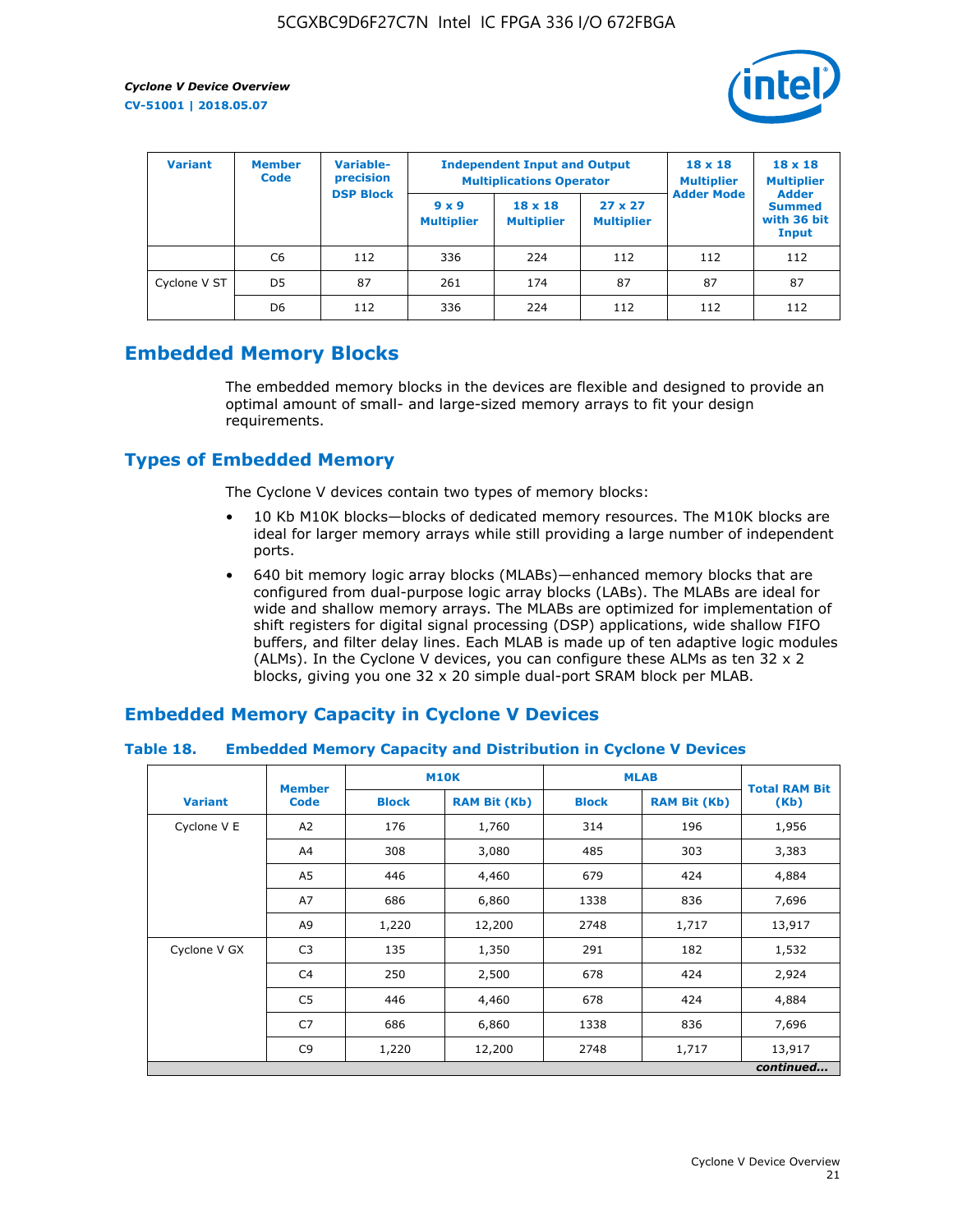

|                | <b>Member</b>  | <b>M10K</b>                         |        | <b>MLAB</b>  | <b>Total RAM Bit</b> |        |  |
|----------------|----------------|-------------------------------------|--------|--------------|----------------------|--------|--|
| <b>Variant</b> | <b>Code</b>    | <b>Block</b><br><b>RAM Bit (Kb)</b> |        | <b>Block</b> | <b>RAM Bit (Kb)</b>  | (Kb)   |  |
| Cyclone V GT   | D <sub>5</sub> | 446                                 | 4,460  | 679          | 424                  | 4,884  |  |
|                | D7             | 686                                 | 6,860  | 1338         | 836                  | 7,696  |  |
|                | D <sub>9</sub> | 1,220                               | 12,200 | 2748         | 1,717                | 13,917 |  |
| Cyclone V SE   | A <sub>2</sub> | 140                                 | 1,400  | 221          | 138                  | 1,538  |  |
|                | A4             | 270                                 | 2,700  | 370          | 231                  | 2,460  |  |
|                | A5             | 397                                 | 3,970  | 768          | 480                  | 4,450  |  |
|                | A6             | 553                                 | 5,530  | 994          | 621                  | 6,151  |  |
| Cyclone V SX   | C <sub>2</sub> | 140                                 | 1,400  | 221          | 138                  | 1,538  |  |
|                | C4             | 270                                 | 2,700  | 370          | 231                  | 2,460  |  |
|                | C5             | 397                                 | 3,970  | 768          | 480                  | 4,450  |  |
|                | C <sub>6</sub> | 553                                 | 5,530  | 994          | 621                  | 6,151  |  |
| Cyclone V ST   | D <sub>5</sub> | 397                                 | 3,970  | 768          | 480                  | 4,450  |  |
|                | D <sub>6</sub> | 553                                 | 5,530  | 994          | 621                  | 6,151  |  |

# **Embedded Memory Configurations**

## **Table 19. Supported Embedded Memory Block Configurations for Cyclone V Devices**

This table lists the maximum configurations supported for the embedded memory blocks. The information is applicable only to the single-port RAM and ROM modes.

| <b>Memory Block</b> | Depth (bits) | <b>Programmable Width</b> |
|---------------------|--------------|---------------------------|
| MLAB                | 32           | x16, x18, or x20          |
| M10K                | 256          | x40 or x32                |
|                     | 512          | x20 or x16                |
|                     | 1K           | $x10$ or $x8$             |
|                     | 2K           | $x5$ or $x4$              |
|                     | 4K           | x2                        |
|                     | 8K           | x1                        |

# **Clock Networks and PLL Clock Sources**

550 MHz Cyclone V devices have 16 global clock networks capable of up to operation. The clock network architecture is based on Intel's global, quadrant, and peripheral clock structure. This clock structure is supported by dedicated clock input pins and fractional PLLs.

*Note:* To reduce power consumption, the Intel Quartus Prime software identifies all unused sections of the clock network and powers them down.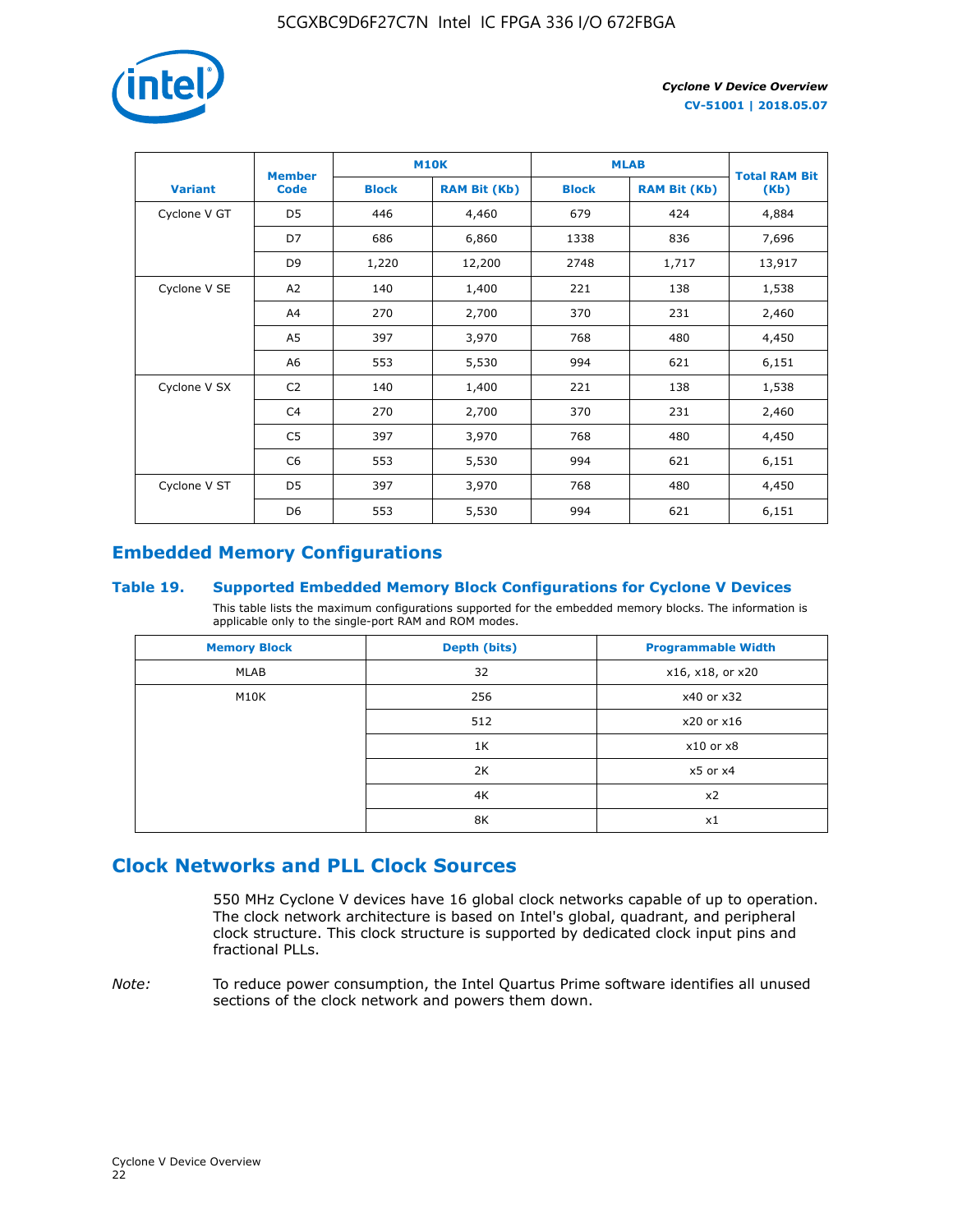5CGXBC9D6F27C7N Intel IC FPGA 336 I/O 672FBGA

*Cyclone V Device Overview* **CV-51001 | 2018.05.07**



# **PLL Features**

The PLLs in the Cyclone V devices support the following features:

- Frequency synthesis
- On-chip clock deskew
- Jitter attenuation
- Programmable output clock duty cycles
- PLL cascading
- Reference clock switchover
- Programmable bandwidth
- User-mode reconfiguration of PLLs
- Low power mode for each fractional PLL
- Dynamic phase shift
- Direct, source synchronous, zero delay buffer, external feedback, and LVDS compensation modes

#### **Fractional PLL**

In addition to integer PLLs, the Cyclone V devices use a fractional PLL architecture. The devices have up to eight PLLs, each with nine output counters. You can use the output counters to reduce PLL usage in two ways:

- Reduce the number of oscillators that are required on your board by using fractional PLLs
- Reduce the number of clock pins that are used in the device by synthesizing multiple clock frequencies from a single reference clock source

If you use the fractional PLL mode, you can use the PLLs for precision fractional-N frequency synthesis—removing the need for off-chip reference clock sources in your design.

The transceiver fractional PLLs that are not used by the transceiver I/Os can be used as general purpose fractional PLLs by the FPGA fabric.

# **FPGA General Purpose I/O**

Cyclone V devices offer highly configurable GPIOs. The following list describes the features of the GPIOs:

- Programmable bus hold and weak pull-up
- LVDS output buffer with programmable differential output voltage ( $V_{OD}$ ) and programmable pre-emphasis
- On-chip parallel termination ( $R<sub>T</sub>$  OCT) for all I/O banks with OCT calibration to limit the termination impedance variation
- On-chip dynamic termination that has the ability to swap between series and parallel termination, depending on whether there is read or write on a common bus for signal integrity
- Easy timing closure support using the hard read FIFO in the input register path, and delay-locked loop (DLL) delay chain with fine and coarse architecture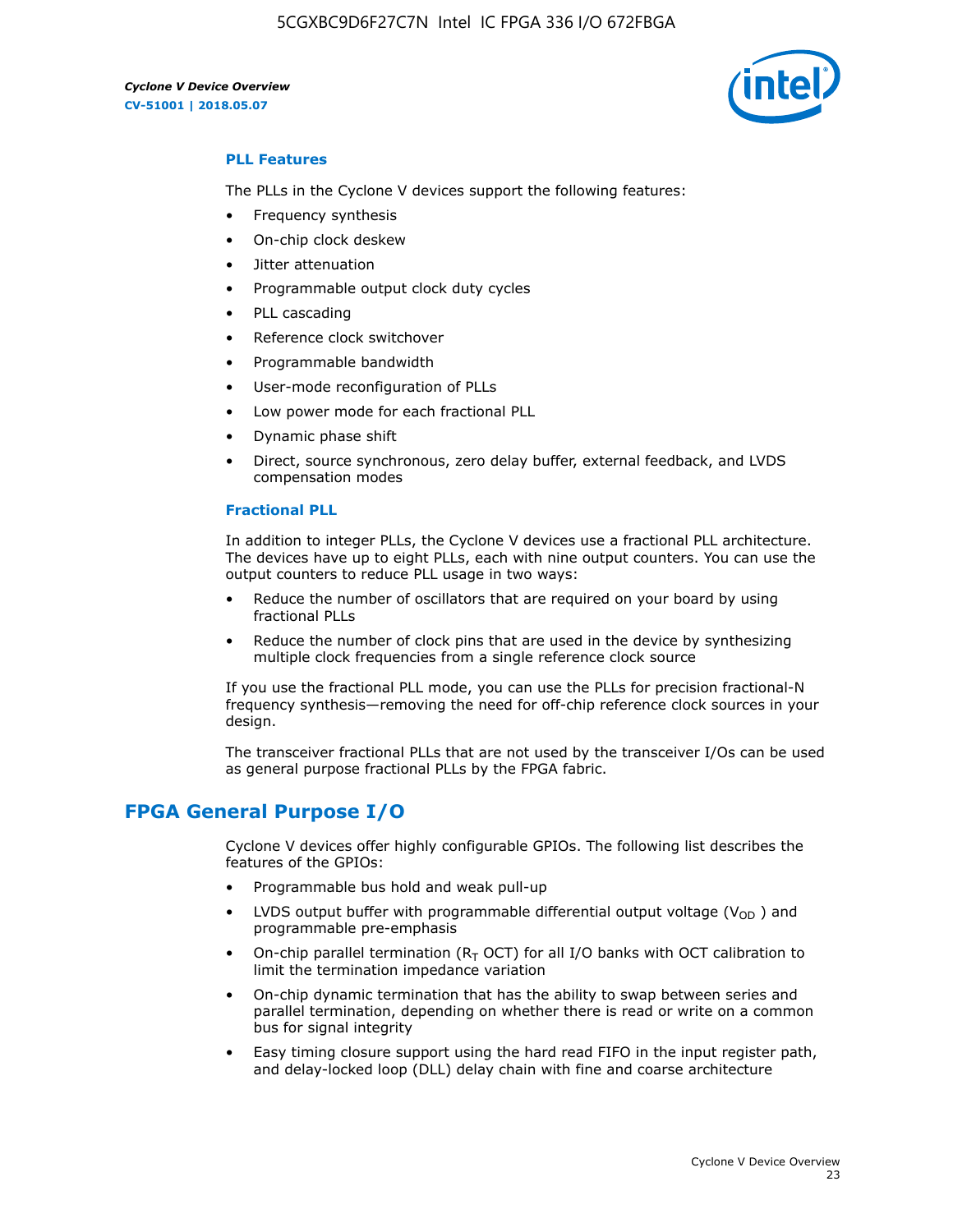

# **PCIe Gen1 and Gen2 Hard IP**

Cyclone V GX, GT, SX, and ST devices contain PCIe hard IP that is designed for performance and ease-of-use. The PCIe hard IP consists of the MAC, data link, and transaction layers.

The PCIe hard IP supports PCIe Gen2 and Gen1 end point and root port for up to x4 lane configuration. The PCIe Gen2 x4 support is PCIe-compatible.

The PCIe endpoint support includes multifunction support for up to eight functions, as shown in the following figure. The integrated multifunction support reduces the FPGA logic requirements by up to 20,000 LEs for PCIe designs that require multiple peripherals.

## **Figure 9. PCIe Multifunction for Cyclone V Devices**



The Cyclone V PCIe hard IP operates independently from the core logic. This independent operation allows the PCIe link to wake up and complete link training in less than 100 ms while the Cyclone V device completes loading the programming file for the rest of the device.

In addition, the PCIe hard IP in the Cyclone V device provides improved end-to-end datapath protection using ECC.

# **External Memory Interface**

This section provides an overview of the external memory interface in Cyclone V devices.

# **Hard and Soft Memory Controllers**

Cyclone V devices support up to two hard memory controllers for DDR3, DDR2, and LPDDR2 SDRAM devices. Each controller supports 8 to 32 bit components of up to 4 gigabits (Gb) in density with two chip selects and optional ECC. For the Cyclone V SoC devices, an additional hard memory controller in the HPS supports DDR3, DDR2, and LPDDR2 SDRAM devices.

All Cyclone V devices support soft memory controllers for DDR3, DDR2, and LPDDR2 SDRAM devices for maximum flexibility.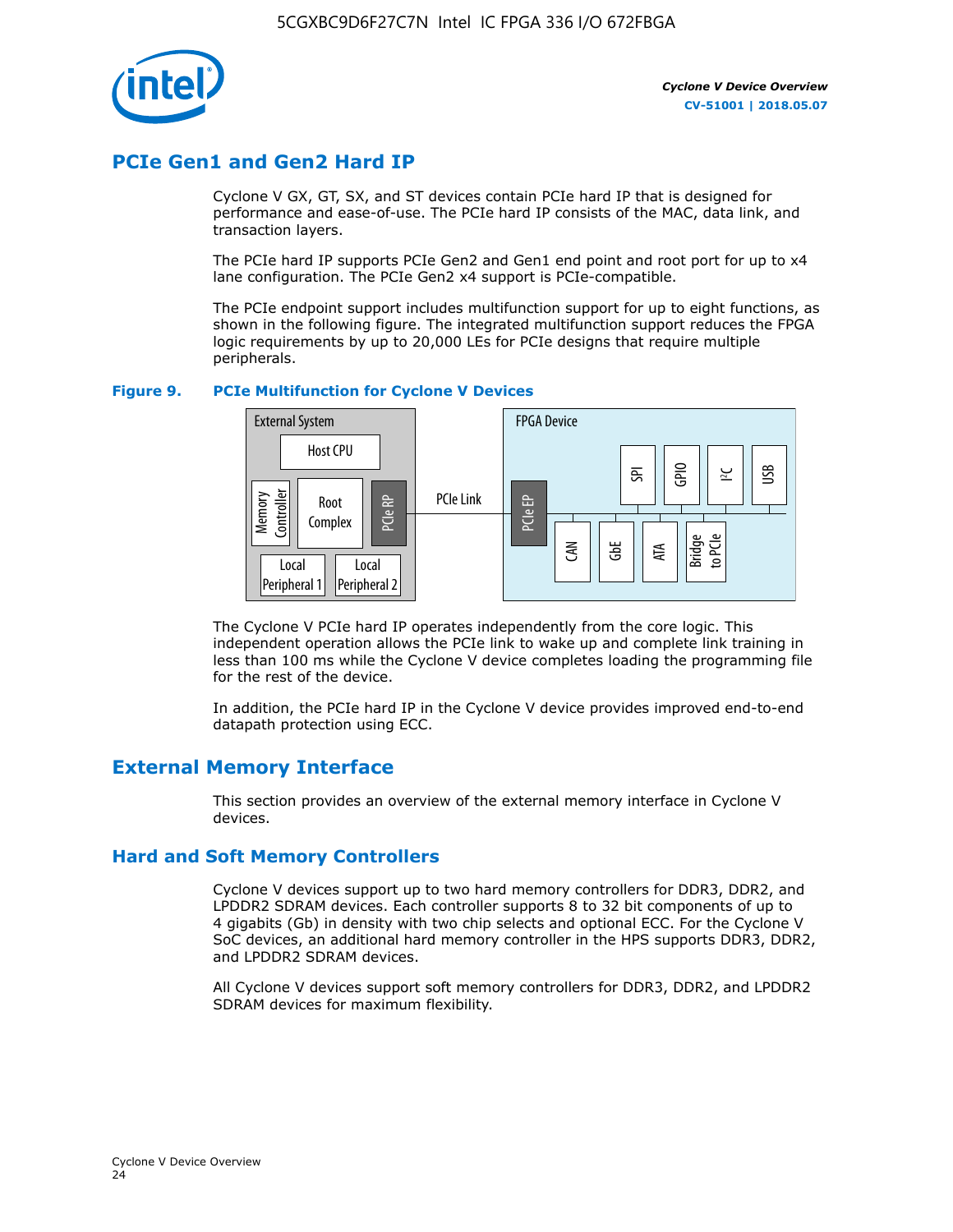

# **External Memory Performance**

## **Table 20. External Memory Interface Performance in Cyclone V Devices**

The maximum and minimum operating frequencies depend on the memory interface standards and the supported delay-locked loop (DLL) frequency listed in the device datasheet.

| <b>Voltage</b><br><b>Interface</b> |                | <b>Maximum Frequency (MHz)</b> | <b>Minimum Frequency</b> |       |  |
|------------------------------------|----------------|--------------------------------|--------------------------|-------|--|
|                                    | $(\mathsf{V})$ | <b>Hard Controller</b>         | <b>Soft Controller</b>   | (MHz) |  |
| <b>DDR3 SDRAM</b>                  | 1.5            | 400                            | 303                      | 303   |  |
|                                    | 1.35           | 400                            | 303                      | 303   |  |
| <b>DDR2 SDRAM</b>                  | 1.8            | 400                            | 300                      | 167   |  |
| LPDDR2 SDRAM                       | 1.2            | 333                            | 300                      | 167   |  |

#### **Related Information**

[External Memory Interface Spec Estimator](https://www.altera.com/solutions/technology/external-memory/spec-estimator.html)

For the latest information and to estimate the external memory system performance specification, use Intel's External Memory Interface Spec Estimator tool.

# **HPS External Memory Performance**

## **Table 21. HPS External Memory Interface Performance**

The hard processor system (HPS) is available in Cyclone V SoC devices only.

| <b>Interface</b>  | Voltage (V) | <b>HPS Hard Controller (MHz)</b> |
|-------------------|-------------|----------------------------------|
| <b>DDR3 SDRAM</b> | 1.5         | 400                              |
|                   | 1.35        | 400                              |
| <b>DDR2 SDRAM</b> | 1.8         | 400                              |
| LPDDR2 SDRAM      | 1.2         | 333                              |

# **Related Information**

#### [External Memory Interface Spec Estimator](https://www.altera.com/solutions/technology/external-memory/spec-estimator.html)

For the latest information and to estimate the external memory system performance specification, use Intel's External Memory Interface Spec Estimator tool.

# **Low-Power Serial Transceivers**

Cyclone V devices deliver the industry's lowest power 6.144 Gbps transceivers at an estimated 88 mW maximum power consumption per channel. Cyclone V transceivers are designed to be compliant with a wide range of protocols and data rates.

# **Transceiver Channels**

The transceivers are positioned on the left outer edge of the device. The transceiver channels consist of the physical medium attachment (PMA), physical coding sublayer (PCS), and clock networks.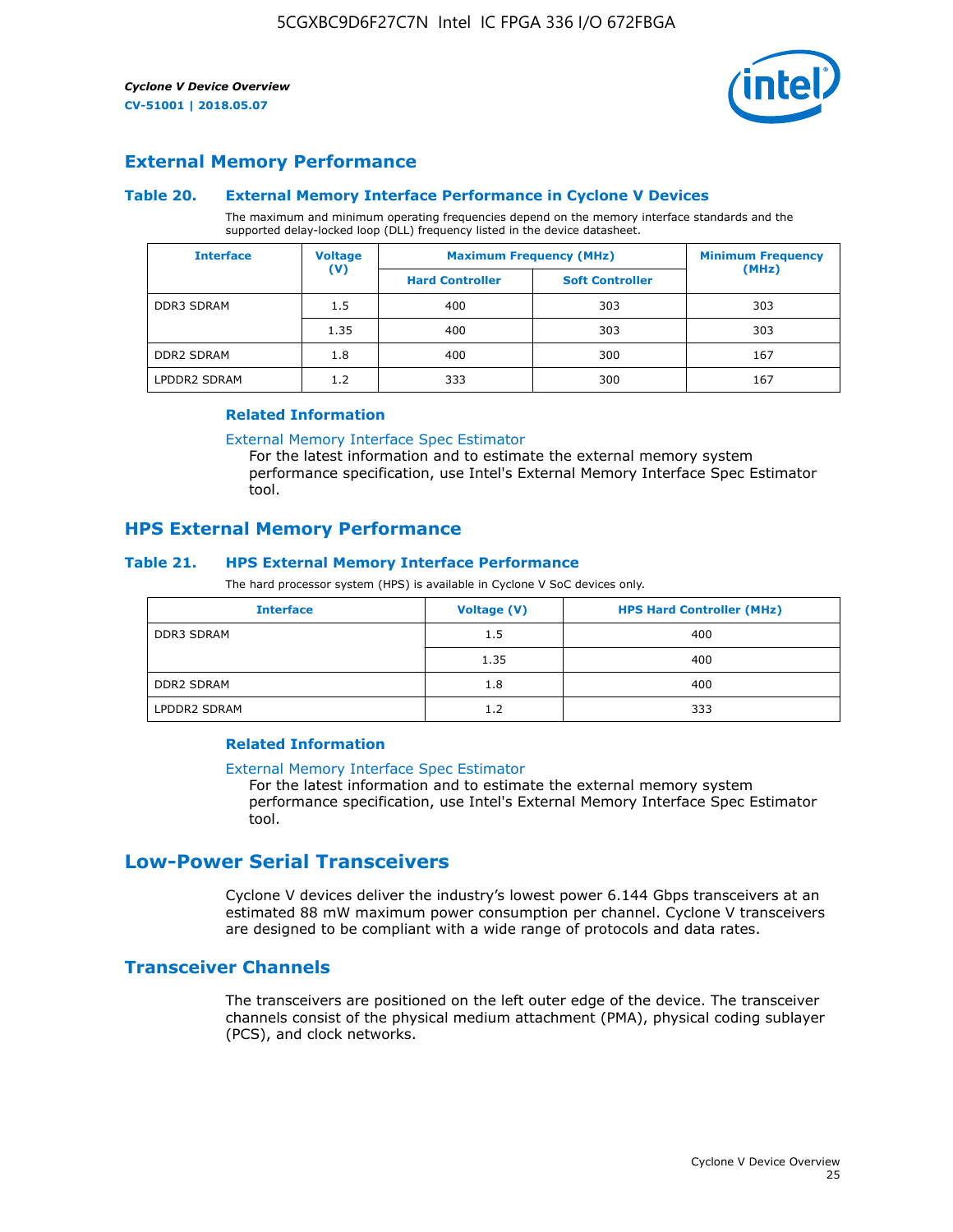

#### **Figure 10. Device Chip Overview for Cyclone V GX and GT Devices**

The figure shows a Cyclone V FPGA with transceivers. Different Cyclone V devices may have a different floorplans than the one shown here.



# **PMA Features**

To prevent core and I/O noise from coupling into the transceivers, the PMA block is isolated from the rest of the chip—ensuring optimal signal integrity. For the transceivers, you can use the channel PLL of an unused receiver PMA as an additional transmit PLL.

#### **Table 22. PMA Features of the Transceivers in Cyclone V Devices**

| <b>Features</b>                                    | <b>Capability</b>                                                                                       |
|----------------------------------------------------|---------------------------------------------------------------------------------------------------------|
| Backplane support                                  | Driving capability up to 6.144 Gbps                                                                     |
| PLL-based clock recovery                           | Superior jitter tolerance                                                                               |
| Programmable deserialization and word<br>alignment | Flexible deserialization width and configurable word alignment pattern                                  |
| Equalization and pre-emphasis                      | Up to 14.37 dB of pre-emphasis and up to 4.7 dB of equalization<br>No decision feedback equalizer (DFE) |
| Ring oscillator transmit PLLs                      | 614 Mbps to 6.144 Gbps                                                                                  |
| Input reference clock range                        | 20 MHz to 400 MHz                                                                                       |
| Transceiver dynamic reconfiguration                | Allows the reconfiguration of a single channel without affecting the operation of<br>other channels     |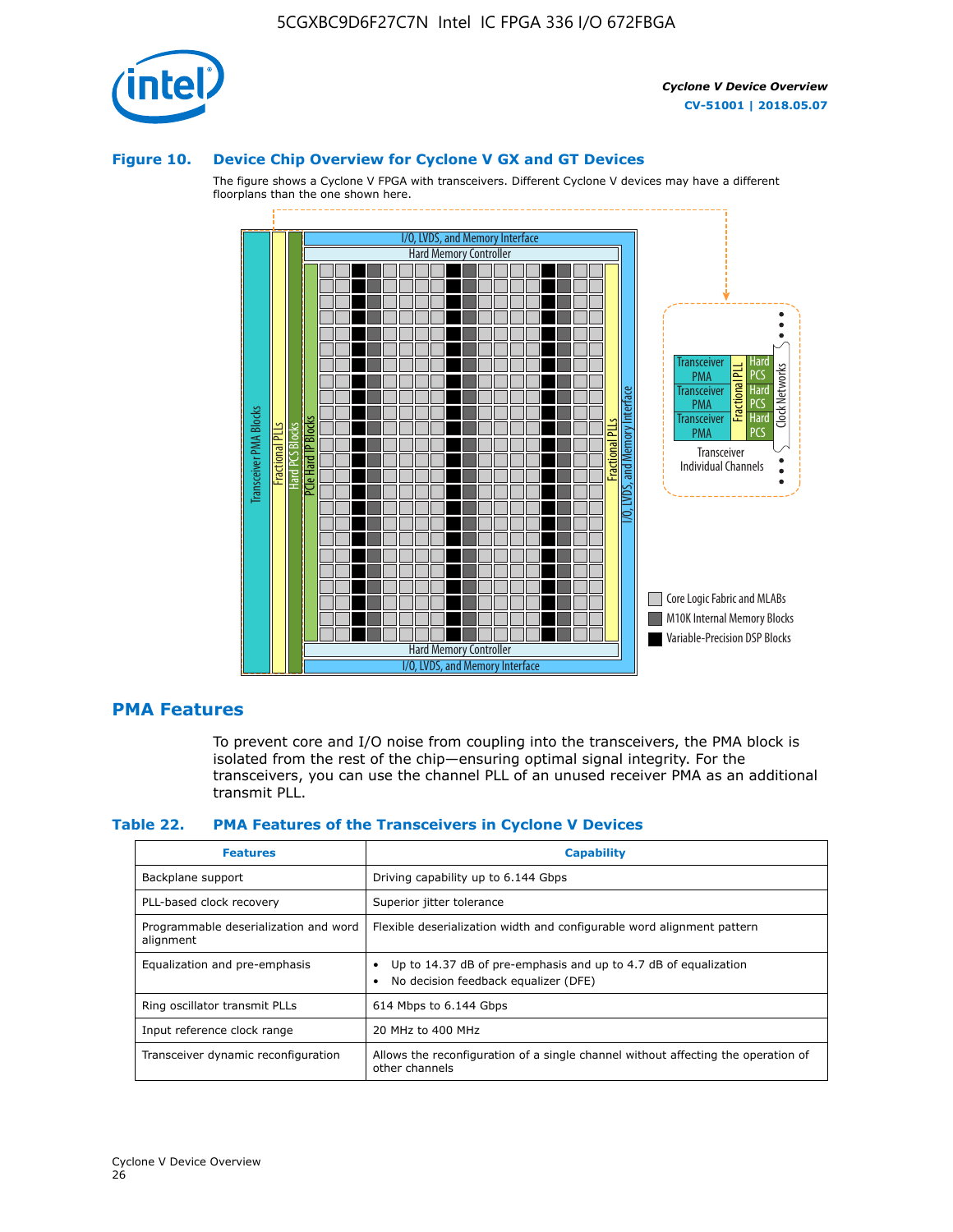

# **PCS Features**

The Cyclone V core logic connects to the PCS through an 8, 10, 16, 20, 32, or 40 bit interface, depending on the transceiver data rate and protocol. Cyclone V devices contain PCS hard IP to support PCIe Gen1 and Gen2, Gbps Ethernet (GbE), Serial RapidIO® (SRIO), and Common Public Radio Interface (CPRI).

Most of the standard and proprietary protocols from 614 Mbps to 6.144 Gbps are supported.

| Table 23. |  | <b>Transceiver PCS Features for Cyclone V Devices</b> |
|-----------|--|-------------------------------------------------------|
|           |  |                                                       |

| <b>PCS Support</b>                 | <b>Data Rates</b><br>(Gbps)        | <b>Transmitter Data Path Feature</b>                                                                         | <b>Receiver Data Path Feature</b>                                                                                                                                                                                                  |  |  |
|------------------------------------|------------------------------------|--------------------------------------------------------------------------------------------------------------|------------------------------------------------------------------------------------------------------------------------------------------------------------------------------------------------------------------------------------|--|--|
| 3-Gbps and 6-Gbps Basic            | 0.614 to 6.144                     | • Phase compensation FIFO<br>Byte serializer<br>8B/10B encoder<br>Transmitter bit-slip                       | Word aligner<br>$\bullet$<br>Deskew FIFO<br>$\bullet$<br>Rate-match FIFO<br>$\bullet$<br>8B/10B decoder<br>$\bullet$<br>Byte deserializer<br>$\bullet$<br>Byte ordering<br>$\bullet$<br>Receiver phase compensation<br><b>FIFO</b> |  |  |
| PCIe Gen1<br>(x1, x2, x4)          | $2.5$ and $5.0$                    | Dedicated PCIe PHY IP core<br>PIPE 2.0 interface to the core<br>$\bullet$<br>logic                           | Dedicated PCIe PHY IP core<br>$\bullet$<br>PIPE 2.0 interface to the core<br>$\bullet$<br>logic                                                                                                                                    |  |  |
| PCIe Gen2<br>$(x1, x2, x4)^{(12)}$ |                                    |                                                                                                              |                                                                                                                                                                                                                                    |  |  |
| GbE                                | 1.25                               | • Custom PHY IP core with preset<br>feature<br>GbE transmitter synchronization<br>$\bullet$<br>state machine | • Custom PHY IP core with preset<br>feature<br>GbE receiver synchronization<br>state machine                                                                                                                                       |  |  |
| $XAUI$ $(13)$                      | 3.125                              | Dedicated XAUI PHY IP core<br>$\bullet$                                                                      | Dedicated XAUI PHY IP core<br>$\bullet$                                                                                                                                                                                            |  |  |
| <b>HiGig</b>                       | 3.75                               | XAUI synchronization state<br>$\bullet$<br>machine for bonding four<br>channels                              | XAUI synchronization state<br>$\bullet$<br>machine for realigning four<br>channels                                                                                                                                                 |  |  |
| SRIO 1.3 and 2.1                   | 1.25 to 3.125                      | • Custom PHY IP core with preset<br>feature<br>• SRIO version 2.1-compliant x2<br>and x4 channel bonding     | • Custom PHY IP core with preset<br>feature<br>• SRIO version 2.1-compliant x2<br>and x4 deskew state machine                                                                                                                      |  |  |
| SDI, SD/HD, and 3G-SDI             | $0.27^{(14)}$ , 1.485,<br>and 2.97 | Custom PHY IP core with preset<br>feature                                                                    | Custom PHY IP core with preset<br>feature                                                                                                                                                                                          |  |  |
| JESD204A                           | $0.3125^{(15)}$ to<br>3.125        |                                                                                                              |                                                                                                                                                                                                                                    |  |  |
| continued                          |                                    |                                                                                                              |                                                                                                                                                                                                                                    |  |  |

<sup>(12)</sup> PCIe Gen2 is supported for Cyclone V GT and ST devices. The PCIe Gen2 x4 support is PCIe-compatible.

<sup>(13)</sup> XAUI is supported through the soft PCS.

<sup>(14)</sup> The 0.27-Gbps data rate is supported using oversampling user logic that you must implement in the FPGA fabric.

<sup>(15)</sup> The 0.3125-Gbps data rate is supported using oversampling user logic that you must implement in the FPGA fabric.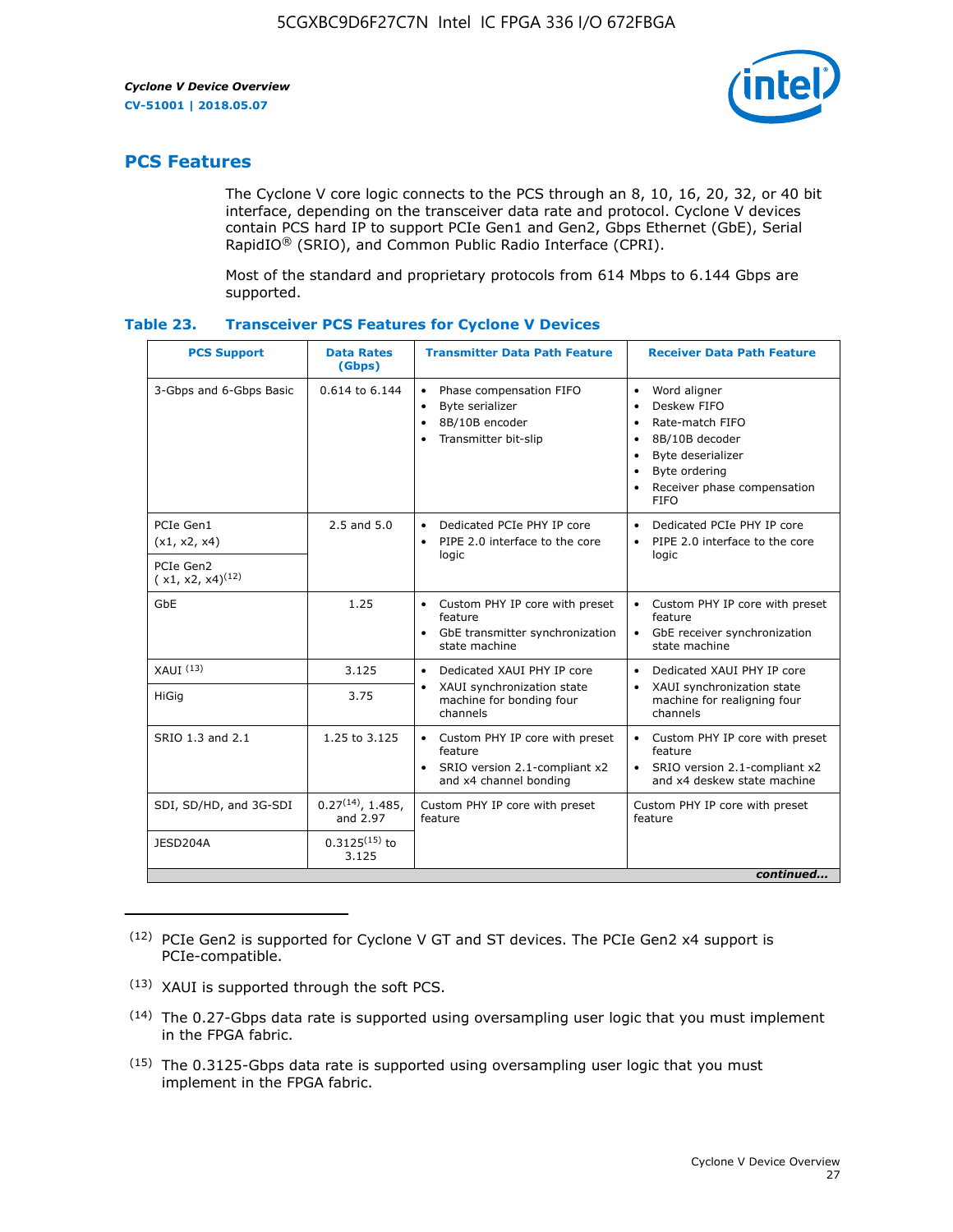

| <b>PCS Support</b>       | <b>Data Rates</b><br>(Gbps) | <b>Transmitter Data Path Feature</b>                         | <b>Receiver Data Path Feature</b>                                                                        |
|--------------------------|-----------------------------|--------------------------------------------------------------|----------------------------------------------------------------------------------------------------------|
| Serial ATA Gen1 and Gen2 | $1.5$ and $3.0$             | Custom PHY IP core with preset<br>feature<br>Electrical idle | Custom PHY IP core with preset<br>feature<br>Signal detect<br>Wider spread of asynchronous<br><b>SSC</b> |
| CPRI 4.1 $(16)$          | 0.6144 to 6.144             | Dedicated deterministic latency<br>٠<br>PHY IP core          | Dedicated deterministic latency<br>PHY IP core                                                           |
| OBSAI RP3                | 0.768 to 3.072              | Transmitter (TX) manual bit-slip<br>$\bullet$<br>mode        | Receiver (RX) deterministic<br>latency state machine                                                     |
| V-by-One HS              | Up to 3.75                  | Custom PHY IP core                                           | Custom PHY IP core                                                                                       |
| DisplayPort $1.2^{(17)}$ | 1.62 and 2.7                |                                                              | Wider spread of asynchronous<br>SSC                                                                      |

# **SoC with HPS**

Each SoC combines an FPGA fabric and an HPS in a single device. This combination delivers the flexibility of programmable logic with the power and cost savings of hard IP in these ways:

- Reduces board space, system power, and bill of materials cost by eliminating a discrete embedded processor
- Allows you to differentiate the end product in both hardware and software, and to support virtually any interface standard
- Extends the product life and revenue through in-field hardware and software updates

# **HPS Features**

The HPS consists of a dual-core Arm Cortex-A9 MPCore processor, a rich set of peripherals, and a shared multiport SDRAM memory controller, as shown in the following figure.

<sup>(16)</sup> High-voltage output mode (1000-BASE-CX) is not supported.

<sup>(17)</sup> Pending characterization.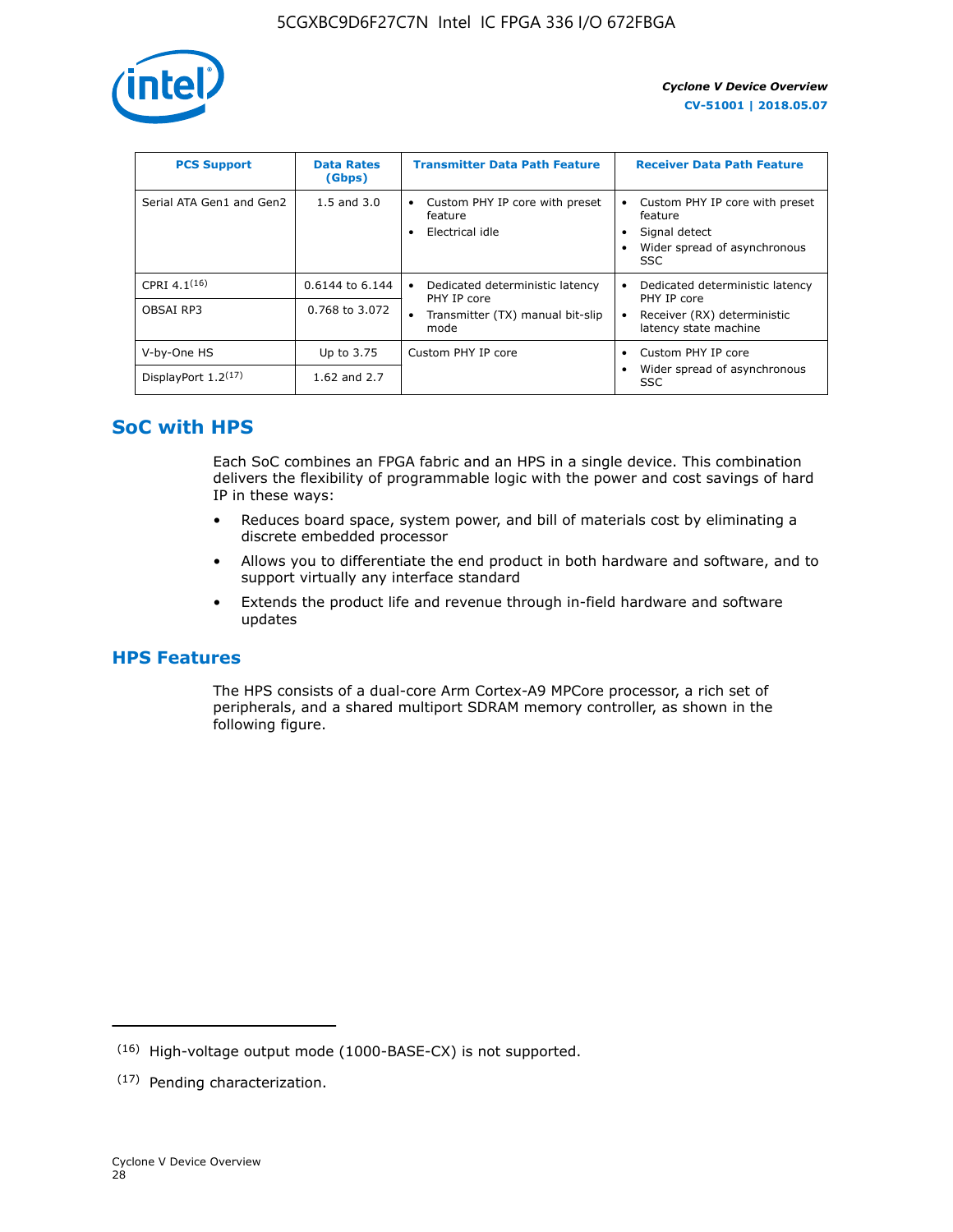



# **Figure 11. HPS with Dual-Core Arm Cortex-A9 MPCore Processor**

## **System Peripherals and Debug Access Port**

Each Ethernet MAC, USB OTG, NAND flash controller, and SD/MMC controller module has an integrated DMA controller. For modules without an integrated DMA controller, an additional DMA controller module provides up to eight channels of high-bandwidth data transfers. Peripherals that communicate off-chip are multiplexed with other peripherals at the HPS pin level. This allows you to choose which peripherals to interface with other devices on your PCB.

The debug access port provides interfaces to industry standard JTAG debug probes and supports Arm CoreSight debug and core traces to facilitate software development.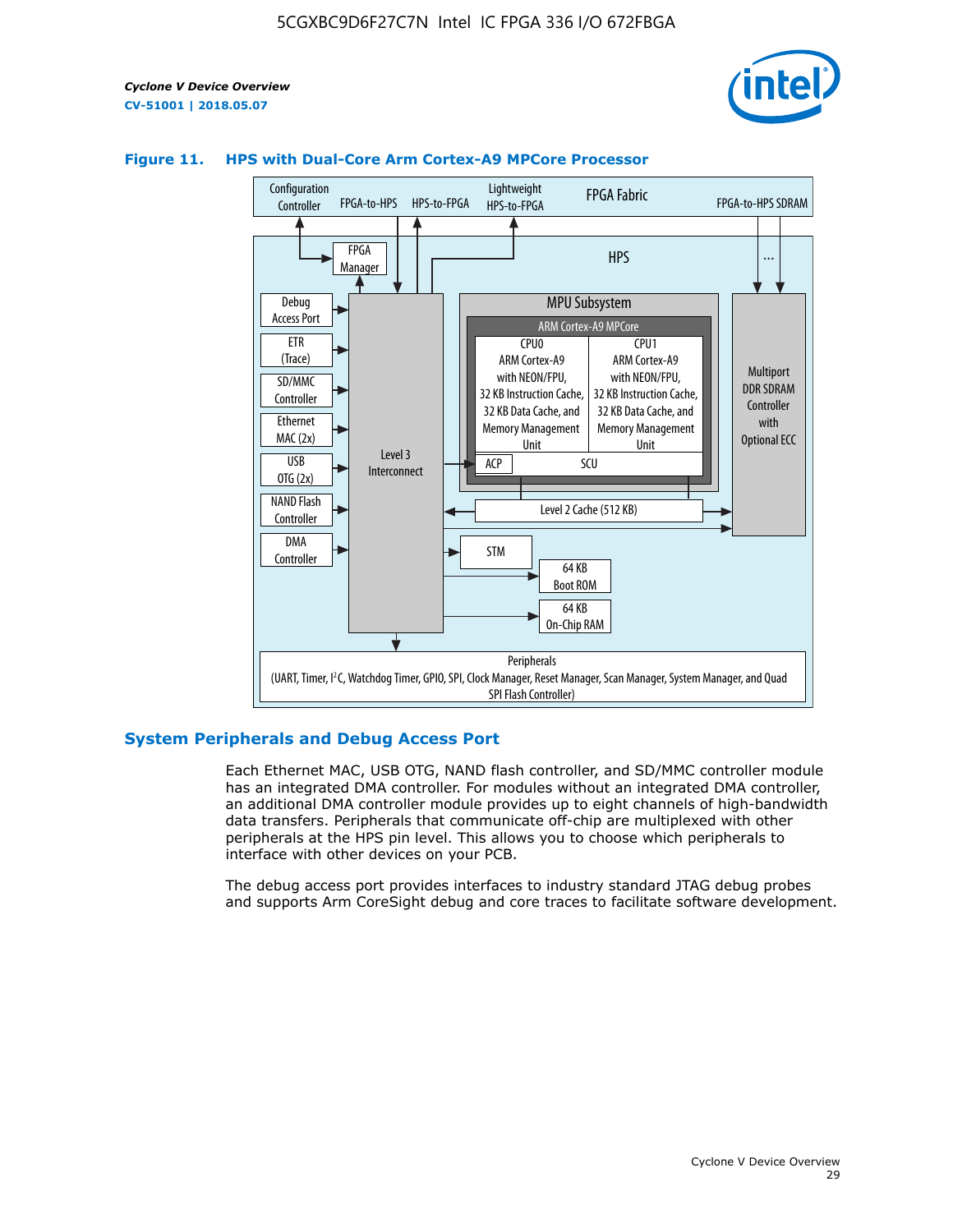

## **HPS–FPGA AXI Bridges**

The HPS–FPGA bridges, which support the Advanced Microcontroller Bus Architecture (AMBA<sup>®</sup>) Advanced eXtensible Interface (AXI<sup>™</sup>) specifications, consist of the following bridges:

- FPGA-to-HPS AXI bridge—a high-performance bus supporting 32, 64, and 128 bit data widths that allows the FPGA fabric to issue transactions to slaves in the HPS.
- HPS-to-FPGA AXI bridge—a high-performance bus supporting 32, 64, and 128 bit data widths that allows the HPS to issue transactions to slaves in the FPGA fabric.
- Lightweight HPS-to-FPGA AXI bridge—a lower latency 32 bit width bus that allows the HPS to issue transactions to slaves in the FPGA fabric. This bridge is primarily used for control and status register (CSR) accesses to peripherals in the FPGA fabric.

The HPS–FPGA AXI bridges allow masters in the FPGA fabric to communicate with slaves in the HPS logic, and vice versa. For example, the HPS-to-FPGA AXI bridge allows you to share memories instantiated in the FPGA fabric with one or both microprocessors in the HPS, while the FPGA-to-HPS AXI bridge allows logic in the FPGA fabric to access the memory and peripherals in the HPS.

Each HPS–FPGA bridge also provides asynchronous clock crossing for data transferred between the FPGA fabric and the HPS.

#### **HPS SDRAM Controller Subsystem**

The HPS SDRAM controller subsystem contains a multiport SDRAM controller and DDR PHY that are shared between the FPGA fabric (through the FPGA-to-HPS SDRAM interface), the level 2 (L2) cache, and the level 3 (L3) system interconnect. The FPGA-to-HPS SDRAM interface supports AMBA AXI and Avalon® Memory-Mapped (Avalon-MM) interface standards, and provides up to six individual ports for access by masters implemented in the FPGA fabric.

To maximize memory performance, the SDRAM controller subsystem supports command and data reordering, deficit round-robin arbitration with aging, and high-priority bypass features. The SDRAM controller subsystem supports DDR2, DDR3, or LPDDR2 devices up to 4 Gb in density operating at up to 400 MHz (800 Mbps data rate).

## **FPGA Configuration and Processor Booting**

The FPGA fabric and HPS in the SoC are powered independently. You can reduce the clock frequencies or gate the clocks to reduce dynamic power, or shut down the entire FPGA fabric to reduce total system power.

You can configure the FPGA fabric and boot the HPS independently, in any order, providing you with more design flexibility:

- You can boot the HPS independently. After the HPS is running, the HPS can fully or partially reconfigure the FPGA fabric at any time under software control. The HPS can also configure other FPGAs on the board through the FPGA configuration controller.
- You can power up both the HPS and the FPGA fabric together, configure the FPGA fabric first, and then boot the HPS from memory accessible to the FPGA fabric.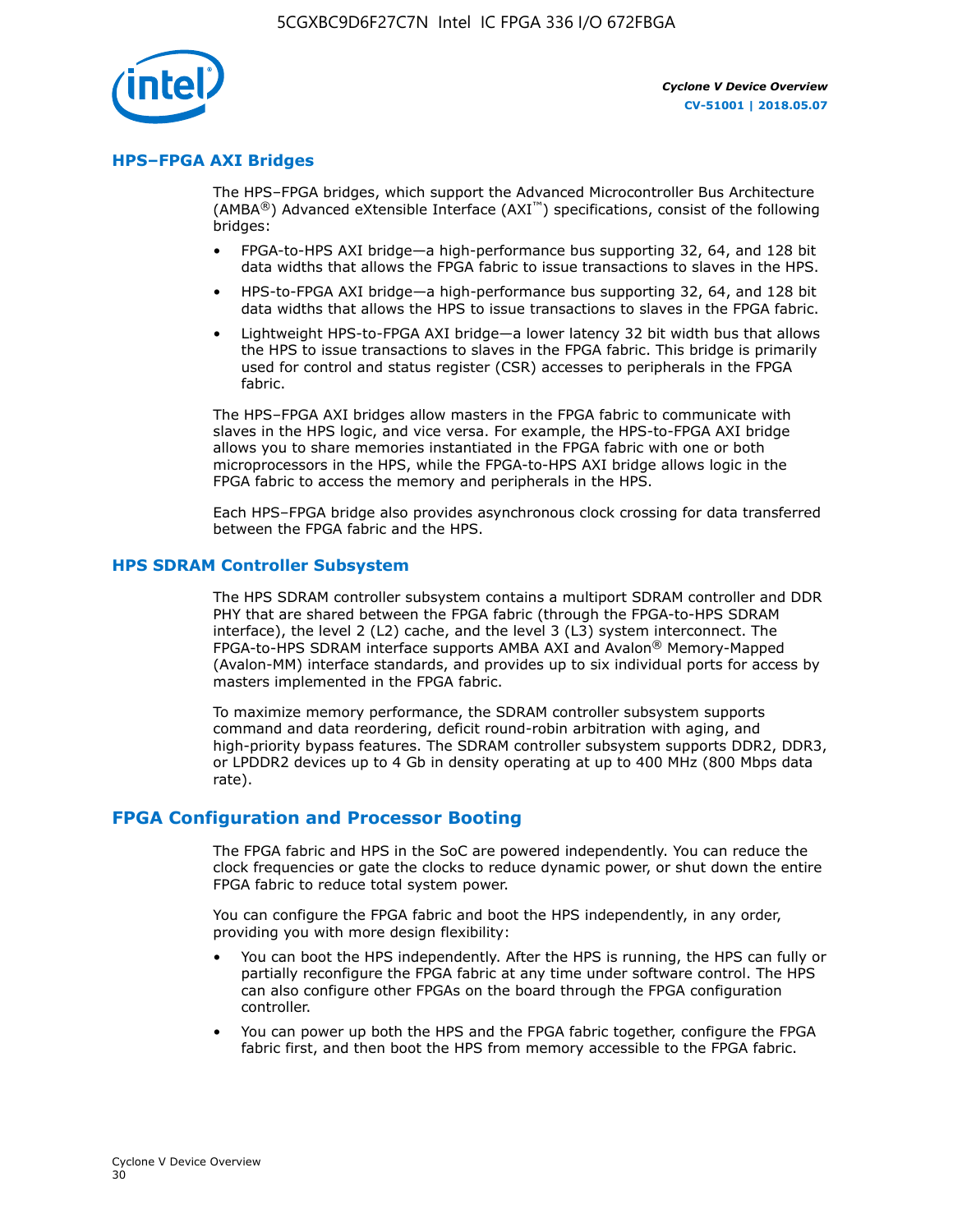

*Note:* Although the FPGA fabric and HPS are on separate power domains, the HPS must remain powered up during operation while the FPGA fabric can be powered up or down as required.

#### **Related Information**

[Cyclone V Device Family Pin Connection Guidelines](https://www.altera.com/content/dam/altera-www/global/en_US/pdfs/literature/dp/cyclone-v/pcg-01014.pdf)

Provides detailed information about power supply pin connection guidelines and power regulator sharing.

## **Hardware and Software Development**

For hardware development, you can configure the HPS and connect your soft logic in the FPGA fabric to the HPS interfaces using the Platform Designer (Standard) system integration tool in the Intel Quartus Prime software.

For software development, the Arm-based SoC devices inherit the rich software development ecosystem available for the Arm Cortex-A9 MPCore processor. The software development process for Intel SoCs follows the same steps as those for other SoC devices from other manufacturers. Support for Linux, VxWorks®, and other operating systems is available for the SoCs. For more information on the operating systems support availability, contact the Intel sales team.

You can begin device-specific firmware and software development on the Intel SoC Virtual Target. The Virtual Target is a fast PC-based functional simulation of a target development system—a model of a complete development board that runs on a PC. The Virtual Target enables the development of device-specific production software that can run unmodified on actual hardware.

#### **Related Information**

[International Altera Sales Support Offices](https://www.altera.com/about/contact/contact/international-altera-sales-offices.html)

# **Dynamic and Partial Reconfiguration**

The Cyclone V devices support dynamic reconfiguration and partial reconfiguration.

# **Dynamic Reconfiguration**

The dynamic reconfiguration feature allows you to dynamically change the transceiver data rates, PMA settings, or protocols of a channel, without affecting data transfer on adjacent channels. This feature is ideal for applications that require on-the-fly multiprotocol or multirate support. You can reconfigure the PMA and PCS blocks with dynamic reconfiguration.

# **Partial Reconfiguration**

*Note:* The partial reconfiguration feature is available for Cyclone V E, GX, SE, and SX devices with the "SC" suffix in the part number. For device availability and ordering, contact your local Intel sales representatives.

> Partial reconfiguration allows you to reconfigure part of the device while other sections of the device remain operational. This capability is important in systems with critical uptime requirements because it allows you to make updates or adjust functionality without disrupting services.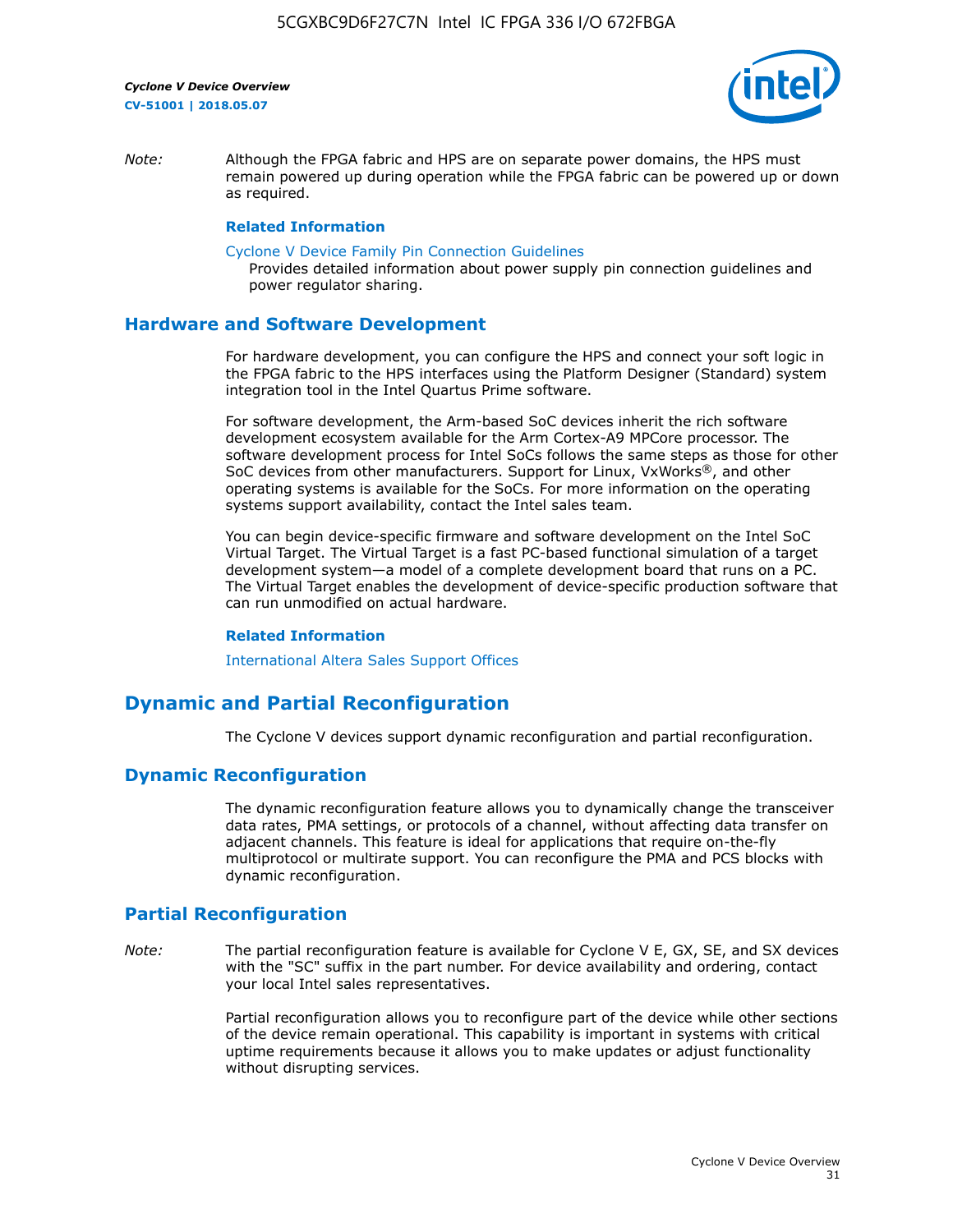

Apart from lowering cost and power consumption, partial reconfiguration increases the effective logic density of the device because placing device functions that do not operate simultaneously is not necessary. Instead, you can store these functions in external memory and load them whenever the functions are required. This capability reduces the size of the device because it allows multiple applications on a single device—saving the board space and reducing the power consumption.

Intel simplifies the time-intensive task of partial reconfiguration by building this capability on top of the proven incremental compile and design flow in the Intel Quartus Prime design software. With the Intel solution, you do not need to know all the intricate device architecture details to perform a partial reconfiguration.

Partial reconfiguration is supported through the FPP x16 configuration interface. You can seamlessly use partial reconfiguration in tandem with dynamic reconfiguration to enable simultaneous partial reconfiguration of both the device core and transceivers.

# **Enhanced Configuration and Configuration via Protocol**

Cyclone V devices support 1.8 V, 2.5 V, 3.0 V, and 3.3 V programming voltages and several configuration schemes.

| <b>Mode</b>                                                    | <b>Data</b><br>Width         | Max Clock  <br>Rate<br>(MHz) | <b>Max Data</b><br>Rate<br>(Mbps) | <b>Decompressi</b><br>on | <b>Design</b><br><b>Security</b> | <b>Partial</b><br>Reconfigurat<br>ion <sup>(18)</sup> | <b>Remote</b><br><b>System</b><br><b>Update</b> |
|----------------------------------------------------------------|------------------------------|------------------------------|-----------------------------------|--------------------------|----------------------------------|-------------------------------------------------------|-------------------------------------------------|
| AS through the EPCS<br>and EPCQ serial<br>configuration device | 1 bit, 4<br>bits             | 100                          |                                   | Yes                      | <b>Yes</b>                       |                                                       | Yes                                             |
| PS through CPLD or<br>external<br>microcontroller              | 1 bit                        | 125                          | 125                               | Yes                      | Yes                              |                                                       |                                                 |
| <b>FPP</b>                                                     | 8 bits                       | 125                          |                                   | Yes                      | <b>Yes</b>                       |                                                       | Parallel flash                                  |
|                                                                | 16 bits                      | 125                          |                                   | Yes                      | <b>Yes</b>                       | Yes                                                   | loader                                          |
| CvP (PCIe)                                                     | x1, x2,<br>and $x4$<br>lanes |                              |                                   | Yes                      | <b>Yes</b>                       | Yes                                                   |                                                 |
| <b>JTAG</b>                                                    | 1 bit                        | 33                           | 33                                |                          |                                  |                                                       |                                                 |

**Table 24. Configuration Schemes and Features Supported by Cyclone V Devices**

Instead of using an external flash or ROM, you can configure the Cyclone V devices through PCIe using CvP. The CvP mode offers the fastest configuration rate and flexibility with the easy-to-use PCIe hard IP block interface. The Cyclone V CvP implementation conforms to the PCIe 100 ms power-up-to-active time requirement.

# **Related Information**

[Configuration via Protocol \(CvP\) Implementation in Intel FPGAs User Guide](https://www.altera.com/documentation/nik1412546950394.html#nik1412546833714) Provides more information about CvP.

 $(18)$  The partial reconfiguration feature is available for Cyclone V E, GX, SE, and SX devices with the "SC" suffix in the part number. For device availability and ordering, contact your local Intel sales representatives.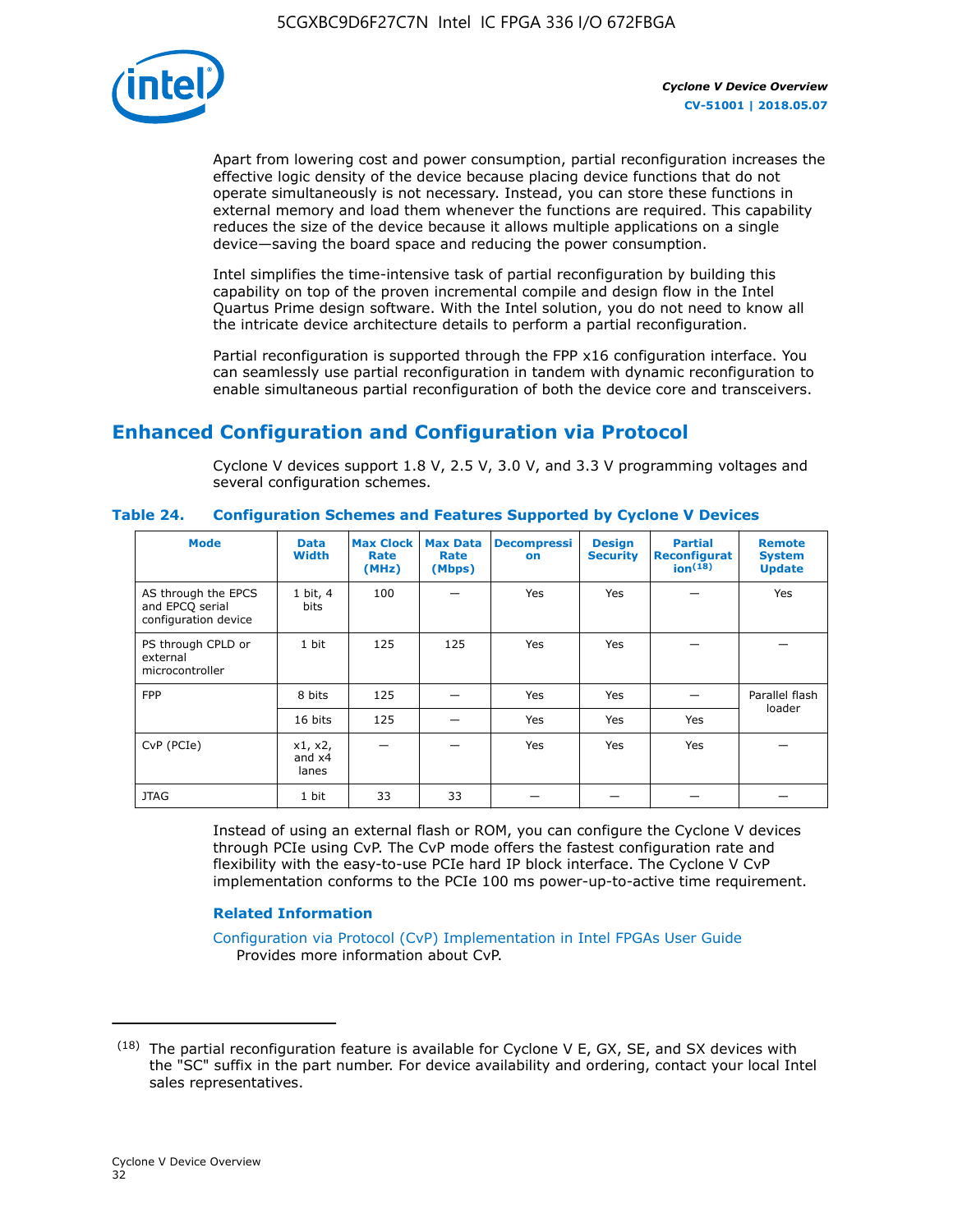

# **Power Management**

Leveraging the FPGA architectural features, process technology advancements, and transceivers that are designed for power efficiency, the Cyclone V devices consume less power than previous generation Cyclone FPGAs:

- Total device core power consumption—less by up to 40%.
- Transceiver channel power consumption—less by up to 50%.

Additionally, Cyclone V devices contain several hard IP blocks that reduce logic resources and deliver substantial power savings of up to 25% less power than equivalent soft implementations.

# **Document Revision History for Cyclone V Device Overview**

| <b>Document</b><br><b>Version</b> | <b>Changes</b>                                                                                                                                                          |
|-----------------------------------|-------------------------------------------------------------------------------------------------------------------------------------------------------------------------|
| 2018.05.07                        | Added the low power option ("L" suffix) for Cyclone V SE and Cyclone V SX devices in the Sample<br>Ordering Code and Available Options diagrams.<br>Rebranded as Intel. |

| <b>Date</b>   | <b>Version</b> | <b>Changes</b>                                                                                                                                                                                                                                                                                                                                                                                                                                                                                                                                                                                                                                                                                                                                                                                                                                                                                                    |
|---------------|----------------|-------------------------------------------------------------------------------------------------------------------------------------------------------------------------------------------------------------------------------------------------------------------------------------------------------------------------------------------------------------------------------------------------------------------------------------------------------------------------------------------------------------------------------------------------------------------------------------------------------------------------------------------------------------------------------------------------------------------------------------------------------------------------------------------------------------------------------------------------------------------------------------------------------------------|
| December 2017 | 2017.12.18     | Updated ALM resources for Cyclone V E, Cyclone V SE, Cyclone V SX, and<br>Cyclone V ST devices.                                                                                                                                                                                                                                                                                                                                                                                                                                                                                                                                                                                                                                                                                                                                                                                                                   |
| June 2016     | 2016.06.10     | Updated Cyclone V GT speed grade to -7 in Sample Ordering Code and<br>Available Options for Cyclone V GT Devices diagram.                                                                                                                                                                                                                                                                                                                                                                                                                                                                                                                                                                                                                                                                                                                                                                                         |
| December 2015 | 2015.12.21     | Added descriptions to package plan tables for Cyclone V GT and ST<br>devices.<br>Changed instances of Quartus II to Quartus Prime.<br>$\bullet$                                                                                                                                                                                                                                                                                                                                                                                                                                                                                                                                                                                                                                                                                                                                                                   |
| June 2015     | 2015.06.12     | Replaced a note to partial reconfiguration feature. Note: The partial<br>reconfiguration feature is available for Cyclone V E, GX, SE, and SX<br>devices with the "SC" suffix in the part number. For device availability and<br>ordering, contact your local Altera sales representatives.<br>Updated logic elements (LE) (K) for the following devices:<br>$\bullet$<br>$-$ Cyclone V E A7: Updated from 149.5 to 150<br>- Cyclone V GX C3: Updated from 35.5 to 36<br>- Cyclone V GX C7: Updated from 149.7 to 150<br>- Cyclone V GT D7: Updated from 149.5 to 150<br>Updated MLAB (Kb) in Maximum Resource Counts for Cyclone V GX<br>Devices table as follows:<br>- Cyclone V GX C3: Updated from 291 to 182<br>- Cyclone V GX C4: Updated from 678 to 424<br>- Cyclone V GX C5: Updated from 678 to 424<br>- Cyclone V GX C7: Updated from 1,338 to 836<br>$-$ Cyclone V GX C9: Updated from 2,748 to 1,717 |
|               |                | continued                                                                                                                                                                                                                                                                                                                                                                                                                                                                                                                                                                                                                                                                                                                                                                                                                                                                                                         |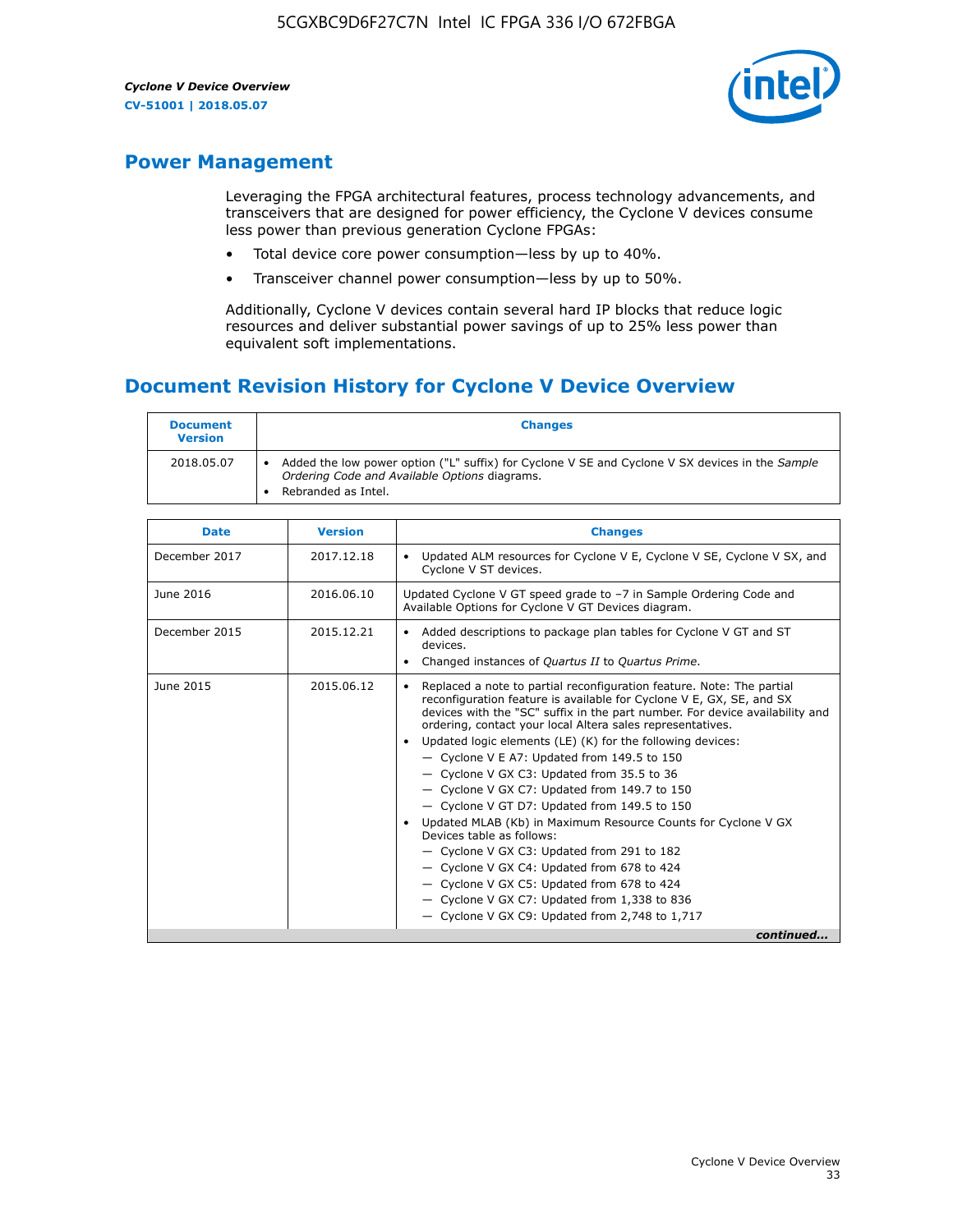

| <b>Date</b>  | <b>Version</b> | <b>Changes</b>                                                                                                                                                                                                                                                                                                                                                                                                                                                                                                                                                                                                                                                                                                                                                                                                                                                                                                                                                                                                                                                                                                                                                                                                                                                                                                                                                                                                                                                                                                                                                                                                                                                                                                |
|--------------|----------------|---------------------------------------------------------------------------------------------------------------------------------------------------------------------------------------------------------------------------------------------------------------------------------------------------------------------------------------------------------------------------------------------------------------------------------------------------------------------------------------------------------------------------------------------------------------------------------------------------------------------------------------------------------------------------------------------------------------------------------------------------------------------------------------------------------------------------------------------------------------------------------------------------------------------------------------------------------------------------------------------------------------------------------------------------------------------------------------------------------------------------------------------------------------------------------------------------------------------------------------------------------------------------------------------------------------------------------------------------------------------------------------------------------------------------------------------------------------------------------------------------------------------------------------------------------------------------------------------------------------------------------------------------------------------------------------------------------------|
|              |                | Updated MLAB RAM Bit (Kb) in Embedded Memory Capacity and<br>Distribution in Cyclone V Devices table as follows:<br>- Cyclone V GX C3: Updated from 181 to 182<br>- Cyclone V GX C4: Updated from 295 to 424<br>Updated Total RAM Bit (Kb) in Embedded Memory Capacity and<br>Distribution in Cyclone V Devices table as follows:<br>- Cyclone V GX C3: Updated from $1,531$ to $1,532$<br>- Cyclone V GX C4: Updated from 2,795 to 2,924<br>Updated MLAB Block count in Embedded Memory Capacity and<br>Distribution in Cyclone V Devices table as follows:<br>- Cyclone V GX C4: Updated from 472 to 678<br>- Cyclone V GX C5: Updated from 679 to 678                                                                                                                                                                                                                                                                                                                                                                                                                                                                                                                                                                                                                                                                                                                                                                                                                                                                                                                                                                                                                                                      |
| March 2015   | 2015.03.31     | Added internal scrubbing feature under configuration in Summary of<br>$\bullet$<br>Features for Cyclone V Devices table.<br>Added optional suffix "SC: Internal scrubbing support" to the following<br>diagrams:<br>- Sample Ordering Code and Available Options for Cyclone V E Devices<br>- Sample Ordering Code and Available Options for Cyclone V GX Devices<br>- Sample Ordering Code and Available Options for Cyclone V SE Devices<br>- Sample Ordering Code and Available Options for Cyclone V SX Devices                                                                                                                                                                                                                                                                                                                                                                                                                                                                                                                                                                                                                                                                                                                                                                                                                                                                                                                                                                                                                                                                                                                                                                                           |
| January 2015 | 2015.01.23     | Updated Sample Ordering Code and Available Options for Cyclone V ST<br>Devices figure because Cyclone V ST devices are only available in I<br>temperature grade and -7 speed grade.<br>- Operating Temperature: Removed C and A temperature grades<br>- FPGA Fabric Speed Grade: Removed -6 and -8 speed grades<br>Updated the transceiver specification for Cyclone V ST from 5 Gbps to<br>6.144 Gbps:<br>- Device Variants for the Cyclone V Device Family table<br>- Sample Ordering Code and Available Options for Cyclone V ST Devices<br>figure<br>- Maximum Resource Counts for Cyclone V ST Devices<br>Updated Maximum Resource Counts for Cyclone V GX Devices table for<br>Cyclone V GX G3 devices.<br>$-$ Logic elements (LE) (K): Updated from 35.7 to 35.5<br>- Variable-precision DSP block: Updated from 51 to 57<br>$-18 \times 18$ multiplier: Updated from 102 to 114<br>Updated Number of Multipliers in Cyclone V Devices table for Cyclone V<br>GX G3 devices.<br>- Variableprecision DSP Block: Updated from 51 to 57<br>$-9x9$ Multiplier: Updated from 153 to 171<br>$-18 \times 18$ Multiplier: Updated from 102 to 114<br>- 27 x 27 Multiplier: Updated from 51 to 57<br>- 18 x 18 Multiplier Adder Mode: Updated from 51 to 57<br>$-18 \times 18$ Multiplier Adder Summed with 36 bit Input: Updated from 51<br>to 57<br>Updated Embedded Memory Capacity and Distribution in Cyclone V<br>Devices table for Cyclone V GX G3 devices.<br>- M10K block: Updated from 119 to 135<br>- M10K RAM bit (Kb): Updated from 1,190 to 1,350<br>- MLAB block: Updated from 255 to 291<br>- MLAB RAM bit (Kb): Updated from 159 to 181<br>$-$ Total RAM bit (Kb): Updated from 1,349 to 1,531 |
| October 2014 | 2014.10.06     | Added a footnote to the "Transceiver PCS Features for Cyclone V Devices"<br>table to show that PCIe Gen2 is supported for Cyclone V GT and ST devices.                                                                                                                                                                                                                                                                                                                                                                                                                                                                                                                                                                                                                                                                                                                                                                                                                                                                                                                                                                                                                                                                                                                                                                                                                                                                                                                                                                                                                                                                                                                                                        |
|              |                | continued                                                                                                                                                                                                                                                                                                                                                                                                                                                                                                                                                                                                                                                                                                                                                                                                                                                                                                                                                                                                                                                                                                                                                                                                                                                                                                                                                                                                                                                                                                                                                                                                                                                                                                     |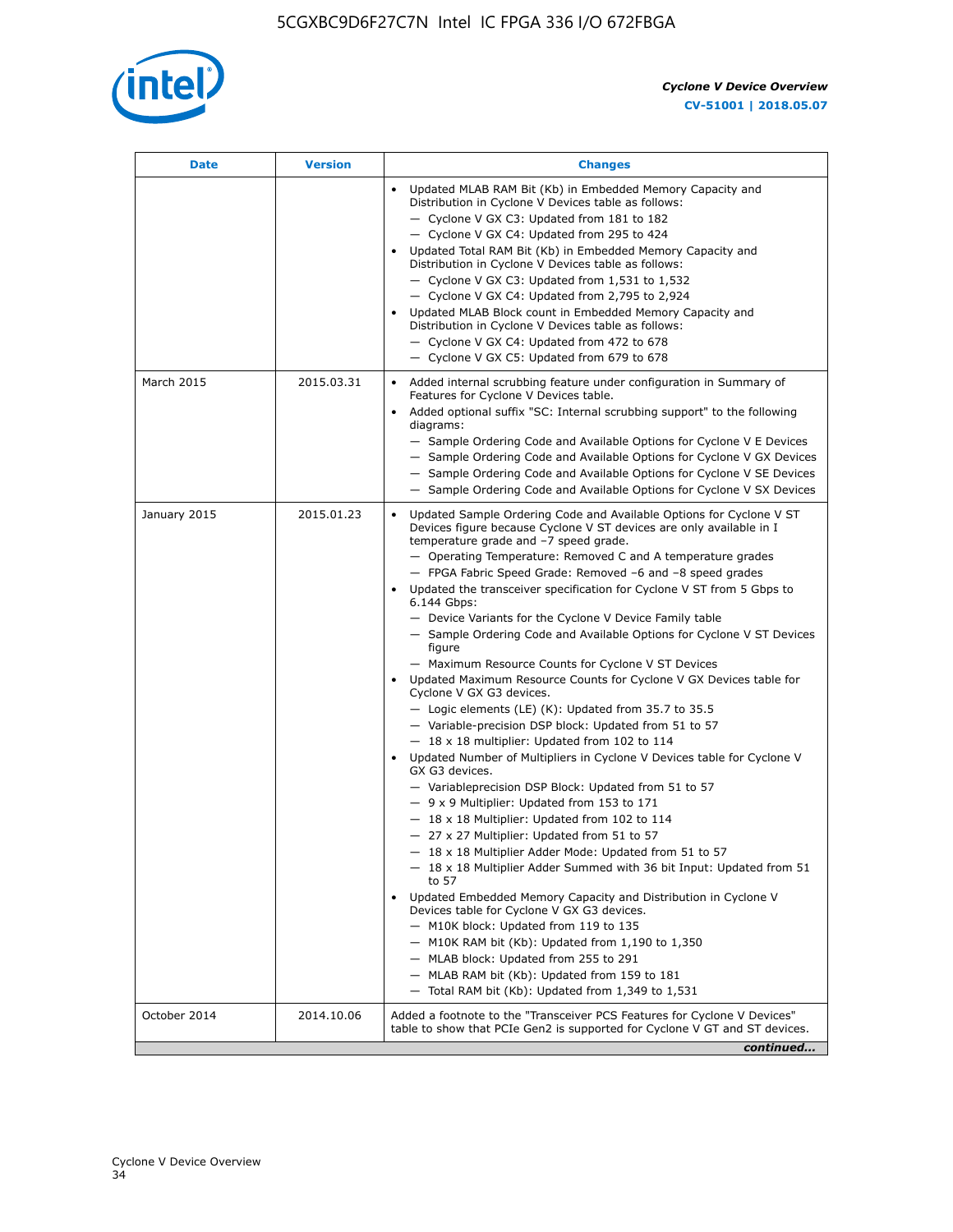r



| <b>Date</b>   | <b>Version</b> | <b>Changes</b>                                                                                                                                                                                                                           |
|---------------|----------------|------------------------------------------------------------------------------------------------------------------------------------------------------------------------------------------------------------------------------------------|
| July 2014     | 2014.07.07     | Updated the I/O vertical migration figure to clarify the migration capability of<br>Cyclone V SE and SX devices.                                                                                                                         |
| December 2013 | 2013.12.26     | Corrected single or dual-core ARM Cortex-A9 MPCore processor-up to 925<br>MHz from 800 MHz.                                                                                                                                              |
|               |                | Removed "Preliminary" texts from Ordering Code figures, Maximum<br>Resources, Package Plan and I/O Vertical Migration tables.                                                                                                            |
|               |                | Removed the note "The number of GPIOs does not include transceiver<br>I/Os. In the Quartus II software, the number of user I/Os includes<br>transceiver I/Os." for GPIOs in the Maximum Resource Counts table for<br>Cyclone V E and SE. |
|               |                | Added link to Altera Product Selector for each device variant.<br>Updated Embedded Hard IPs for Cyclone V GT devices to indicate<br>Maximum 2 hard PCIe and 2 hard memory controllers.                                                   |
|               |                | • Added leaded package options.                                                                                                                                                                                                          |
|               |                | Removed the note "The number of PLLs includes general-purpose<br>fractional PLLs and transceiver fractional PLLs." for all PLLs in the<br>Maximum Resource Counts table.                                                                 |
|               |                | • Corrected max LVDS counts for transmitter and receiver for Cyclone V E<br>A5 device from 84 to 60.                                                                                                                                     |
|               |                | • Corrected max LVDS counts for transmitter and receiver for Cyclone V E<br>A9 device from 140 to 120.                                                                                                                                   |
|               |                | Corrected variable-precision DSP block, 27 x 27 multiplier, 18 x 18<br>multiplier adder mode and 18 x 18 multiplier adder summed with 36 bit<br>input for Cyclone V SE devices from 58 to 84.                                            |
|               |                | Corrected 18 x 18 multiplier for Cyclone V SE devices from 116 to 168.                                                                                                                                                                   |
|               |                | Corrected 9 x 9 multiplier for Cyclone V SE devices from 174 to 252.                                                                                                                                                                     |
|               |                | • Corrected LVDS transmitter for Cyclone V SE A2 and A4 as well as SX C2<br>and C4 devices from 31 to 32.                                                                                                                                |
|               |                | • Corrected LVDS receiver for Cyclone V SE A2 and A4 as well as SX C2 and<br>C4 devices from 35 to 37.                                                                                                                                   |
|               |                | • Corrected transceiver speed grade for Cyclone V ST devices ordering code<br>from 4 to 5.                                                                                                                                               |
|               |                | • Updated the DDR3 SDRAM for the maximum frequency's soft controller<br>and the minimum frequency from 300 to 303 for voltage 1.35V.                                                                                                     |
|               |                | Added links to Altera's External Memory Spec Estimator tool to the topics<br>listing the external memory interface performance.                                                                                                          |
|               |                | • Corrected XAUI is supported through the soft PCS in the PCS features for<br>Cyclone V.                                                                                                                                                 |
|               |                | Added decompression support for the CvP configuration mode.                                                                                                                                                                              |
| May 2013      | 2013.05.06     | Added link to the known document issues in the Knowledge Base.<br>$\bullet$<br>Moved all links to the Related Information section of respective topics for<br>$\bullet$<br>easy reference.                                               |
|               |                | • Corrected the title to the PCIe hard IP topic. Cyclone V devices support<br>only PCIe Gen1 and Gen2.                                                                                                                                   |
|               |                | • Updated Supporting Feature in Table 1 of Increased bandwidth capacity to<br>'6.144 Gbps'.                                                                                                                                              |
|               |                | Updated Description in Table 2 of Low-power high-speed serial interface to<br>'6.144 Gbps'.                                                                                                                                              |
|               |                | Updated Description in Table 3 of Cyclone V GT to '6.144 Gbps'.                                                                                                                                                                          |
|               |                | Updated the M386 package to M383 for Figure 1, Figure 2 and Figure 3.<br>$\bullet$                                                                                                                                                       |
|               |                | Updated Figure 2 and Figure 3 for Transceiver Count by adding 'F : 4'.<br>$\bullet$                                                                                                                                                      |
|               |                | Updated LVDS in the Maximum Resource Counts tables to include<br>Transmitter and Receiver values.                                                                                                                                        |
|               |                | Updated the package plan with M383 for the Cyclone V E device.                                                                                                                                                                           |
|               |                | Removed the M301 and M383 packages from the Cyclone V GX C4 device.<br>Updated the GPIO count to '129' for the M301 package of the Cyclone V                                                                                             |
|               |                | GX C5 device.                                                                                                                                                                                                                            |
|               |                | Updated 5 Gbps to '6.144 Gbps' for Cyclone V GT device.                                                                                                                                                                                  |
|               |                | continued                                                                                                                                                                                                                                |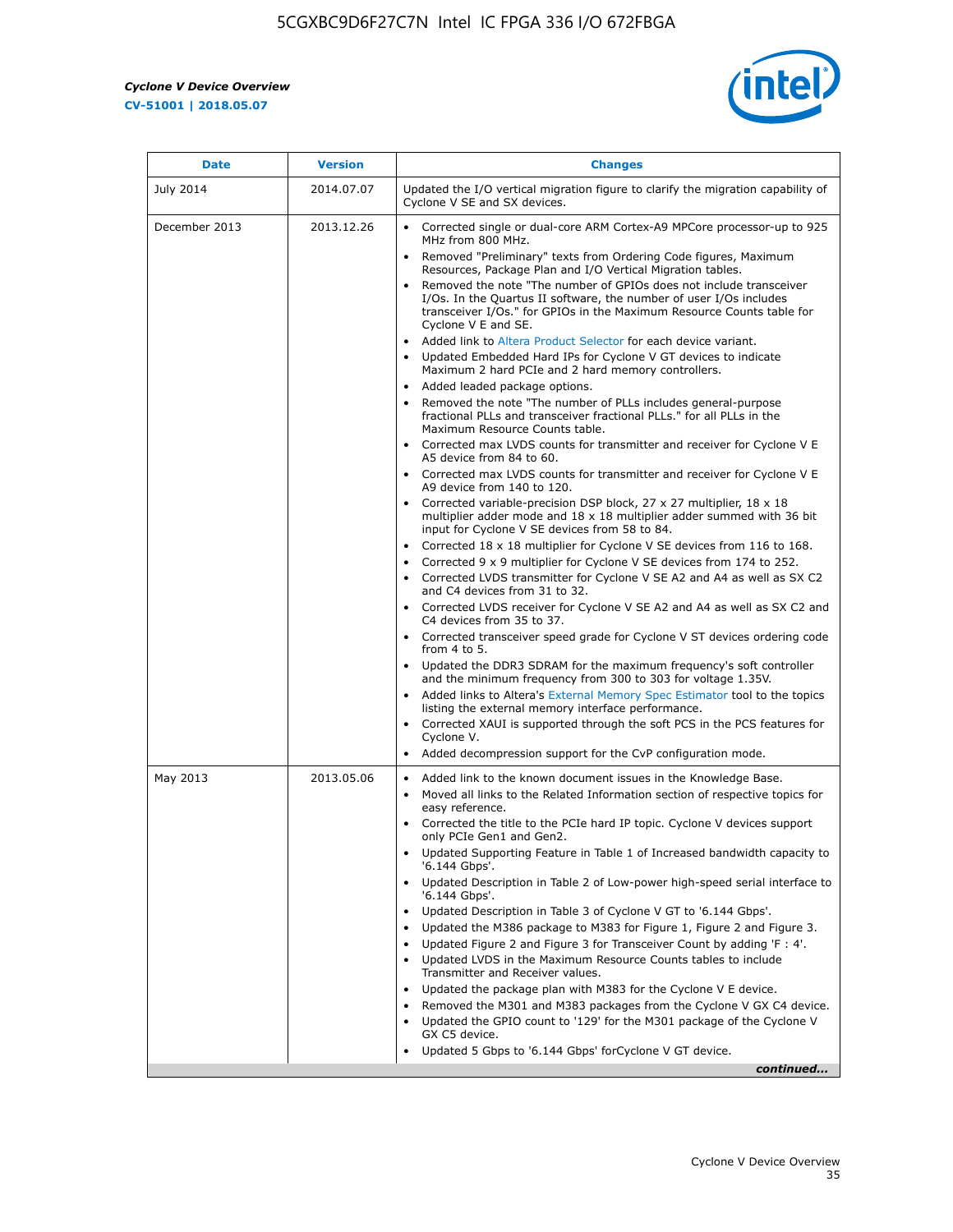

| Date          | <b>Version</b> | <b>Changes</b>                                                                                                                                                                                                                                                                                                                                                                                                                                                                                                                                                                                                                                                                                                                                                                                                                                                                           |
|---------------|----------------|------------------------------------------------------------------------------------------------------------------------------------------------------------------------------------------------------------------------------------------------------------------------------------------------------------------------------------------------------------------------------------------------------------------------------------------------------------------------------------------------------------------------------------------------------------------------------------------------------------------------------------------------------------------------------------------------------------------------------------------------------------------------------------------------------------------------------------------------------------------------------------------|
|               |                | • Updated HPS I/O for U484 (19 mm) in Table 11 with '151' for A2, A4, A5<br>and A6.                                                                                                                                                                                                                                                                                                                                                                                                                                                                                                                                                                                                                                                                                                                                                                                                      |
|               |                | • Updated Memory (Kb) for Maximum Resource Counts for Cyclone V SE A4<br>and A6, SX C4 and C6, ST D6 devices.                                                                                                                                                                                                                                                                                                                                                                                                                                                                                                                                                                                                                                                                                                                                                                            |
|               |                | Updated FPGA PLL for Maximum Resource Counts for Cyclone V SE A2, SX<br>C2, devices.                                                                                                                                                                                                                                                                                                                                                                                                                                                                                                                                                                                                                                                                                                                                                                                                     |
|               |                | • Removed '36 x 36' from the Variable-Precision DSP Block.<br>Updated Variable-precision DSP Blocks and 18 x 18 Multiplier for<br>Maximum Resource Counts for Cyclone V SX C4 device.<br>Updated the HPS I/O counts for Cyclone V SE, SX, and ST devices.<br>$\bullet$<br>Updated Figure 7 which shows the I/O vertical migration table.<br>Updated Table 17 for Cyclone V SX C4 device.<br>$\bullet$<br>• Updated Embedded Memory Capacity and Distribution table for Cyclone V<br>SE A4 and A6, SX C4 and C6, ST D6 devices.<br>Removed 'Counter reconfiguration' from the PLL Features.<br>Updated Low-Power Serial Transceivers by replacing 5 Gbps with<br>6.144 Gbps.<br>• Removed 'Distributed Memory' symbol.<br>Updated the Capability in Table 22 of Backplane support to '6.144 Gbps'.<br>Updated Capability in Table 22 of Ring oscillator transmit PLLs with<br>6.144 Gbps. |
|               |                | Updated the PCS Support in Table 23 from 5 Gbps to '6 Gbps'.<br>Updated the Data Rates (Gbps) in Table 23 of 3 Gbps and 6 Gbps Basic to<br>$\bullet$<br>'6.144 Gbps'.                                                                                                                                                                                                                                                                                                                                                                                                                                                                                                                                                                                                                                                                                                                    |
|               |                | Updated the Data Rates (Gbps) in Table 23 of CPRI 4.1 to '6.144 Gbps'.<br>Clarified that partial reconfiguration is an advanced feature. Contact Altera<br>for support of the feature.                                                                                                                                                                                                                                                                                                                                                                                                                                                                                                                                                                                                                                                                                                   |
| December 2012 | 2012.12.28     | Updated the pin counts for the MBGA packages.<br>$\bullet$<br>Updated the GPIO and transceiver counts for the MBGA packages.<br>$\bullet$<br>Updated the GPIO counts for the U484 package of the Cyclone V E A9, GX<br>C9, and GT D9 devices.<br>• Updated the vertical migration table for vertical migration of the U484<br>packages.<br>Updated the MLAB supported programmable widths at 32 bits depth.                                                                                                                                                                                                                                                                                                                                                                                                                                                                              |
| November 2012 | 2012.11.19     | • Added new MBGA packages and additional U484 packages for Cyclone V E,<br>GX, and GT.<br>• Added ordering code for five-transceiver devices for Cyclone V GT and ST.<br>Updated the vertical migration table to add MBGA packages.<br>$\bullet$<br>Added performance information for HPS memory controller.<br>$\bullet$<br>Removed DDR3U support.<br>$\bullet$<br>Updated Cyclone V ST speed grade information.<br>Added information on maximum transceiver channel usage restrictions for<br>PCI Gen2 and CPRI at 4.9152 Gbps transmit jitter compliance.<br>Added note on the differences between GPIO reported in Overview with<br>User I/O numbers shown in the Quartus II software.<br>Updated template.                                                                                                                                                                          |
| July 2012     | 2.1            | Added support for PCIe Gen2 x4 lane configuration (PCIe-compatible)                                                                                                                                                                                                                                                                                                                                                                                                                                                                                                                                                                                                                                                                                                                                                                                                                      |
| June 2012     | 2.0            | Restructured the document.<br>٠<br>Added the "Embedded Memory Capacity" and "Embedded Memory<br>Configurations" sections.<br>Added Table 1, Table 3, Table 16, Table 19, and Table 20.<br>Updated Table 2, Table 4, Table 5, Table 6, Table 7, Table 8, Table 9, Table<br>10, Table 11, Table 12, Table 13, Table 14, Table 17, and Table 18.<br>continued                                                                                                                                                                                                                                                                                                                                                                                                                                                                                                                               |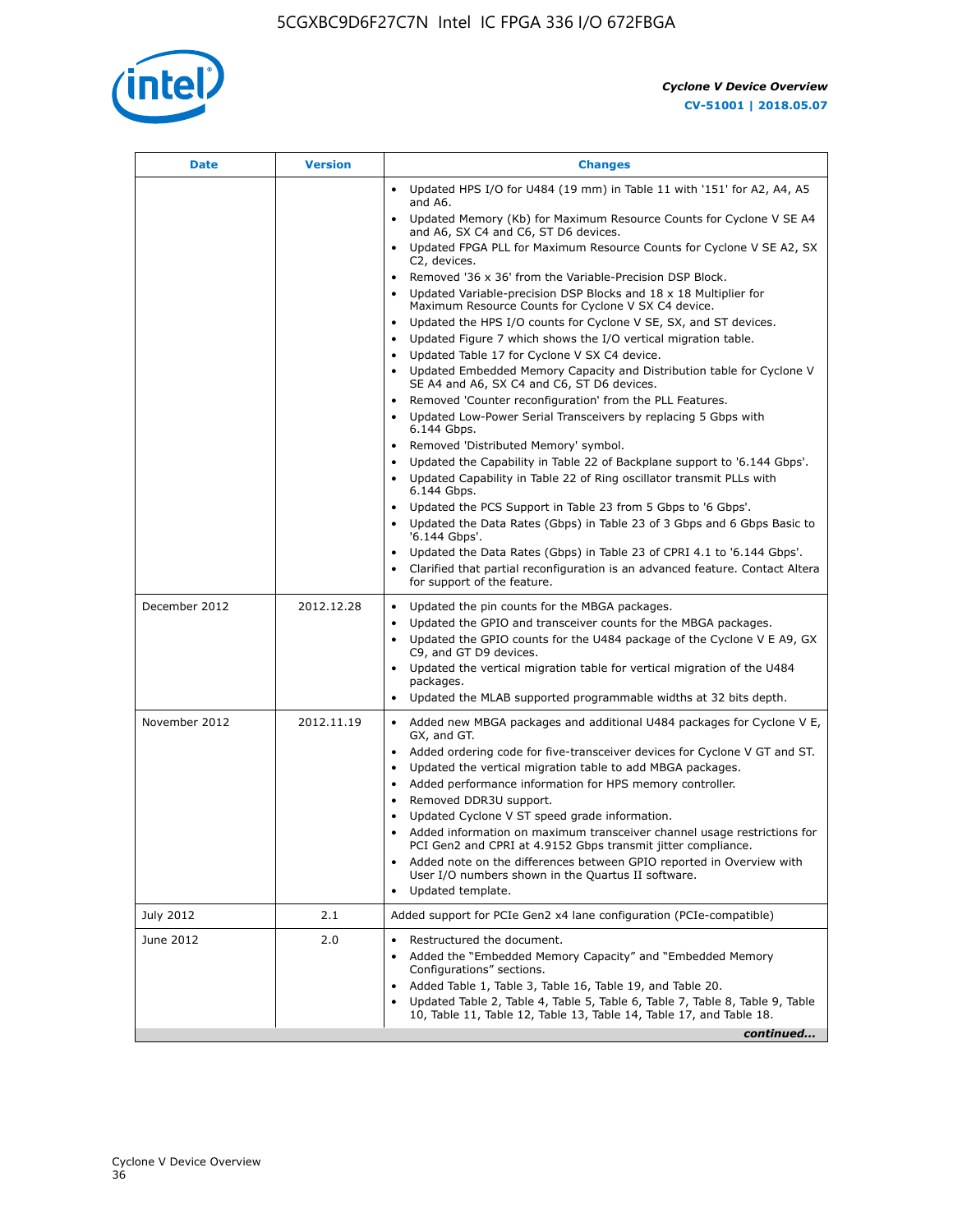

| <b>Date</b>   | <b>Version</b> | <b>Changes</b>                                                                                                                                                                                                                                                                                                                                                                                                                                                              |
|---------------|----------------|-----------------------------------------------------------------------------------------------------------------------------------------------------------------------------------------------------------------------------------------------------------------------------------------------------------------------------------------------------------------------------------------------------------------------------------------------------------------------------|
|               |                | Updated Figure 1, Figure 2, Figure 3, Figure 4, Figure 5, Figure 6, and<br>Figure 10.<br>Updated the "FPGA Configuration and Processor Booting" and "Hardware"<br>and Software Development" sections.<br>Text edits throughout the document.                                                                                                                                                                                                                                |
| February 2012 | 1.2            | Updated Table $1-2$ , Table $1-3$ , and Table $1-6$ .<br>Updated "Cyclone V Family Plan" on page 1-4 and "Clock Networks and<br>PLL Clock Sources" on page 1-15.<br>Updated Figure 1-1 and Figure 1-6.                                                                                                                                                                                                                                                                      |
| November 2011 | 1.1            | Updated Table $1-1$ , Table $1-2$ , Table $1-3$ , Table $1-4$ , Table $1-5$ , and Table<br>$1 - 6$ .<br>Updated Figure 1-4, Figure 1-5, Figure 1-6, Figure 1-7, and Figure 1-8.<br>Updated "System Peripherals" on page 1-18, "HPS-FPGA AXI Bridges" on<br>page 1-19, "HPS SDRAM Controller Subsystem" on page 1-19, "FPGA<br>Configuration and Processor Booting" on page 1-19, and "Hardware and<br>Software Development" on page 1-20.<br>Minor text edits.<br>$\bullet$ |
| October 2011  | 1.0            | Initial release.                                                                                                                                                                                                                                                                                                                                                                                                                                                            |